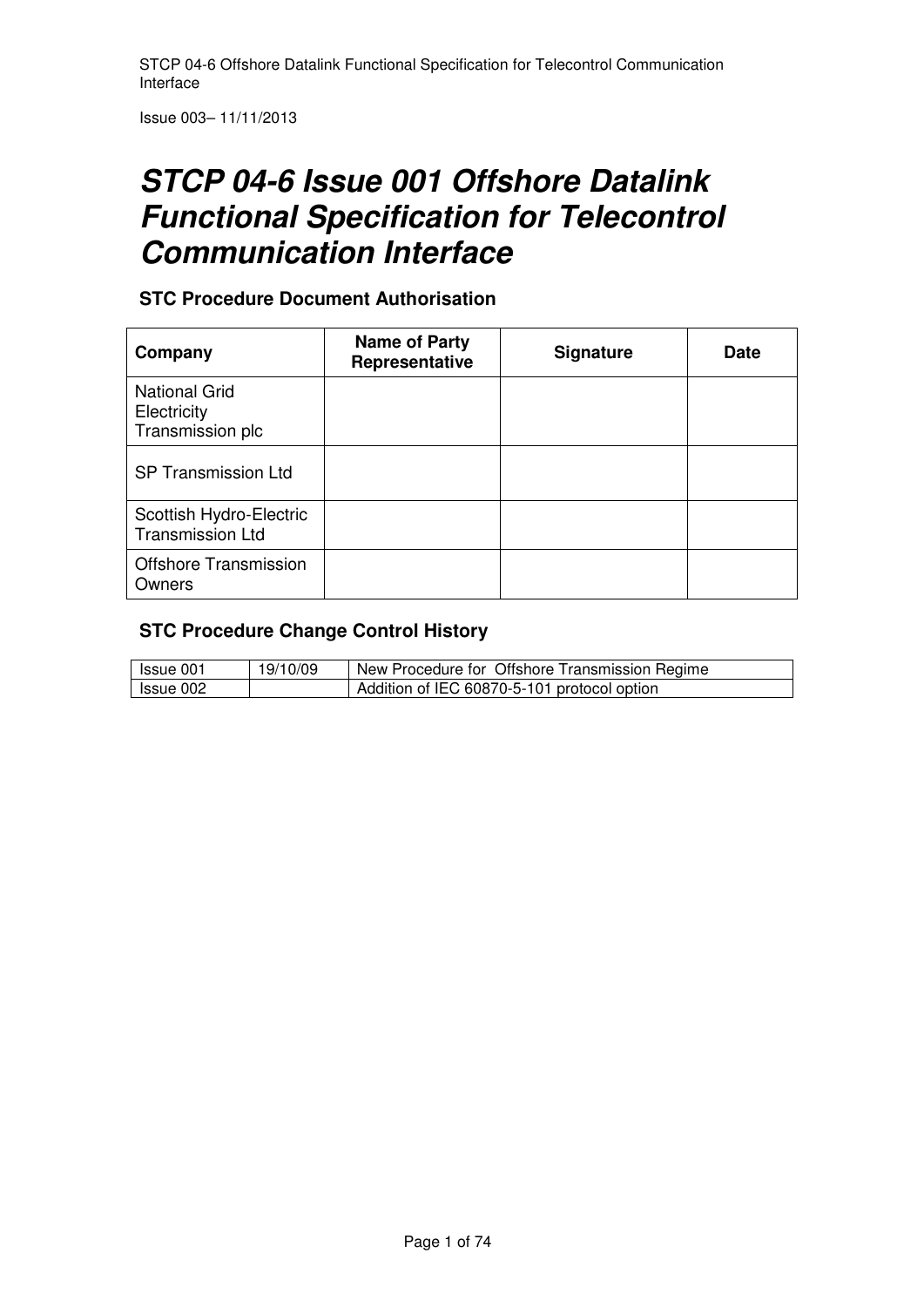Issue 003– 11/11/2013

## **Introduction**

This document describes the functional requirements for a Telecontrol Communication Interface (TCI) to enable the National Electricity System Operator (NETSO) to safely control, monitor and supervise Offshore Transmission Owner (OFTO) Network Assets (Plant and Equipment).

If the NETSO directly operates the OFTO Network Assets through the TCI, these additional requirements are marked in italics and underlined, otherwise these requirements are not applicable.

It is anticipated that these Network Assets will be mainly at OFTO Offshore locations but could include some OFTO Onshore Assets, at grid connection points.

To achieve this function, control and data acquisition systems will be required to interface to the OFTO control equipment, which will allow operation and supervision from a Remote Control Point located at the Electricity Network Control Centre (ENCC).

#### **Abbreviations**

| <b>ENCC</b>      | <b>Electricity Network Control Centre</b>                                   |
|------------------|-----------------------------------------------------------------------------|
| <b>IEMS MAIN</b> | One of the NETSO SCADA Master stations                                      |
| <b>IEMS DBU</b>  | Disaster Backup Unit: One of the NETSO SCADA Master stations                |
| <b>NETSO</b>     | National Electricity Transmission System Operator                           |
| GI74             | General Indications 1974 (National Grid SCADA communication protocol)       |
| <b>IEC101</b>    | Abbreviation for IEC60870-5-101, International Electrotechnical Commission  |
|                  | standard for SCADA used by NG                                               |
| <b>IEMS</b>      | Integrated Energy Management System - This is the NETSO SCADA Master System |
|                  | consisting on the Master stations MAIN and DBU. (Disaster Backup Unit)      |
| <b>OFTO</b>      | <b>Offshore Transmission Owner</b>                                          |
| <b>SCADA</b>     | Supervisory Control and Data Acquisition                                    |
| TCI              | <b>Telecontrol Communications Interface</b>                                 |

## **Architecture**

The TCI shall be provided by the OFTO at an Onshore location determined by the NETSO.

The TCI shall enable connection to at least 2 independent SCADA stations (Main and Backup system at the NETSO control centre) via independent ports. Each port shall be equipped with a direct and alternate channel. Hence the TCI shall support 4 communication channels organised as two independent ports with two communication channels (Main and Alternate) on each port. These ports and channels shall support GI74 or IEC101 Communication Protocol, as agreed with the NETSO and described in Appendix A (GI74) and Appendix B (IEC101).

The NETSO shall provide and manage the communication infrastructure and the telecommunication services up to the TCI.

The following functions shall be supported through the TCI and are described in this document: –

Plant and Equipment Alarms Alarm Grouping Digital Plant Indications Analogue Indications Transformer Tap Positions Maintenance Indications Plant and Equipment Controls Circuit Breaker Synchronising

Additional Functional Requirements and Configuration and Test Requirements of the OFTO control systems are described in Appendix D.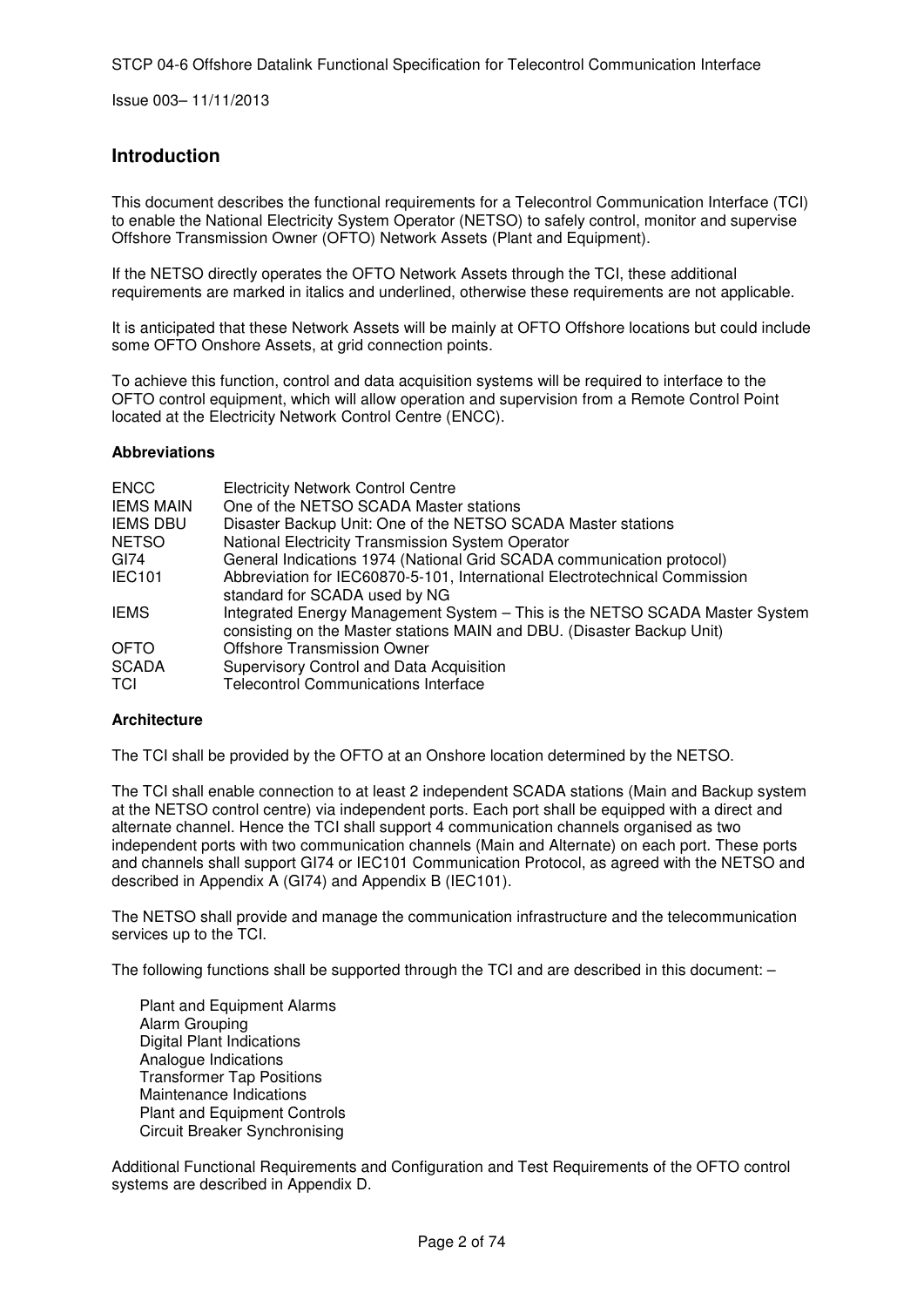## **Technical Requirements**

## 1 Telecontrol Communication Interface

The Offshore Transmission Owner (OFTO) system shall provide a Telecontrol Communication Interface (TCI) to the Remote Control Point, using GI74 or IEC101 protocol as agreed with the NETSO. The message exchange and control action sequences of GI74 protocol is specified in Appendix A. IEC101 configuration requirements are described in Appendix B and C. The TCI shall consist of two independent ports for communication with the Remote Control Point.

Each port shall provide main and alternate communication channels.

## **1.1** Channel Switching

To provide backup and physical diversity the communications between the slave and master stations there is a requirement for the communications to be able to be directed to one of two physical channels out of each of the master stations (iEMS Main and DBU).

The slave station is required to have 2 physical channels to the iEMS Main and 2 physical channels to the DBU.

The master station decides which channel is healthy and directs traffic to this channel. A channel is considered to be healthy provided a valid response is received from the slave station within the timeout period.

If communications fail at the IEC101 link level the master station will attempt a reset of the link before changing to the back-up channel and on changing channels the master station will perform a station initialisation. Likewise, for GI74 the master station will attempt to switch to the other route in case of a communications failure.

At the slave station both connections may be considered as identical and the slave station shall transmit responses on the channel from which the interrogation was received. A response should not be sent on the backup channel if the active channel fails before the response can be made.

For GI74 TCIs the health of each channel is checked using hardware handshaking (see Appendix A).

For IEC101 TCIs a request Link Status shall be sent by the master station (approx every 10 to 30s) to the non active communication channels. This is to confirm that the non active communication channels are healthy. The link layer of the non active communication channels shall respond appropriately to the Request Link Status received. If the Request Link Status is not received on a non active communication channel within a configurable period (default 120s), then the appropriate channel fail alarm for this channel shall be set.

## **1.2** Multiple Port Working

In order to allow the iEMS Main and the DBU to independently scan the slave station two ports, each consisting of two independent point-to-point communications channels, as mentioned above, are required from each slave station. There is no coordination between the communications channels and therefore frames may be transmitted simultaneously on all channels.

Channel switching shall be supported as above.

Both IEMS Main and iEMS DBU communications are required to be supported simultaneously (on different ports) and may transmit different information (from within the same range of data).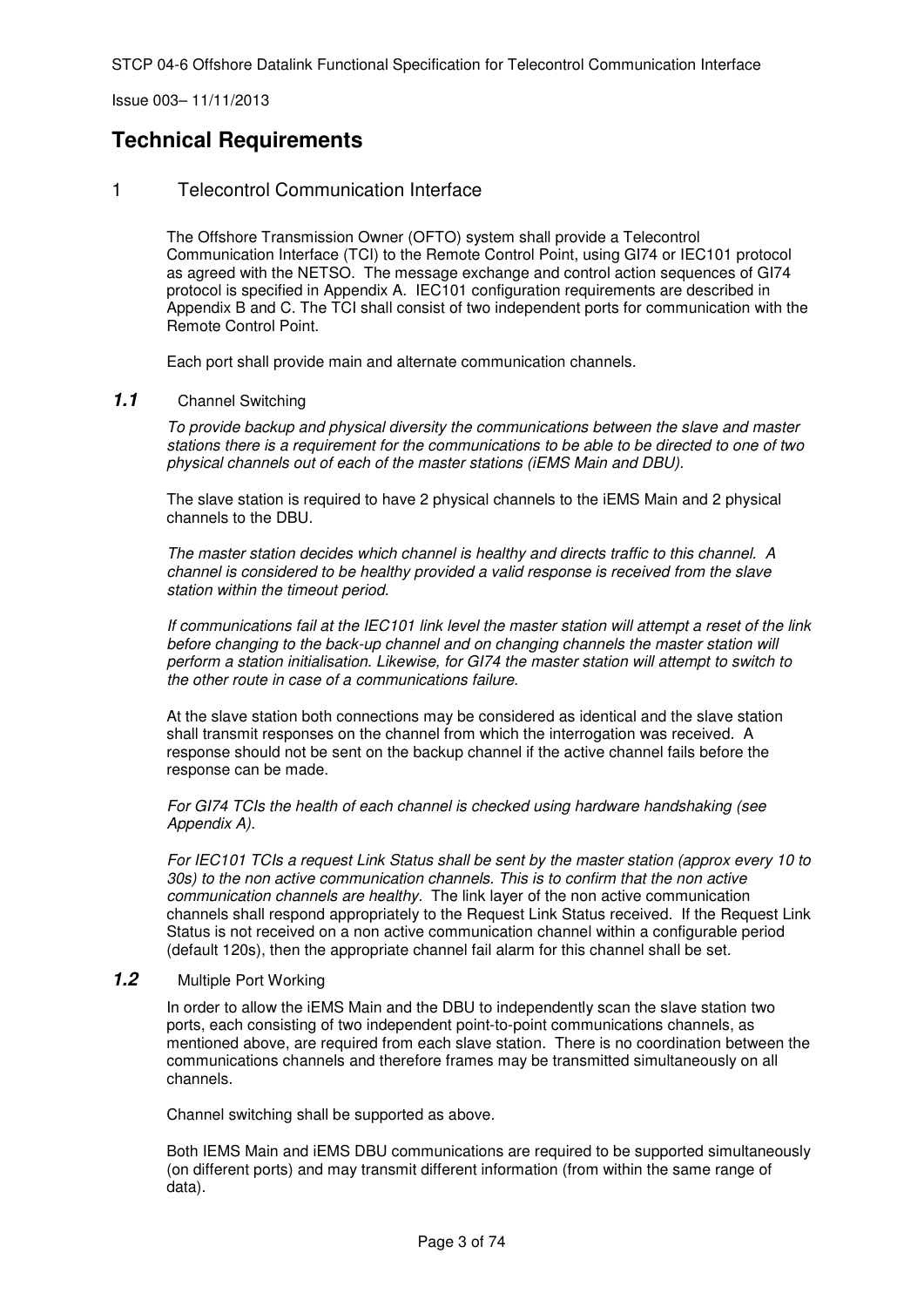## 2 TCI Control and Control Arbitration

The NETSO has "control" responsibility and shall either operate the OFTO Network Assets directly or instruct others to operate the OFTO Network Assets. However, for consistency "Control" is used for the location operating the plant and "Point" the location from which this action may be initiated.

In this document the Remote Control Point is the Electricity Network Control Centre (ENCC) which is to be configured as the master station.

This document does not cover the OFTO control point requirements.

At the TCI, comprehensive information relating to the plant status shall be presented; this shall consist of indications of plant and equipment states, alarms necessary to safely control and supervise plant and equipment and indications of primary circuit and supervisory analogue values.

When the Remote Control Point is not the active point of control, the TCI shall still provide the above information.

When the Remote Control Point is the active point of control, then controls received at the TCI shall be executed.

Under normal conditions the Remote Control Point shall be the normal or default control point.

The Remote Control Point shall be able to take control if it is not currently in control.

The Remote Control Point shall take control of the OFTO Network Assets by sending a specific control to the TCI. This action shall result in control of the OFTO Network Assets (except those switched into maintenance) being transferred to the Remote Control Point.

An indication shall be provided at the TCI to indicate the control point currently in control of the OFTO Network Assets.

At any one time only one control point shall have control of each OFTO Network Asset (Plant and Equipment) and this control status shall be reported to the TCI.

## 2.1 Control Authority

Plant controls at the slave station shall only be allowed on one port at any one time. The selection of which port is allowed to control is termed Control Authority.

On the slave station, a User Application process to block plant controls on ports which are not allowed control is required.

A command from the master station shall select which port at the slave station is to have Control Authority.

All plant controls from the port which does not have Control Authority shall be blocked with the exception of the command to select Control Authority.

Control Authority shall default to the port connected to the iEMS Main when the slave station is initialised.

Failure of the iEMS shall not prevent change of the Control Authority (i.e. it should be possible to change the authority from iEMS Main to iEMS DBU from the iEMS DBU port).

Each Control Centre Computer will have control capability but it is required that only one Control Point shall be in control at any one time. Each Control Centre Computer will be able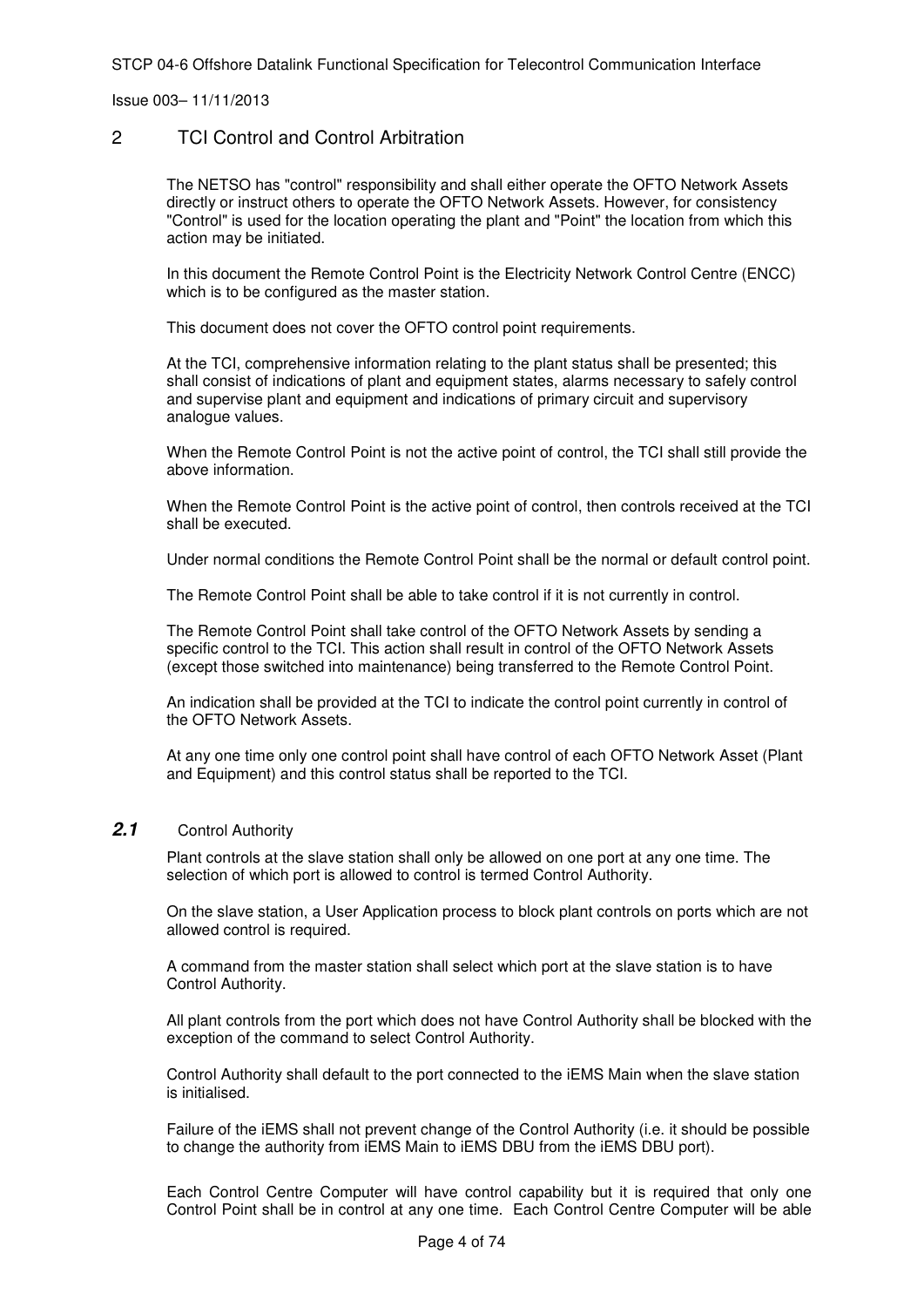Issue 003– 11/11/2013

to take control by issuing a "Taking Control" control and an appropriate indication shall be generated.

The Taking Control control shall be a single acting control allocated at data set-up. The appropriate Control Source Status Indication shall be set to zero in response to the change of control source.

Control selections from a Control Centre Computer that is not in control shall be rejected and General Error Reply returned to the select stage unless the selection is Taking Control control. Data interrogations from the Remote Control Point shall always be serviced by the TCI.

## 3 Maintenance Facilities

When the OFTO set their Network Assets (circuits, plant or equipment) into a maintenance operation state, an indication shall be provided per circuit at the TCI. It shall then be possible for the OFTO to suppress alarms and indications from that circuit either as a group or individually. This is to avoid nuisance traffic being reported to the Remote Control Point during maintenance and testing of OFTO Network Assets.

An indication per circuit shall be provided when alarms and indications are currently suppressed on that circuit. This shall remain in the alarm condition until all suppression on the circuit has been removed.

#### 4 Synchronising

Synchronising is required for the closure of specific circuit-breakers.

For emergency operation, a separate control shall be provided that bypasses the synchronising facilities to enable closure of the circuit breaker directly via the TCI.

## 5 Plant Data Acquisition Requirements

The data derived from the status of the OFTO Network Assets shall be Digital Inputs (derived from auxiliary contact closures of primary plant and protection, Tap Position Indications and Alarms) and Analogue Inputs for measured values (derived from instrument transformers).

#### **5.1** Digital Inputs

Digital inputs may be either single or double point. Single point digital inputs shall be utilised where the requirement to detect an indeterminate state is not essential. Double point digital inputs shall be utilised where there is a requirement to discriminate between the two states in order to detect an incomplete operation, as for example in the case of disconnectors, earth switches and circuit-breakers.

#### 5.1.1 Single Point Digital Inputs

A Single Point Digital Input has an association with one physical input and is used when there is a need to detect only two discrete states, i.e. an ON/OFF condition. Plant alarm conditions, for example, are signalled to the TCI via Single Point Digital Inputs.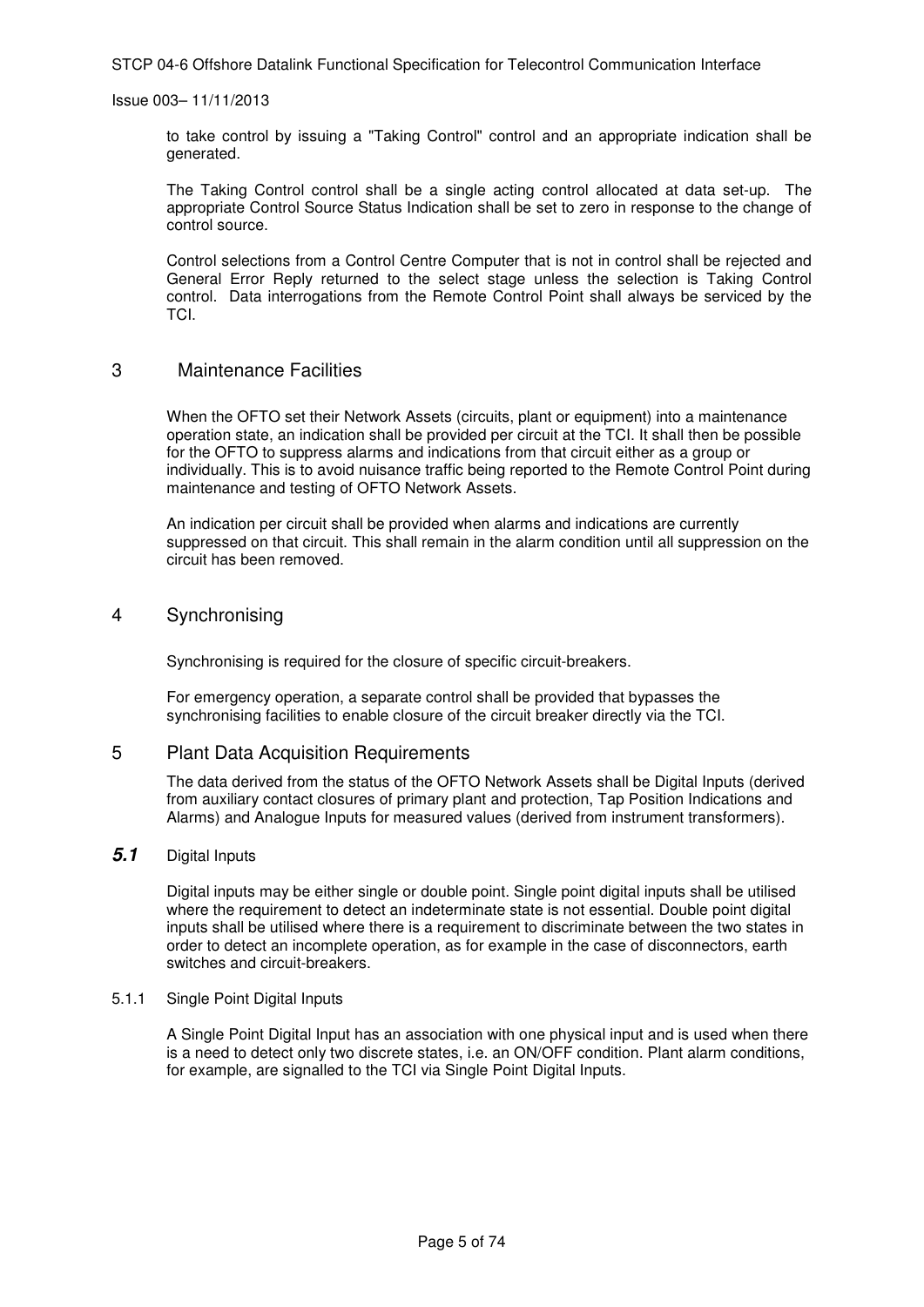Issue 003– 11/11/2013

|           | Logical Representation |
|-----------|------------------------|
| State (1) |                        |
| State (2) |                        |

The representations of states (1) and (2) shall be able to be reversed.

5.1.2 Double Point Digital Inputs

A Double Point Digital Input has an association with two physical inputs and is used when there is a need to detect an ON/OFF condition and an intermediate state. For example, Circuit Breaker, Disconnector position indications are always signalled to the TCI via Double Point Digital Inputs.

|           | Logical Representation |  |  |
|-----------|------------------------|--|--|
| State (1) |                        |  |  |
| State (2) |                        |  |  |
| State (3) |                        |  |  |
| State (4) |                        |  |  |

States (1) and (2) shall be considered as normal valid states. States (3) and (4) shall be known as "DBI" (Don't Believe It). The representation of states (1) and (2) shall be able to be reversed by configuration.

## **5.2** Alarm Grouping

The TCI shall support the grouping of inputs and internally generated signals and for these inputs to be assigned to a group alarm. The transition between states shall follow the validation of the individual inputs to any group.

#### 5.2.1 Grouped Alarms (without Reflash)

This type of group alarm has two states: Normal (OFF) or Abnormal (ON). If **any** of the inputs of a group are in the abnormal state, the grouped alarm shall be in the abnormal state. If **all** of the inputs of a group are in the normal state, the grouped alarm shall be in the normal state. The TCI shall be capable of supporting at least 600 groups of this type, with a capability of 128 inputs per group. A capacity of at least 5000 group inputs shall be provided

## 5.2.2 Grouped Alarms with Reflash

 This type of group alarm has three states: Normal (OFF), Abnormal (ON) or Reflash. The State Transition Diagram in Figure 1 describes the events that cause these states to change. It is required that all (except first) ON alarms in a group are reported by the Reflash setting and then re-setting for each ON occurrence. The TCI must be capable of achieving this requirement under situations where a number of alarms go ON simultaneously or in quick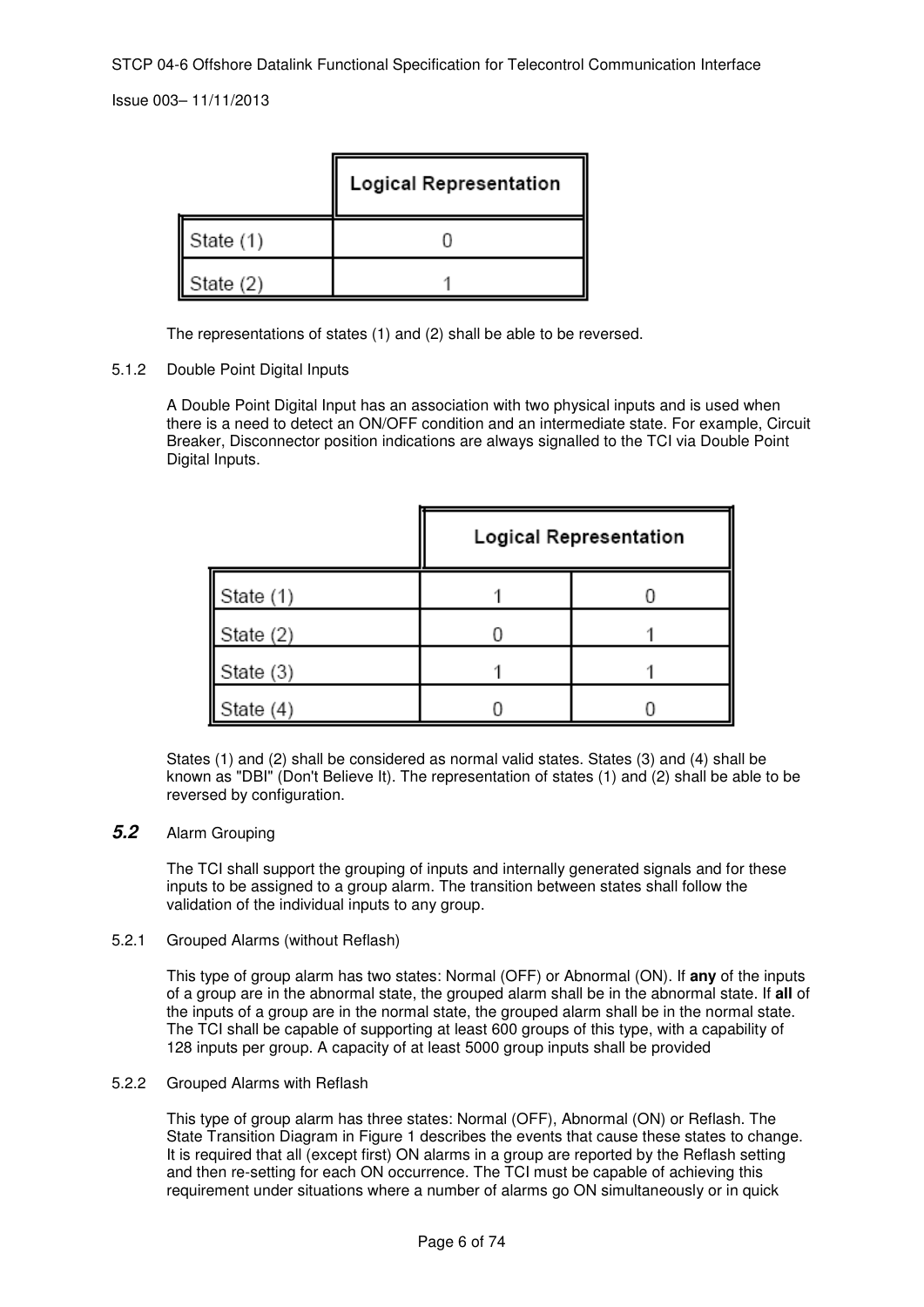Issue 003– 11/11/2013

succession. The TCI shall be capable of supporting at least 600 groups of this type, with a capability of 128 inputs per group. A capacity of at least 5000 group inputs shall be provided.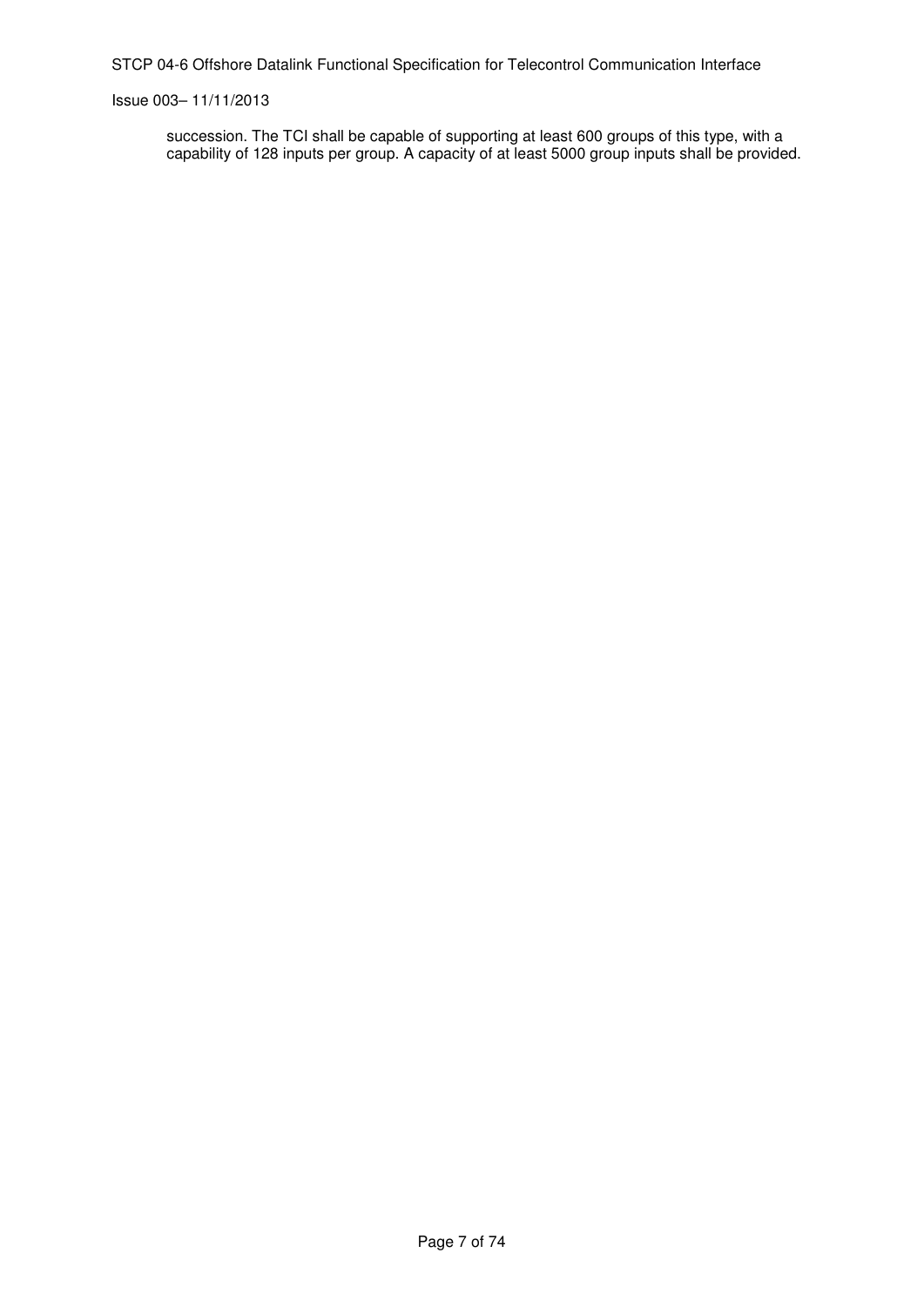

Alarm Group with reflash - State Transition Diagram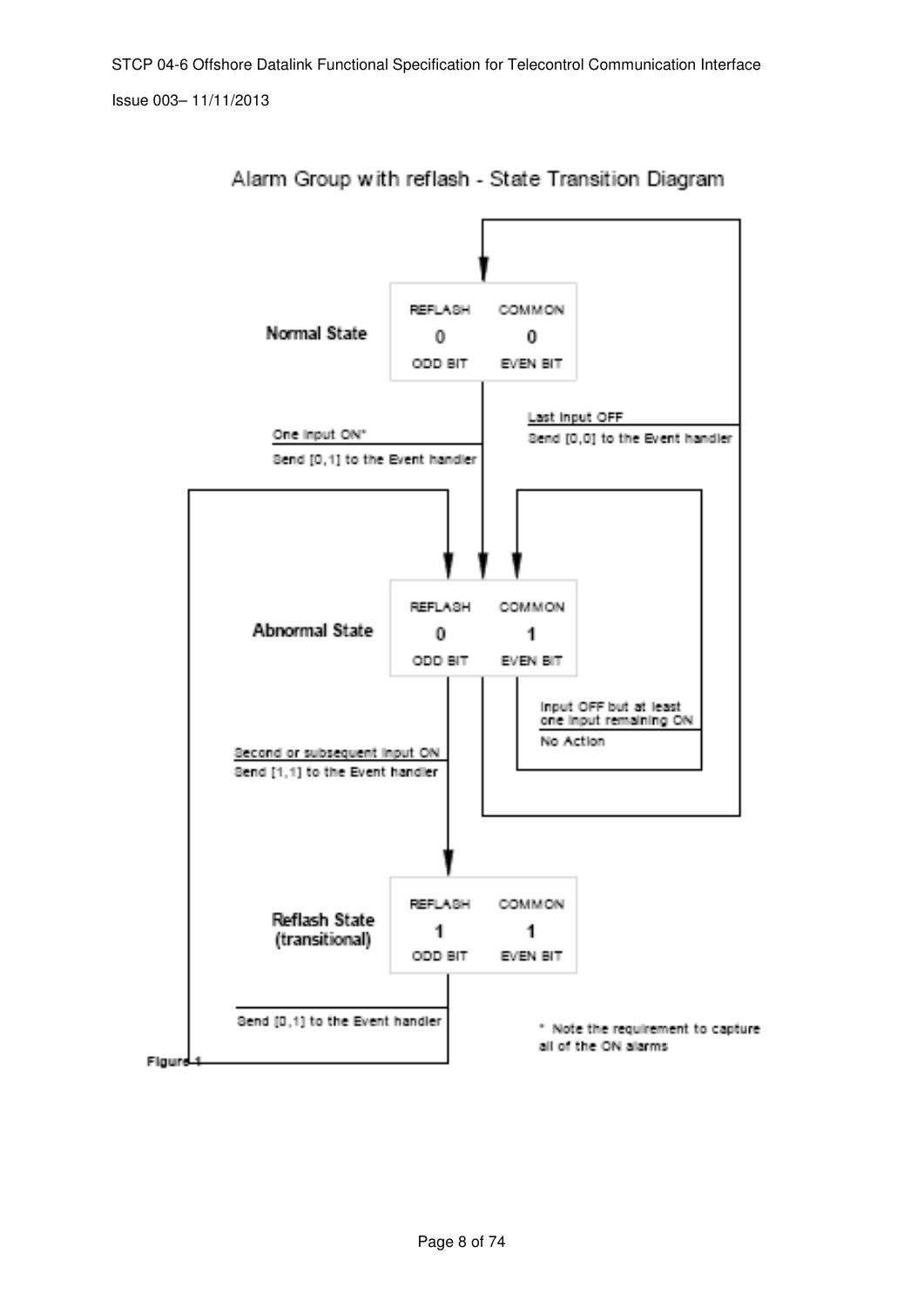Issue 003– 11/11/2013

#### 5.2.3 Configuration

The configuration of the TCI is required to provide the following facilities for grouped alarms:-

- (i) The ability to allocate any single alarm input to a group alarm.
- (ii) The ability to assign a text string of at least 30 characters to uniquely identify the group.
- (iii) The ability to allocate each group alarm for output to the Remote Control Point.

 For simple grouped alarms the status of the grouped alarm shall be sent to the Remote Control Point as a single point alarm.

 For Grouped Alarms with Reflash, the status of each group alarm must be sent to the Remote Control Points as a "Common" and a "Reflash" alarm. Common and Reflash alarms should be presented as separate single point indications.

Note: Reflash is generally only required for Category 3 alarms which may not be required in the majority of cases. It is therefore worth checking whether this feature is required for a specific application/project.

## **5.3** Tap Position Indication

 A Transformer Tap Position indication has an association with multiple physical digital inputs. The maximum number of physical digital inputs associated with each indication will be 31. The tap position in GI74 applications is required to be presented at the TCI in Gray code format (see Appendix A).

In IEC101 applications the tap position is required to be presented at the TCI as a step position indication. (see Appendix C)

Optionally the TPI may configured to be sent as an analogue value (see 5.4)

## **5.4** Operational Metering Data

 Operational metering data is required from the OFTO Network/Assets in order for the NETSO to operate the connected system. The following measurements shall be provided as appropriate to the connection and/or plant type and the measurement result delivered at the TCI:

- Voltage
- **Current**
- Active Power
- Reactive Power
- **Frequency**
- Plant Temperature
- Wind Speed
- Wind direction
- Oil level indication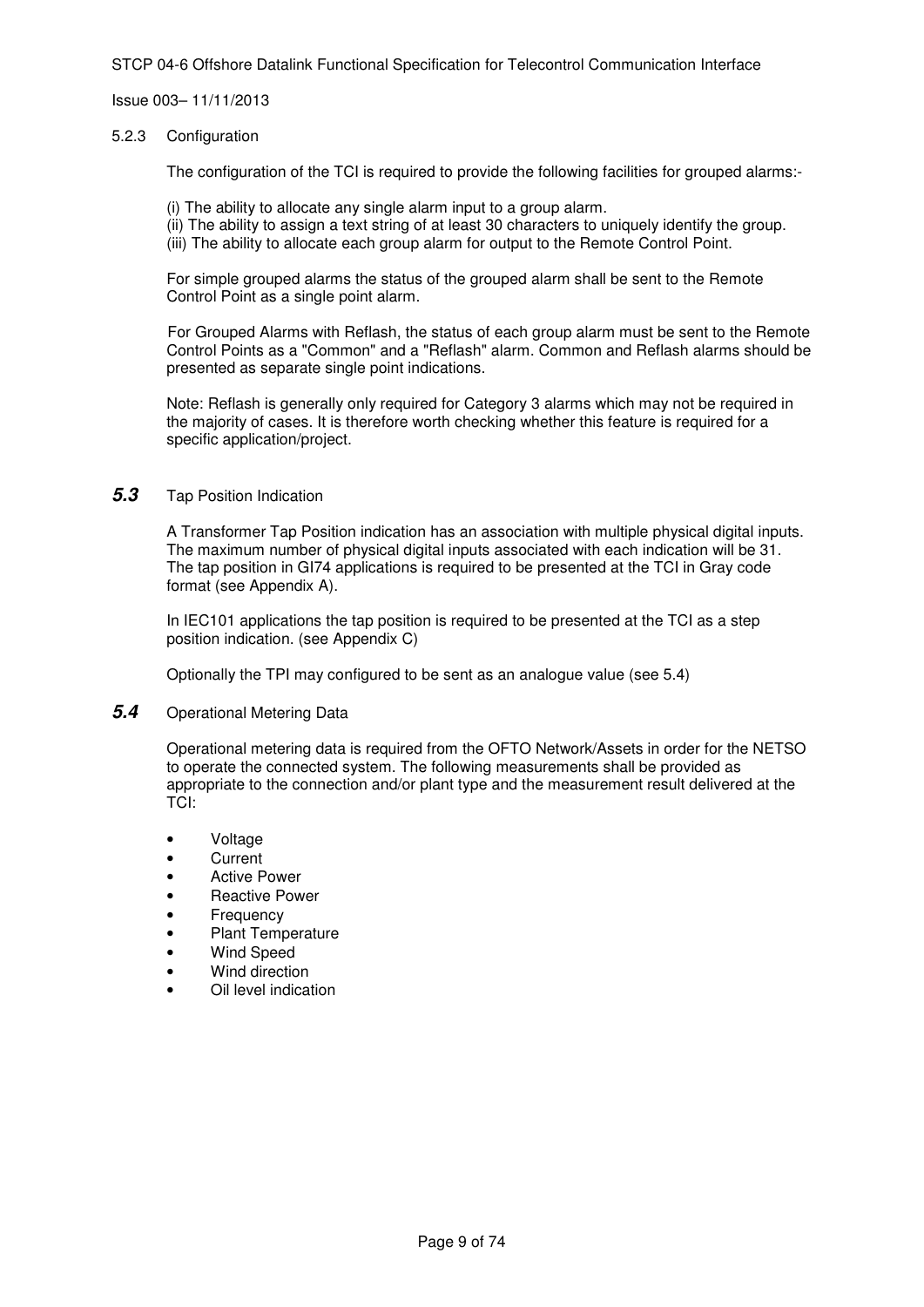Issue 003– 11/11/2013

### 5.4.1 Performance and Functional Requirements

 Measurement Accuracy, Resolution, and Range requirements for operational metering data delivered at the TCI are given in Table 1

 For Voltage, Current, MW and MVAr measurements, accuracy and resolution requirements are inclusive of all errors in the measurement and information transmission chain, with the exception of the errors of the associated plant and interposing CTs and VTs.

 For frequency, plant temperature, wind speed, wind direction and oil level indication measurements, accuracy and resolution requirements are inclusive of all errors in the measurement and information transmission chain.

| Measurement              | <b>Measuring Range</b>                         | Accuracy<br>(+/-% of<br>measuring<br>range) | Resolution<br>(% of measuring<br>range) |
|--------------------------|------------------------------------------------|---------------------------------------------|-----------------------------------------|
| Voltage                  | 5 to 120% of nominal system<br>voltage (kV)    | 0.2                                         | 0.1                                     |
| Current                  | 5 to 200% of plant rating (Amps)               | 1.0                                         | 0.1                                     |
| MW/MVAr                  | 5 to 200% of plant thermal rating<br>(MW/MVAr) | 0.5                                         | 0.1                                     |
| Frequency                | 45 to 55 (10) Hz                               | 0.1                                         | 0.05                                    |
| <b>Plant Temperature</b> | 0 to 150 deg C                                 |                                             | 0.5                                     |
| Wind direction           | $0 - 360$ deg                                  | ±5                                          | 2                                       |
| Wind speed               | $0 - 60$ m/s                                   | 5                                           |                                         |
| Oil level indication     | $0 - 100%$                                     |                                             |                                         |

#### **Table 1**

#### **Measurement Accuracy, Resolution, and Measuring Range for operational metering data delivered at the TCI**

 MW and MVAr measurements shall be scaled 3 phase. Single phase measurement is permissible. Bi-directional measurement is required. The sign convention of such measurements shall be agreed with NGET.

 For MW measurements the performance requirements given in Table 1 shall be met at a system Power Factor of unity. At a system Power Factor of 0.5 lag / lead the accuracy shall be within +/- 1 % of the measuring range.

 For MVAr measurements the performance requirements given in Table 1 shall be met at a system Power Factor of zero. At a system Power Factor of 0.866 lag / lead the accuracy shall be within +/- 1 % of the measuring range.

 For overhead line feeder circuits, higher overload factors will be required to those given in table 1 for MW, MVAR and I measurements. For these circuit types the upper limit of the measuring range shall be the 3 minute thermal circuit rating.

 Primary system and interposing CTs and VTs as used to derive MW, MVAr, V and I measurements shall be to IEC class 0.5 or better

 For voltage and current measurements, RMS, single phase (or phase to phase voltage) type measurements are required. Voltage measurements shall be scaled phase to phase where derived from a phase to neutral measurement..

 For frequency measurement the requirements for accuracy and resolution as stated in Table 1 are in terms of the measurement range (10 Hz).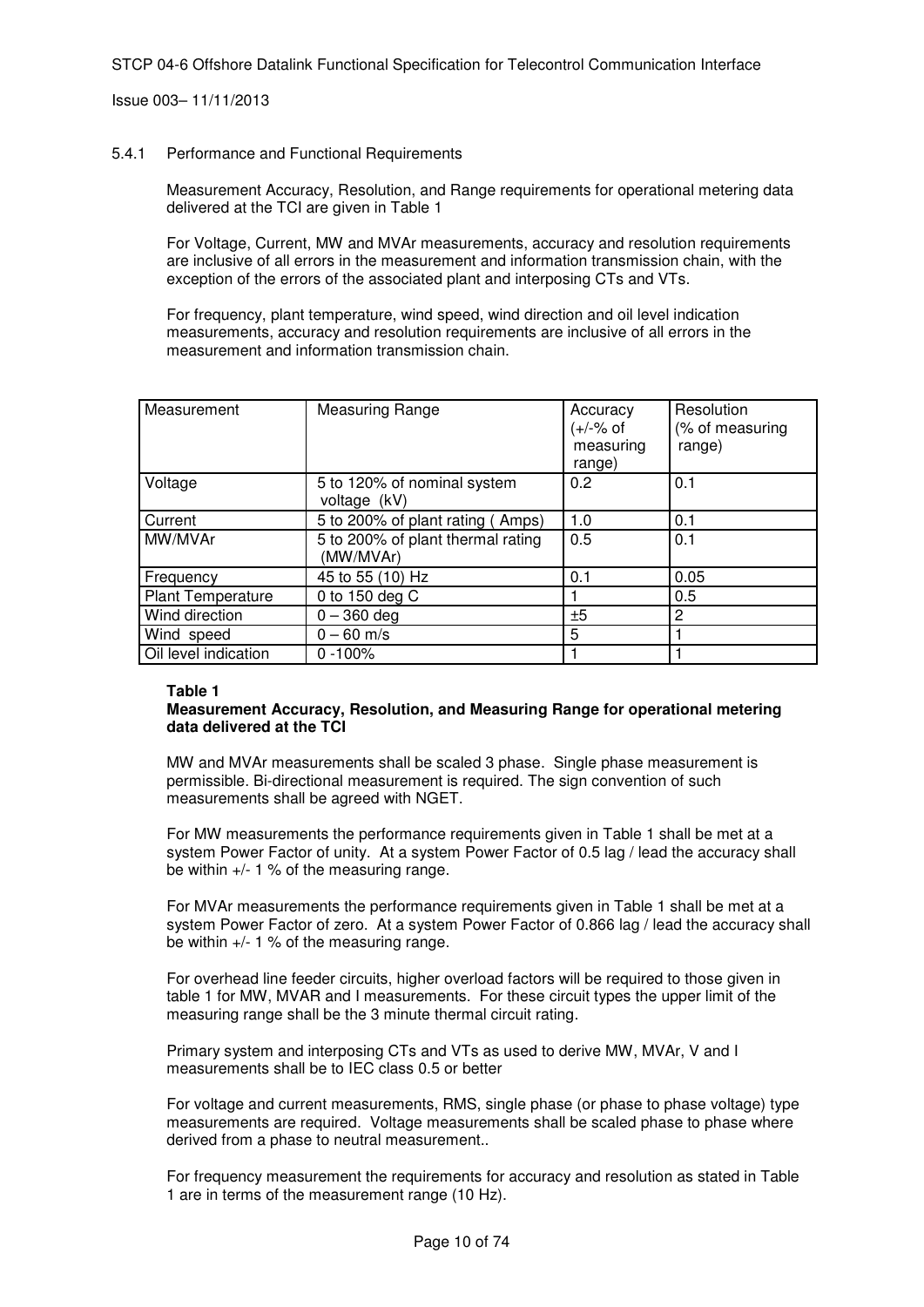## 6 Change of State Validation

 Validation filtering shall be applied to all changes of state before they are reported to the TCI. This requirement shall apply to Single Point, Double Point and Transformer Tap Position Digital Inputs. Two levels of validation filtering shall be implemented. The overall requirements differ for Single Point, Double Point and Transformer Tap Position digital inputs but the first level validation shall be common to all three input types.

## **6.1** First Level Validation

 Filtering shall be applied to each physical input to suppress the effects for example of contact bounce and eliminate the possibility of erroneous changes of state being generated by power frequency interference.

#### **6.2** Second Level Validation

 For Single Point Digital Inputs, a filter shall be applied to all transitions from State(1) to State(2) and from State(2) to State(1). In each case, the new state shall be reported only if it persists for a configurable period of time. The filter period shall be configurable on a per-input basis and shall be allowed to assume integer values within the range 0 to 60 seconds. The default shall be 0 seconds.

 For Double Point Digital Inputs, a filter shall be applied to all transitions to State (3) and to State (4). In each case, the new state shall be reported only if it persists for a configurable period of time. The filter period shall be configurable on a per input basis and shall be allowed to assume integer values within the range 0 to 30 seconds. The default shall be 20 seconds.

 For Transformer Tap Position Digital Inputs, a filter shall be applied to all transitions to invalid states. A new (invalid) state shall be reported only if it persists for a configurable period of time. The filter period shall be configurable on a per-Tap Position Indication basis and shall be allowed to assume integer values within the range 0 to 30 seconds. The default shall be 20 seconds.

 Transformer Tap Position digital inputs will be presented to the TCI in a "1 of N" format. The following shall therefore represent invalid states: (i) More than one input is detected to be in the SET state

(ii) All inputs are detected to be in the RESET state

## 7 Initialisation

 Following the initialisation of the OFTO equipment, the initialisation shall be indicated to the Remote Control Point by the setting and re-setting of a configured single point at the TCI. No entries shall be placed on the GI74 change queues as a result of the system initialisation. For IEC101 the signal "End of Initialisation" should be sent.

## 8 Other Functional Requirements

## **8.1** Dummy Circuit Breaker

 A Dummy Circuit Breaker Control and Indication shall be provided at the TCI. This shall be a pair of special controls (Open and Close), which can be operated by the Remote Control Point, even when it is not the active control point. The operation of this control shall change the state of an associated Dummy Circuit Breaker Double Point Indication.

 The Dummy Circuit Breaker is not necessarily a physical piece of equipment and is used to verify that the TCI is healthy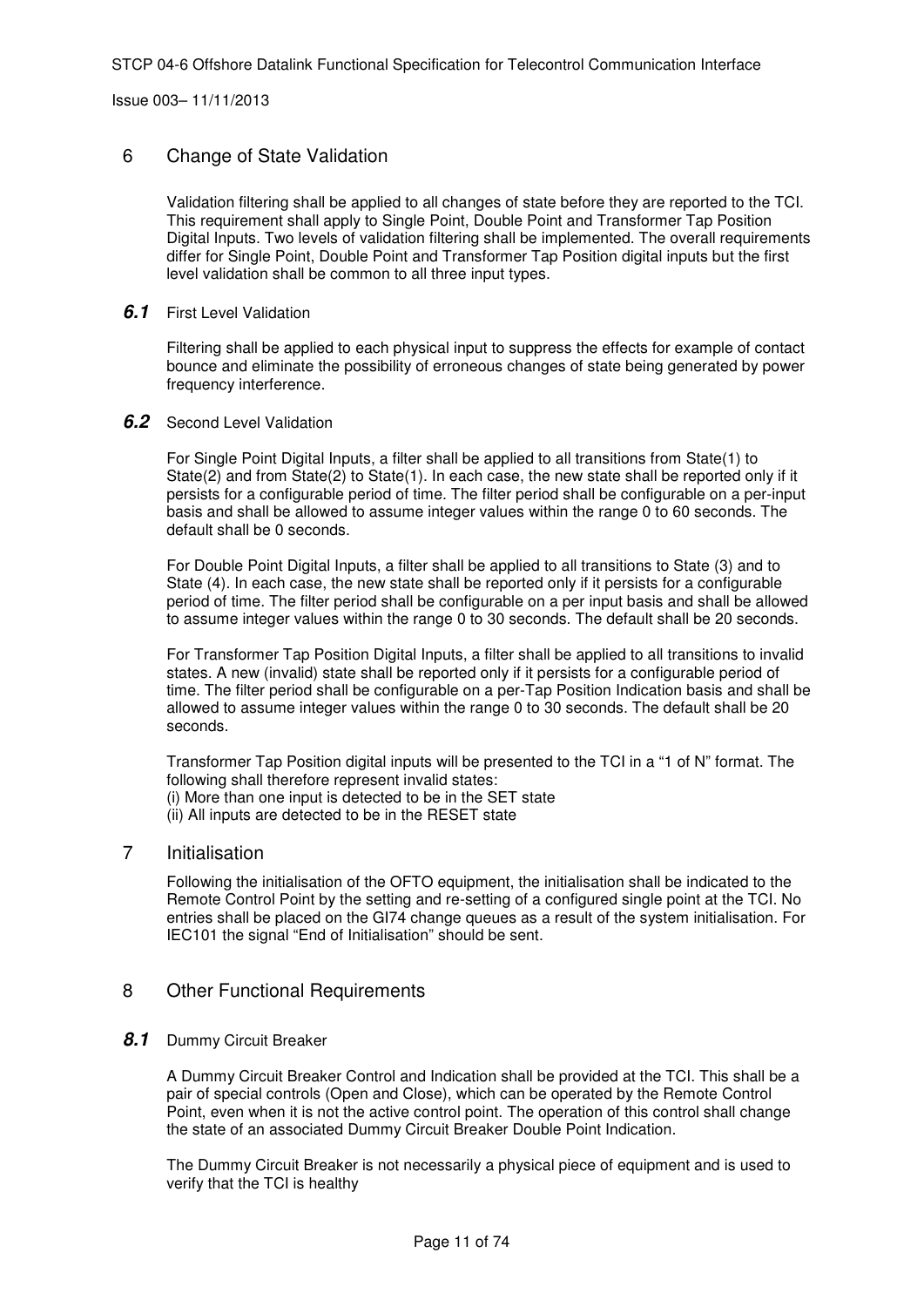Issue 003– 11/11/2013

## **8.2** Half Hour Clock Pulse

 The Half Hour Clock Pulse is a dedicated alarm which changes state every 30mins + 5s.to ensure that the digital event reporting function is healthy.

**8.3** Route Fail Alarms

 The four communication channels (2 ports, main and alternate) shall be monitored at the TCI and if the loss of communications or carrier signal is detected at the TCI, then an alarm shall be raised.

There shall be one alarm for each communication channel.

 The alarm and the reset conditions shall be reported to the TCI once the condition has been validated, to avoid nuisance alarms being sent.

## 9 Performance of the TCI to the Remote Control Point

 The system is required to make data available at the Remote Control Point TCI and act on control requests presented at these interfaces within the response times defined in Table 2.

| Table 2 TCI - Remote Control Point - Response Times                                               |                       |                                        |  |
|---------------------------------------------------------------------------------------------------|-----------------------|----------------------------------------|--|
|                                                                                                   | <b>Activity Level</b> |                                        |  |
|                                                                                                   | Normal                |                                        |  |
| Description                                                                                       | Mean<br>(seconds)     | <b>Standard Deviation</b><br>(seconds) |  |
| Time from a single alarm/indication<br>changing state to the change<br>being indicated at the TCI | 1.0                   | 0.25                                   |  |
| Correct analogue value available at TCI<br>within --                                              | 2.0                   | 0.5                                    |  |
| Time from receipt of control at the TCI to<br>control execution output                            | 0.75                  | 0.25                                   |  |

## 10 TCI Performance

## **10.1** Channel Utilisation

The TCI reply time to all interrogations at the telecommunications interface shall be consistent with maintaining a channel utilisation of 85% at 300 baud (GI74) for full block scanning of analogues. This figure is based on the assumption that no delay is introduced by either the communications path or the Remote Control Point This performance requirement applies to the working channel on each port, as defined in Appendices B and C. The IEC101 baud rate is 9600 and therefore performance shall at least match the criteria set for GI74.

## **10.2** Change Queue Mechanism

 The two change queues (one on each port) shall operate independently. Changes are to be entered onto the change queue in the correct order of occurrence. For GI74 this shall occur at a rate of not less than 30 per second. This corresponds with the rate at which the changes can be removed at a maximum data rate of 300 bits/s with a channel utilisation of 85%.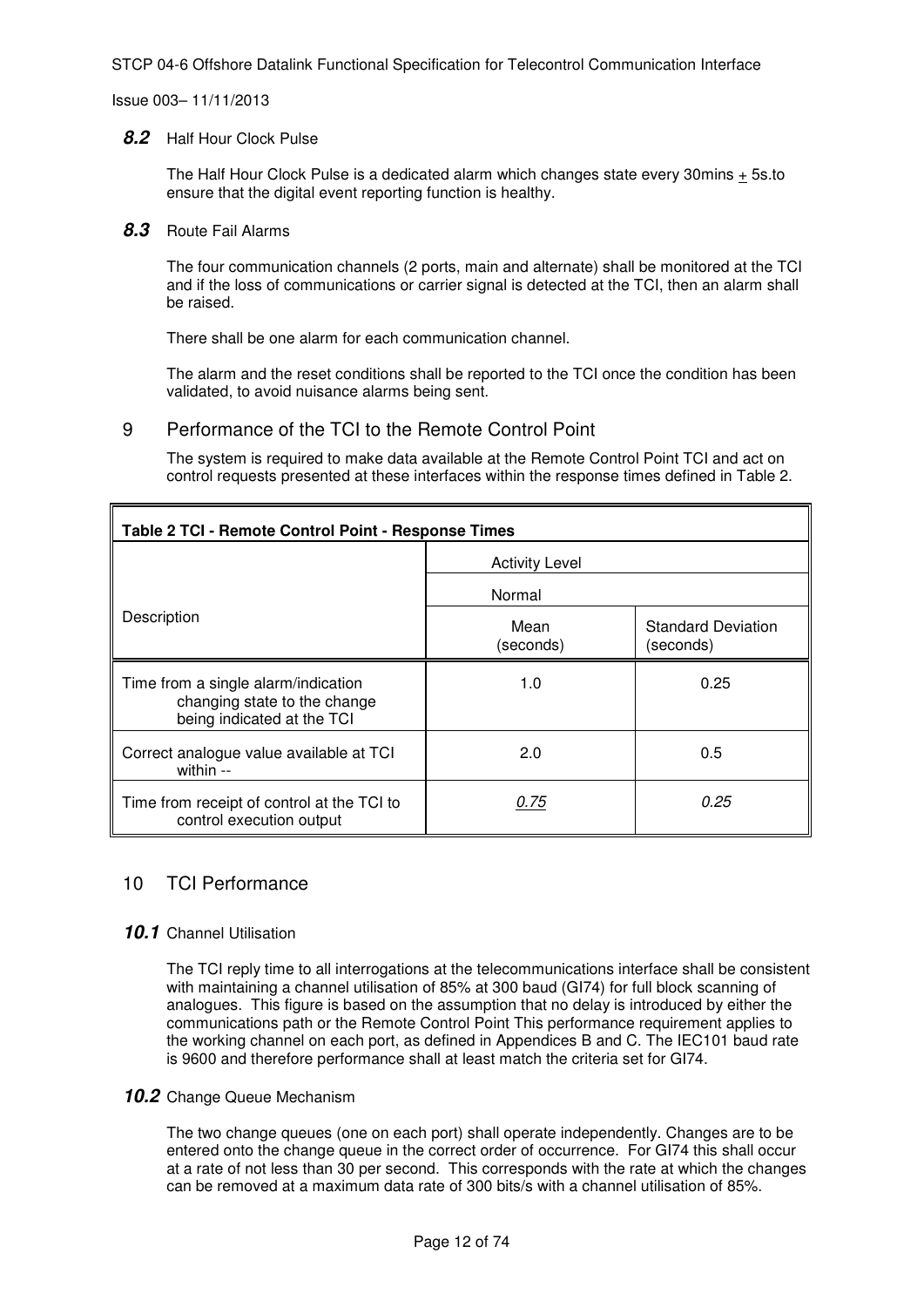#### Issue 003– 11/11/2013

For IEC101 performance shall be significantly better due to the higher data rate (9600 bits/s). Please refer to Appendix B for performance requirements.

## **10.3** Test Requirements

The testing of the system shall be undertaken as:

- (i) A Type Test on the initial system TCI.
- (ii) Factory Testing of Database Configurations on production systems

## **10.4** Type Tests

 These tests shall be performed to demonstrate that the system offered complies with the functional and performance requirements set out in this specification and that the equipment is capable of operating in a consistent and correct manner within the specified operating environment. The supplier shall be required to have agreed by the NETSO, 4 weeks prior to commencement of the type tests, all documentation relating to the Test Specifications. The NETSO can provide guidance on the scope and content of Test Specifications.

 The Type Tests shall exercise all aspects of the systems functionality, simulating, where appropriate the system interfaces to demonstrate the integrity of the specific implementation.

 The Type Tests shall include verification of a system configuration by testing from the plant interfaces through to the Remote Control Point. The end to end and performance testing of the Remote Control Point TCI shall be undertaken using an agreed emulation facility.

If the IEC101 protocol is used the OFTO shall also provide a certificate of conformance to the IEC 60870-5 standard from an accredited third party test house. The latest versions of the standards and any published amendments shall be used. The conformance testing shall be in accordance with the principles of IEC 60870-5-6 and the test cases as defined in IEC 60870-5-601.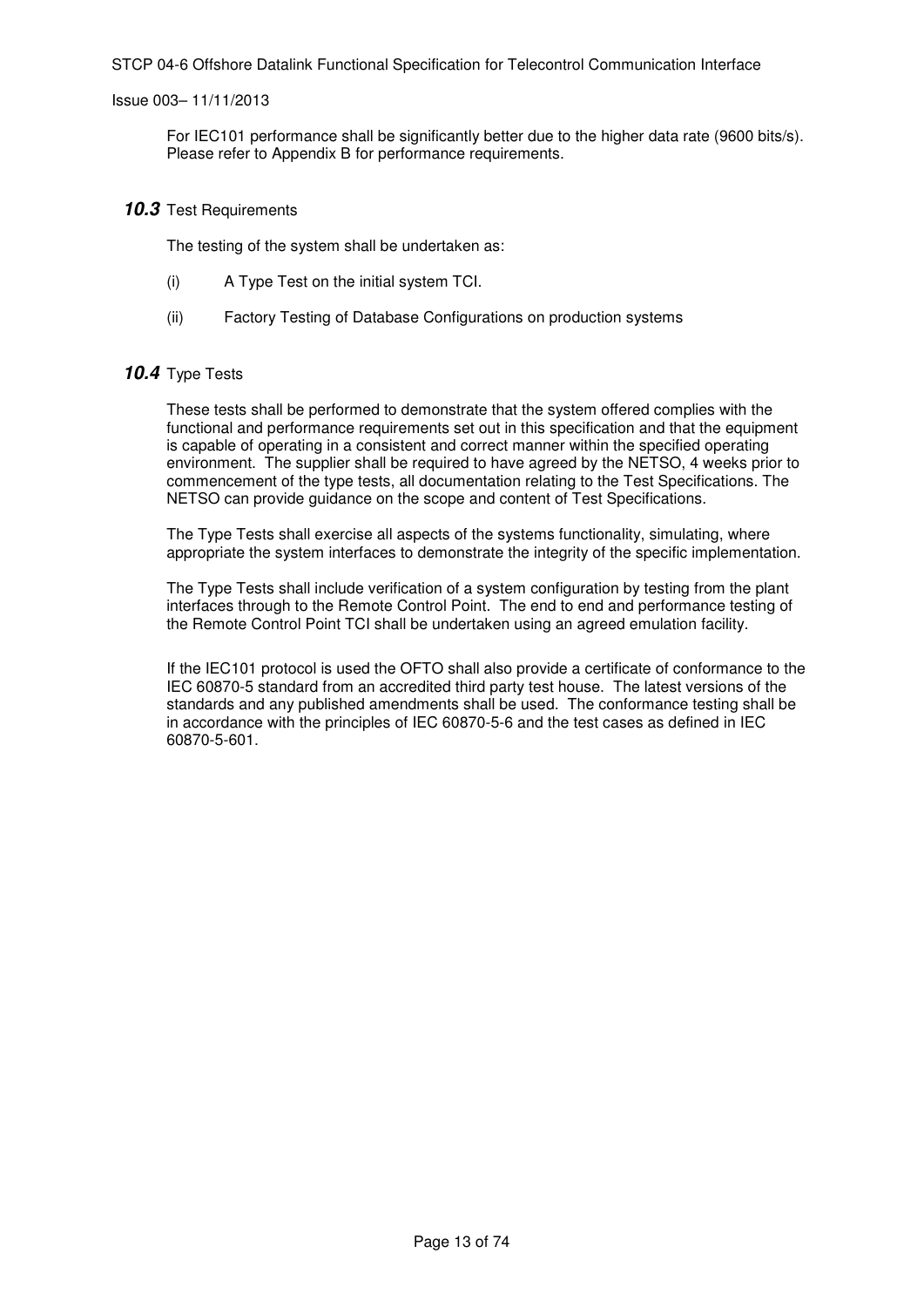## **APPENDIX A**

## **TELECONTROL COMMUNICATION INTERFACE REMOTE CONTROL POINT - GI74 PROTOCOL REQUIREMENTS**

#### **FOREWORD**

 This Appendix forms part of the National Electricity Transmission System Operator(NETSO) Interface Requirements Specification for Offshore Transmission Owner (OFTO) Networks Assets.

## **1** SCOPE

 The scope of this Appendix is limited to the definition of the requirements of a Telecontrol Communication Interface (GI74 TCI) using GI74 communications protocol and provides remote control, data acquisition and monitoring to a Remote Control Point located a the Electricity Network Control Centre (ENCC).

All functions are required, however if the NETSO does not directly operate the OFTO Network Assets, then the appropriate control functions shall not be utilised by configuration.

#### 1.1 Overview

The GI74 TCI is required to support the GI74 protocol and there are two distinct requirements:

- a) On-line data communications requirement
- b) Off-line data set up requirement.

 The on-line data communications utilises GI74 protocol. This is an asynchronous word based protocol with 16 data bits and a 5 bit Cyclic Redundancy Check (CRC). The GI74 protocol supports the cyclic scanning of analogue data, the "on change" transfer of points (digital) data, the check scanning of points data and the ability to send plant controls.

 The off-line data set up facility is required to allow site specific data to be allocated addresses within the GI74 data structure.

## **2** REFERENCES

None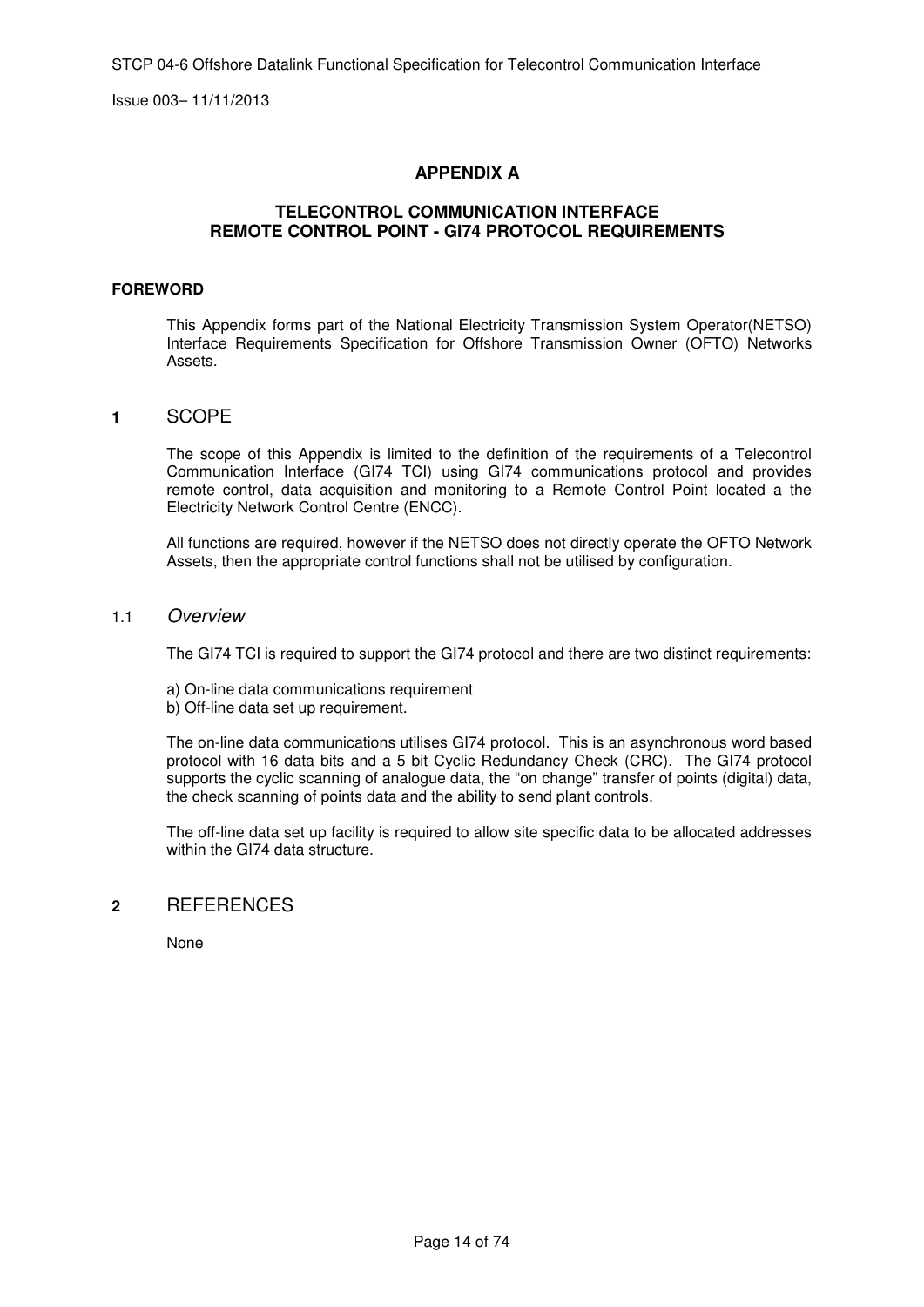Issue 003– 11/11/2013

## **3** GENERAL REQUIREMENTS

#### **3.1 On-line Data Communications**

 GI74 protocol utilises a master/slave relationship, the Remote Control Point being the master, which scans the slave (GI74 TCI) with interrogation words.

 The GI74 protocol is described in the following sections using a model with a physical level, a data link level, a network level and a transport level. Higher levels are not within the scope of this specification. This is shown in Figure 1

#### 3.1.1 Physical Level

 The GI74 TCI shall be dual-ported, the term used to indicate that it shall support being scanned by two independent systems located at the ENCC. Each port shall possess a main and alternate channel, consequently giving a requirement for four serial communications channels. This is shown in Figure 2.



 Since the two systems at the Remote Control Point are independent, **each** of the ports is required to support the GI74 protocol completely independently. Each port must at all times support the receipt of block, word, special request interrogations, the transmission of replies and operation of the send changes

mechanism.

 At any one time only **one** port must act on the receipt of plant control outputs. Each of the communications channels are required to support the following ITU-T V24 signals at V28 levels:-

| Transmit data.       | TX DATA        |
|----------------------|----------------|
| Receive data.        | <b>RX DATA</b> |
| Request to send.     | <b>RTS</b>     |
| Data carrier detect. | DCD            |
| Signal ground.       | ٥V             |

 Each channel shall be equipped with a separate connector. The Supplier's Functional Specification is required to detail the proposed connector interface.

 Each channel shall support a baud rate of 300baud .

 Section 4 states the performance requirements for GI74 communication interfaces.

**SERIAL CHANNELS** 4 D D A A **SCADA 1 SCADA 2 PORT PORT COMMS UNIT Figure 2** 

 Each channel shall be required to communicate with the Remote Control Point via modems working over a 4 wire circuit to ITU-T R Series recommendations.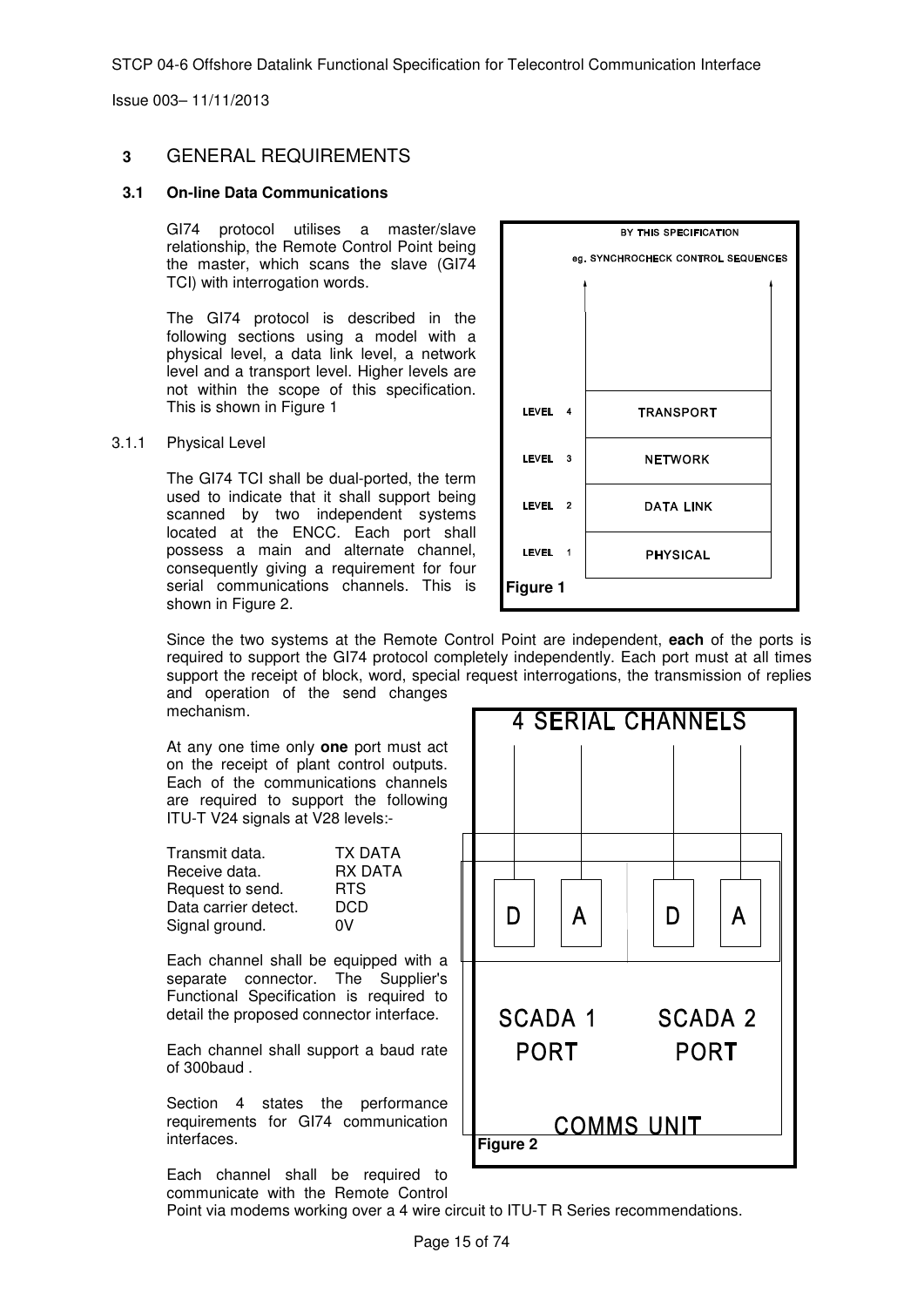On all channels the RTS signal shall always be in the ON condition so that transmit carrier is sent continuously. Each channel shall provide a status indication giving an alarm for persistent loss of incoming carrier (DCD).

#### 3.1.2 Data Link Level

#### 3.1.2.1 23 Bit Word Structure

 Each GI74 channel shall support asynchronous communications with the following word structure:-

 1 start bit. 16 data bits (bit 0 is the least significant and follows the start bit). 5 CRC (parity) bits (these are bits produced by the generator polynomial  $1 + x^2 + x^5 + \text{offset } 00011 - \text{see Appendix A2}.$ 1 stop bit.

 Each word received by the interface will conform to the above format and the CRC bits shall be used to check that the received word is valid. The action to be taken on CRC (parity) failure is described in Section 3.1.4.3.2. Each word transmitted by the GI74 TCI shall conform to the above format and it shall generate the CRC bits from the 16 data bits.

#### 3.1.2.2 Half Duplex Operation

 The GI74 TCI shall provide true half duplex operation on all GI74 communication channels. This means that when the GI74 TCI is transmitting it is required that the receiver is disabled and when the GI74 TCI is receiving it shall not be possible for it to transmit. If for any reason, an interrogation arrives while the GI74 TCI is transmitting; the interrogation is required to be ignored.

#### 3.1.3 Network Level

 Each system at the Remote Control Point will normally communicate with its GI74 TCI over a main route. In the case of main route failure, communication will transfer to the alternative route. Replies shall be made to the Remote Control Point along the same route on which the interrogation was received.

#### 3.1.4 Transport Level

 The GI74 protocol is based on the GI74 TCI receiving Interrogation Words or Controls and returning Replies. The following sections provide a definition of the Interrogation Words and Controls that may be received from each Remote Control Point and the Replies that the GI74 TCI is to provide. The required GI74 message formats are detailed in a series of drawings in Appendix A1.

#### 3.1.4.1 Interrogation Word Formats and Replies

 The 16 data bits within an Interrogation Word (received by the GI74 TCI from a Remote Control Point) contain the outstation address and the data address (function, block, and word) of the data required by this particular Remote Control Point. Section 3.2 of this specification describes the GI74 data structure in terms of the data address.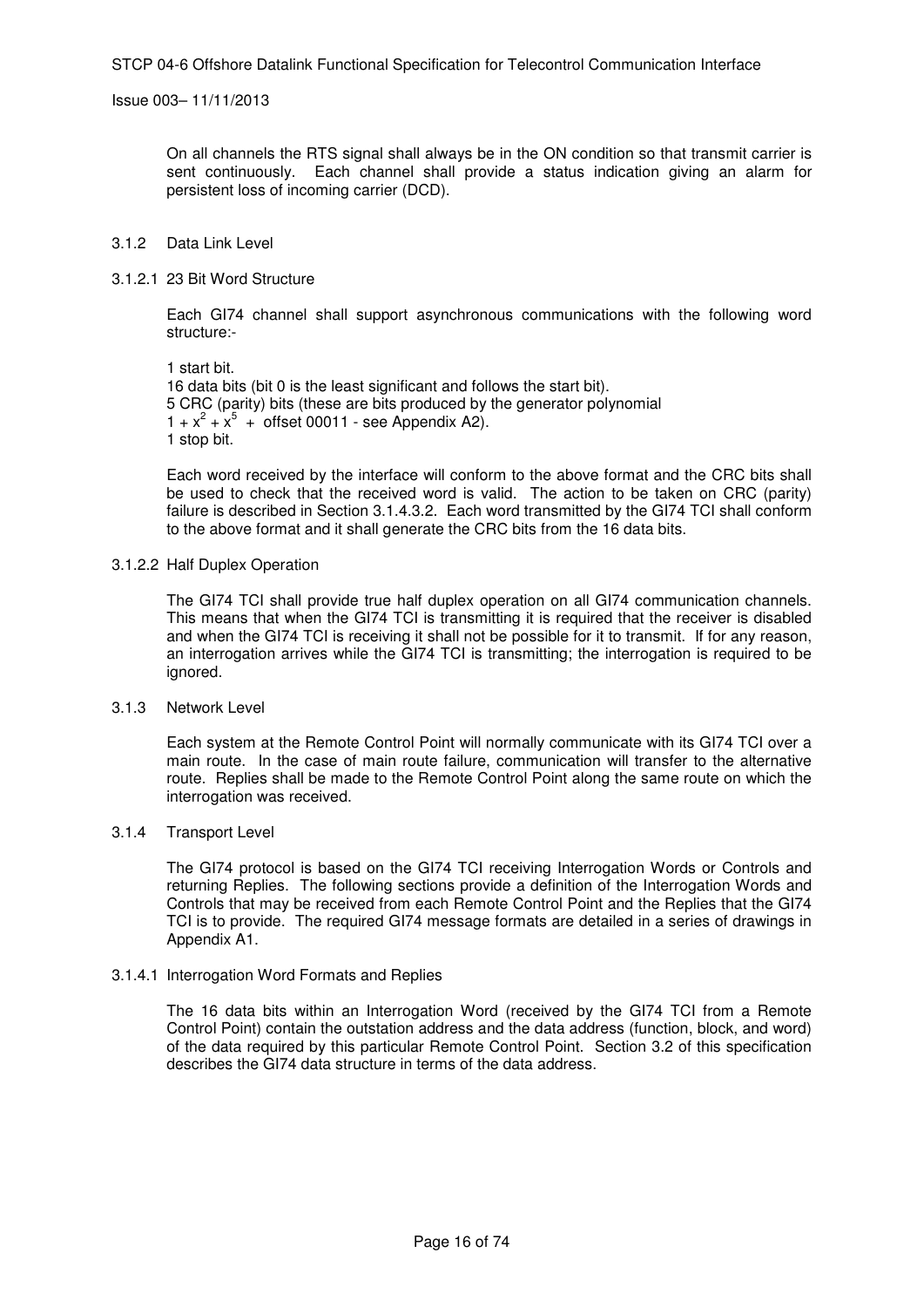Issue 003– 11/11/2013

 The general allocation of bits in an interrogation word is as follows; (bit 0 is the least significant):-

Bits 0-7 These bits form the outstation address (see Section 3.2.1).

 Bits 5-7 These bits overlap the outstation address and form the block address (see Section 3.2.1).

- Bits 8-10 These bits form the word address, allowing up to 7 words to be addressed by the Remote Control Point (words 1-7; word 0 is used for block interrogations see Section 3.1.4.1.1 and 3.1.4.1.2).
- Bits 11-14 These bits form the function address, allowing up to 16 functions to be addressed by the Control Point (functions 0-15).
- Bit 15 This bit is the Reset Bit (see Section 3.1.4.4).

 The Reply from the GI74 TCI to the Interrogation Word shall consist of a block of up to eight words. The Checkback Word shall be the first word of the Reply. The Change Bit is bit 15 of the Checkback Word and shall be used to indicate to the Remote Control Point that a change of status has occurred. (See Section 3.1.4.4). A number of Data Words shall follow the Checkback Word, the number being dependent on the type of interrogation (block interrogation, word interrogation or special request interrogation) and the format being dependent on the data type.

#### 3.1.4.1.1 Block Interrogation and Reply

 When the Remote Control Point requires the GI74 TCI to return a block of Data Words the Interrogation Word consists of the outstation, block and function addresses with the word address set to zero.

 The Reply from the GI74 TCI shall consist of a Checkback Word and up to 7 Data Words. Bits 0-7 and bits 11-14 of the Checkback Word shall be identical to the Interrogation Word and bits 8-10 shall contain the word number of the lowest allocated data word in the block. Bit 15 is the change bit.

 E.g. If word 4 is the lowest word, then bits 8-10 of the Checkback Word shall contain the binary code 100 (i.e. word 4). Since words are always allocated from word 7 downwards the Checkback Word shall be followed by Data Words 4, 5, 6, and 7.

#### 3.1.4.1.2 Word Interrogation and Reply

 When the Remote Control Point requires the GI74 TCI to return a single Data Word, the Interrogation Word consists of the outstation, block and function addresses with the word address set to the data word required.

 The Reply from the GI74 TCI shall consist of a Checkback Word and the single Data Word requested. In this case the Checkback Word shall be identical to the Interrogation Word, except perhaps for the Change Bit.

#### 3.1.4.1.3 Special Request Interrogations and Replies

 The Special Request Interrogation function and block are defined at data set up time (see Section 3.2.3.1). The GI74 TCI shall be capable of processing the following special requests:-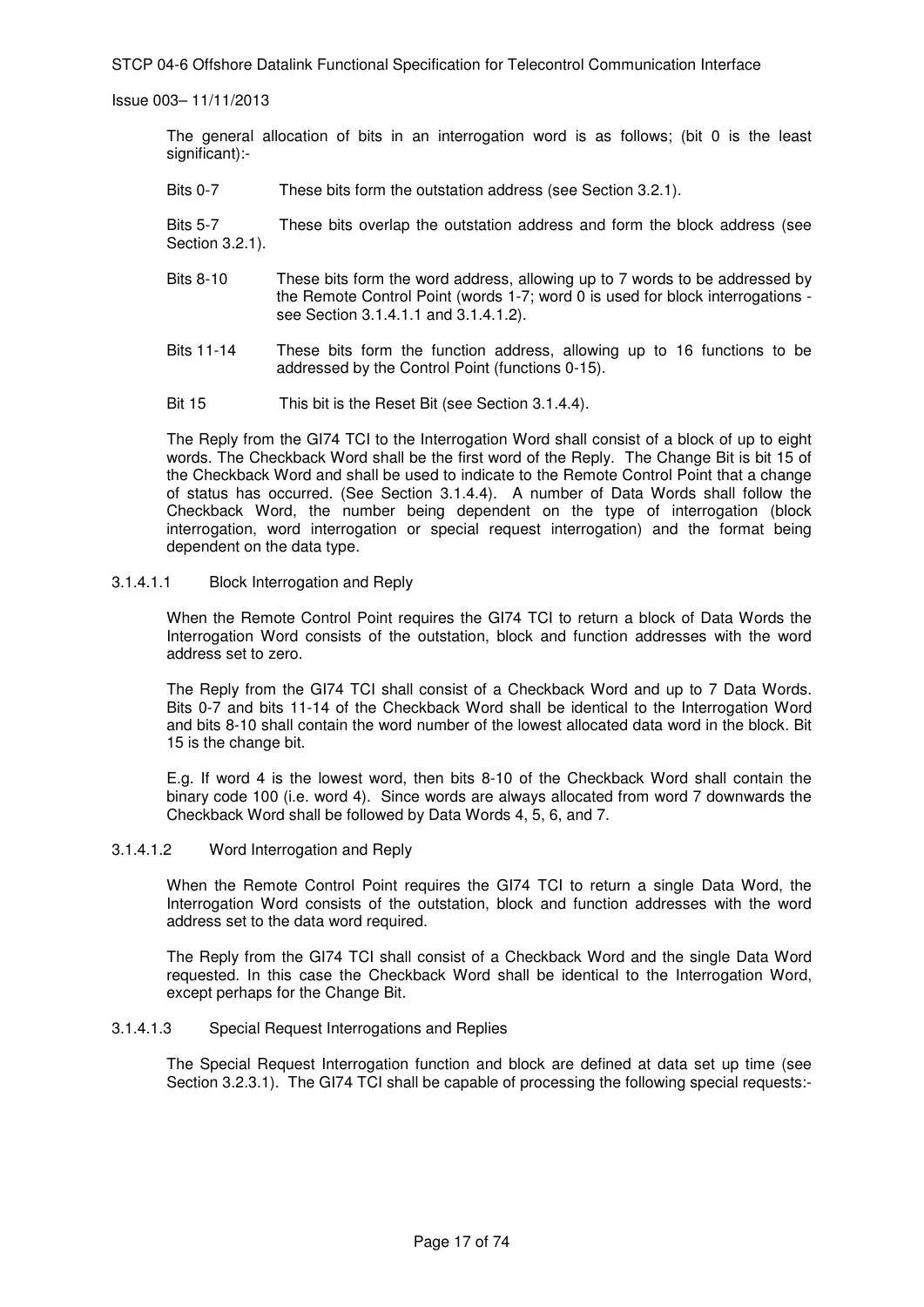Issue 003– 11/11/2013

#### 3.1.4.1.3.1 Send Changes

 This consists of a 16 bit word received by the GI74 TCI from the Remote Control Point. The allocation of bits is as follows; (bit 0 is the least significant):-

- Bits 0-7 Outstation address as for an Interrogation Word.
- Bits 5-7 These bits form the block address allocated at data set up time.
- Bits 8-10 These bits form the word address. For the Send Changes Interrogation these bits will be 001 (i.e. word 1).
- Bits 11-14 These bits form the function address allocated at data set up time.
- Bit 15 This bit is the Reset Bit.

 The Send Changes Interrogation is used as part of the Send Changes Mechanism. The Send Changes Mechanism is described in Section 3.1.4.4 where the operation of the Change Bit and Reset Bit are described and the requirements of the Change Queue are defined.

3.1.4.1.3.2 Multiword Cleardown (MWC) and Reply

 This consists of a 16 bit word received by the GI74 TCI from the Remote Control Point. The allocation of bits is as follows; (bit 0 is the least significant):-

- Bits 0-7 Outstation address as for an Interrogation Word.
- Bits 5-7 These bits form the block address allocated at data set up time.
- Bits 8-10 These bits form the word address. For the Multiword Cleardown Interrogation these bits will be 010 (i.e. word 2).
- Bits 11-14 These bits form the function address allocated at data set up time.
- Bit 15 This bit is the Reset Bit.

 The GI74 TCI is required to reply to Multiword Cleardown with a General Error Reply (GER). General Error Reply is defined in Section 3.1.4.3.1.

#### 3.1.4.2 Controls and Replies

 The GI74 TCI shall support controls for output to the substation which are received from the Remote Control Point as three separate words. The GI74 TCI shall acknowledge each word immediately after it is received with a separate checkback word. The structure of each of the words is described in the following sections.

#### 3.1.4.2.1 Control Selection Word

 The first word (the control select word) identifies the control select function as a control output (bits 11-14), block (Part 1 address, bits 5-7) and word (Part 2 address, bits 8-10) within the data structure. The GI74 TCI shall reply with a regenerated copy of the word received, except possible for bit 15, the Change Bit. After the successful receipt of a control select word the GI74 TCI shall interpret the next word received as a data word. The Remote Control Point will not act on a set Change Bit until the control sequence has completed.

## 3.1.4.2.2 Data Word

 The second word (the data word) provides the data for the selected output. It identifies the specific control output bit (Part 3 address). Bits 8-11 contain a binary encoded number between 0 and 15 (bit 8 least significant) that represents the control output. The GI74 TCI shall confirm that bits 12-15 are the compliment of bits 8-11. If this is the case then the GI74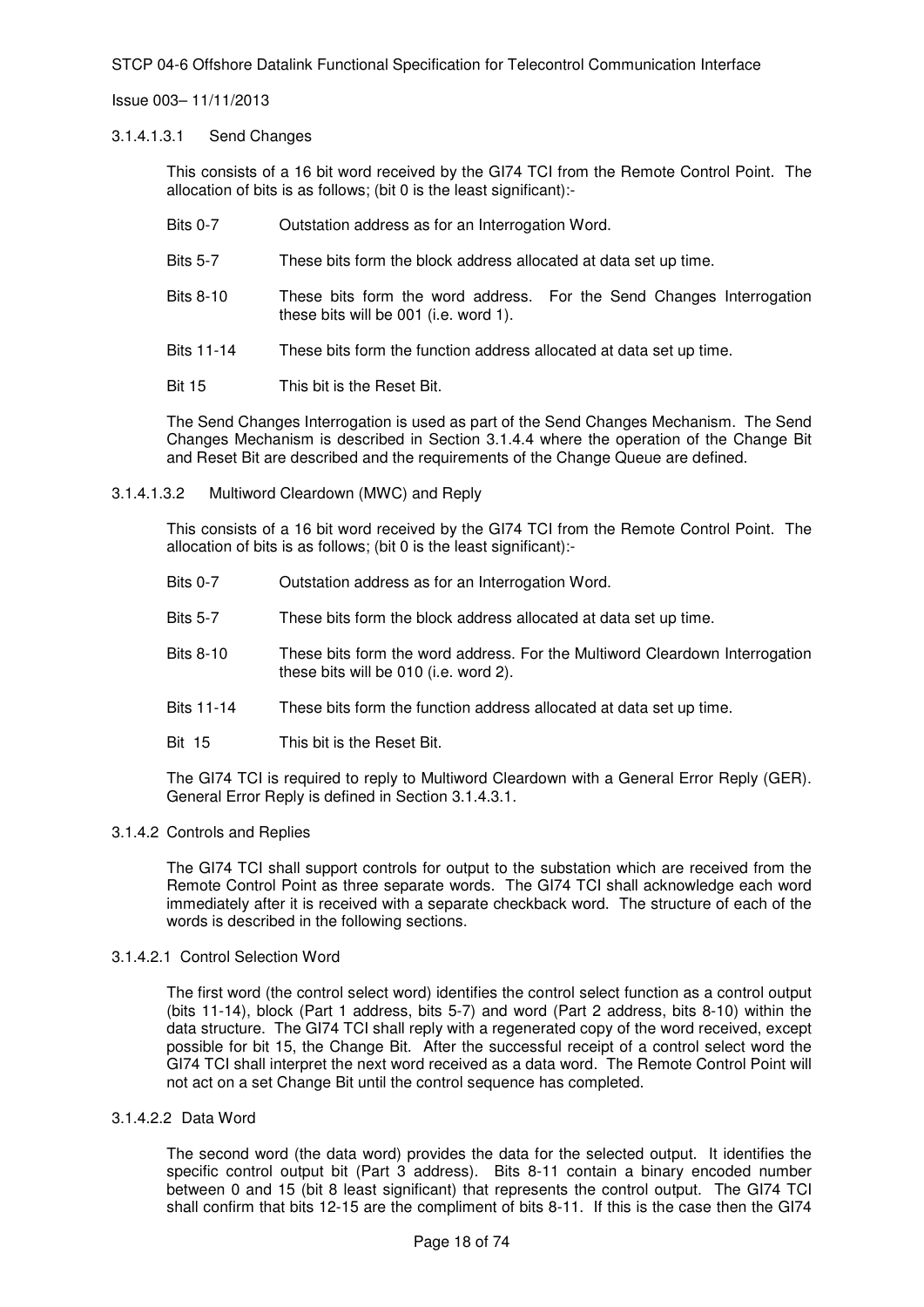Issue 003– 11/11/2013

TCI shall reply with a regenerated copy of the word received; otherwise General Error Reply shall be returned.

3.1.4.2.3 Control Execute Word

 The third word (the execute word) identifies the control execute function (bits 11-14), block (Part 1 address, bits 5-7) and word (Part 2 address, bits 8-10) within the data structure. The Part 1 and Part 2 addresses should be the same as those previously received in the control select word. If this is the case the GI74 TCI shall reply with a regenerated copy of the word received, except for possibly bit 15, the Change Bit; otherwise the control shall be deemed to have failed and General Error Reply shall be returned.

#### 3.1.4.3 Error Replies

 The GI74 TCI shall support the error replies described below. Note that, apart from a No Reply, error replies shall consist of a single word reply.

3.1.4.3.1 General Error Reply (GER)

 The GI74 TCI shall return General Error Reply if it recognises the outstation address of the interrogation but the remainder of the interrogation is incorrect. General Error Reply shall be returned in response to the following:-

A word interrogation is received that addresses a word not defined in the database.

 A block interrogation is received which addresses a block not defined in the database.

An interrogation for a function that is not defined in the database.

A send changes interrogation is received when no change is outstanding.

 A control selection is received which addresses a control output not defined in the database.

 A control output selection is received from the Remote Control Point that the system judges does not have Control (other than Taking Control).

A Multiword Cleardown Interrogation is received.

An invalid Execute is received.

 General Error Reply shall be a 16 bit word with bits 0-7 being the outstation address (bits 5-7 being the lowest allocated block) and bits 8-14 being set to zero. Bit 15 shall still operate as the Change Bit in the General Error Reply.

#### 3.1.4.3.2 Parity Fail Reply (PFR)

 If the GI74 TCI receives any interrogation that fails the 5 bit cyclic redundancy check then Parity Fail Reply shall be returned on the same channel.

 Parity Fail Reply shall consist of a 16 bit word containing all zeros and the 5 bit CRC field also containing all zeros. This bad parity reply is returned to deliberately cause a parity failure to be logged by the Remote Control Point system.

#### 3.1.4.3.3 No Reply

 If an Interrogation Word with an outstation address (bits 0-7) not matching the outstation address set up in the GI74 TCI is received, then it shall make no reply to the Remote Control Point.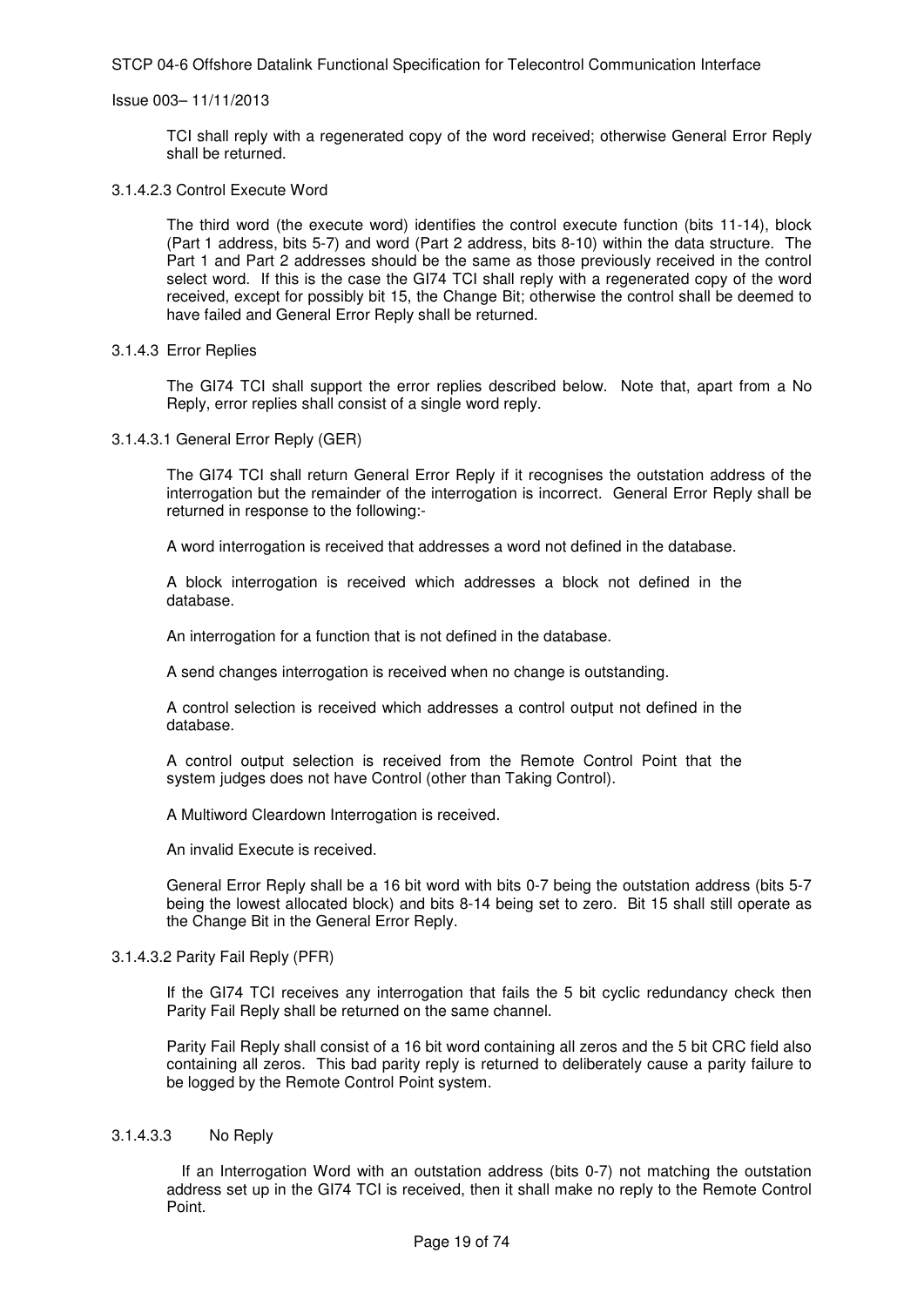Issue 003– 11/11/2013

#### 3.1.4.4 Send Changes Mechanism

 The GI74 TCI shall return changes to the Remote Control Point independently on each port using the send changes mechanism described in this section.

#### 3.1.4.4.1 Change Bit and Reset Bit

 When a change of status of an alarm, indication or binary tap position occurs this shall be signalled to the Remote Control Point by the GI74 TCI setting the Change Bit (bit 15) in the Checkback Word on the next interrogation. When the Remote Control Point detects that a Change Bit is set it will interrogate the GI74 TCI with the Send Changes Interrogation and it shall return a Reply consisting of a Checkback Word followed by the Data Word that contains the changed bit(s).

 The Checkback Word shall give the address of the changed word and will be constituted with bits 0-7 as the outstation address, bits 5-7 as the block address, bits 8-10 as the word address and bits 11-14 as the function address. In the case of the reply to a Send Changes Interrogation bit 15 is set to indicate the presence of further changes on the change queue. When the change has been successfully returned, the next Interrogation Word from the Remote Control Point will have the Reset Bit (bit 15) set as an acknowledgement to the GI74 TCI.

#### 3.1.4.4.2 Change Queue

 The GI74 TCI shall provide a time ordered Change Queue of at least 500 changes. There shall be a separate change queue for each port. A Send Changes Interrogation shall cause the change at the head of the queue (the oldest change) to be returned. If the Reset Bit is not set in the Interrogation Word immediately following the send changes reply then the change that was returned shall not be removed from the head of the queue.

 The Change Bit shall be set in the Checkback Word while there are entries in the queue, and reset while the queue is empty. In the case of the Checkback Word sent in reply to a Send Changes Interrogation the Change Bit is set to indicate that there are further changes on the change queue. In the event of the queue overflowing then the oldest entries shall be removed to make room for new changes.

 Note that the change queue mechanism shall ensure that individual changes that occur with more than 10 ms between them are returned sequentially in the order of change occurrence. Changes that occur within 10 ms can be considered to be simultaneous and they can be entered in the change queue in any order.

 E.g. If say, 3 changes occur (each more than 10ms after the previous change) that are allocated to the same word, then these changes shall be returned using the change mechanism to return change one in the first Reply, change two in the second Reply and change three in the third Reply. The address of each word returned, and hence the Checkback Word in each Reply, will be the same, except that the Change Bit will be set in the first and second Checkback Words and reset in the third Checkback Word.

 If a port is not being interrogated it is required that all changes are stored on the queue. They will be returned via the changes mechanism when the Remote Control Point connected to that port resumes interrogations.

 Dual port and dual channel operation and control arbitration is to be implemented as described in section 2 of the main document (TCI and Control Arbitration)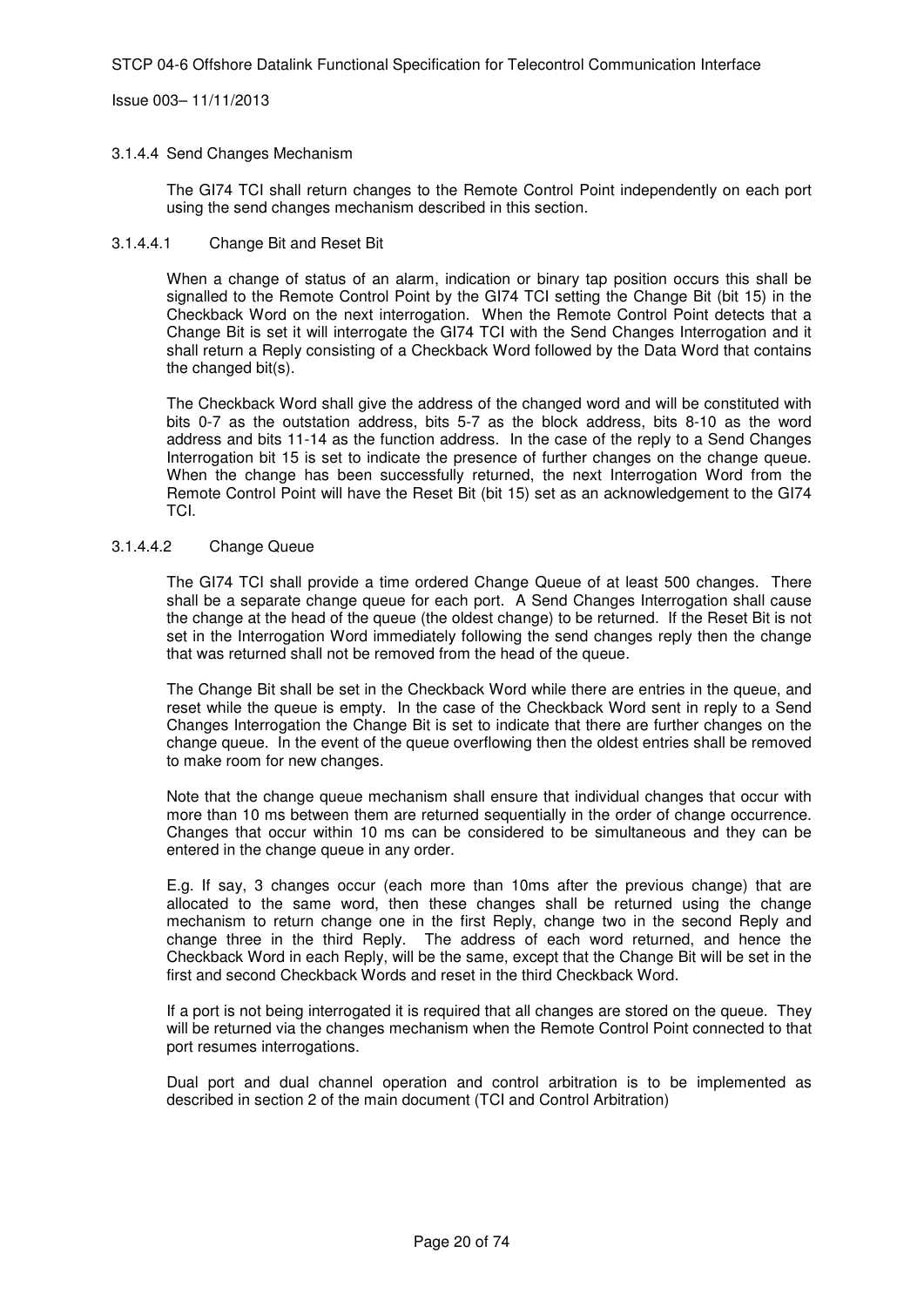Issue 003– 11/11/2013

#### 3.2 Off-line Data Set Up

 The off-line data set up facility is required to allow the user to allocate plant data to the GI74 data structure and to set up attributes that reflect the operation of the communications link to the Remote Control Point.

 The data and attributes given here are those that are a known requirement to allow the system to work with the Remote Control Point. Data and attributes that will need to be input relating to the implementation of GI74 on a particular system are not known and therefore not given in this Specification.

3.2.1 Outstation Address and Size

There are four types of outstation address, which are linked to the size.

- (i) Size 8 block 5 bit outstation address field and 3 bit block field (maximum of 31 unique outstation addresses)
- (ii) Size 4 block 6 bit outstation address field and 2 bit block field (maximum of 63 unique outstation addresses)
- (iii) Size 2 block 7 bit outstation address field and 1 bit block field (maximum of 127 unique outstation addresses)
- (iv) Size 1 block  $8$  bit outstation address field and no block field (maximum of 255 unique outstation addresses)

 The data set up facility shall allow the input of outstation address and size and there shall be no restriction in the use of any of the above address types.

 The outstation address is determined by the lowest equipped block. Outstation address zero is not used. Appendix A3 provides more information on the block / outstation address relationship.

#### 3.2.2 Data Set Up

 Data that is to be acquired for the Remote Control Point by the GI74 TCI or outputs controlled by the Remote Control Point via the GI74 TCI are required to be allocated a GI74 address within the GI74 data structure by the use of the an off-line data set up facility. Each port shall be set up with the same database.

 Data requires to be allocated a Function address (0-15), a Block address (0-7) and a Word address (1-7). Note that controls may be allocated Word addresses 0-7 (Part 2 address).

 A single function contains up to 8 blocks and a single block contains up to 7 words of data. A block of data is all of the same data type (see Section 3.2.2.1). The size of the data structure for any single GI74 TCI is determined by the number of blocks (either 1, 2, 4 or 8).

 Data is held in 16 bit words with a maximum of 7 words in each function/block address combination.

 E.g. Function 2, Block 0 contains a maximum of 7 sixteen bit data words that may be allocated to dynamic plant data.

 Within each block of data, words are to be allocated from word 7 downwards. For this reason, it shall be possible for each function to input, using the data set up facility, the lowest word number in each block.

 Note that the definition of the lowest word in the block shall be independent to the allocation of alarm inputs to single points data words. This will allow words to be reserved for future use and returned to block (or word) interrogations as "spare words".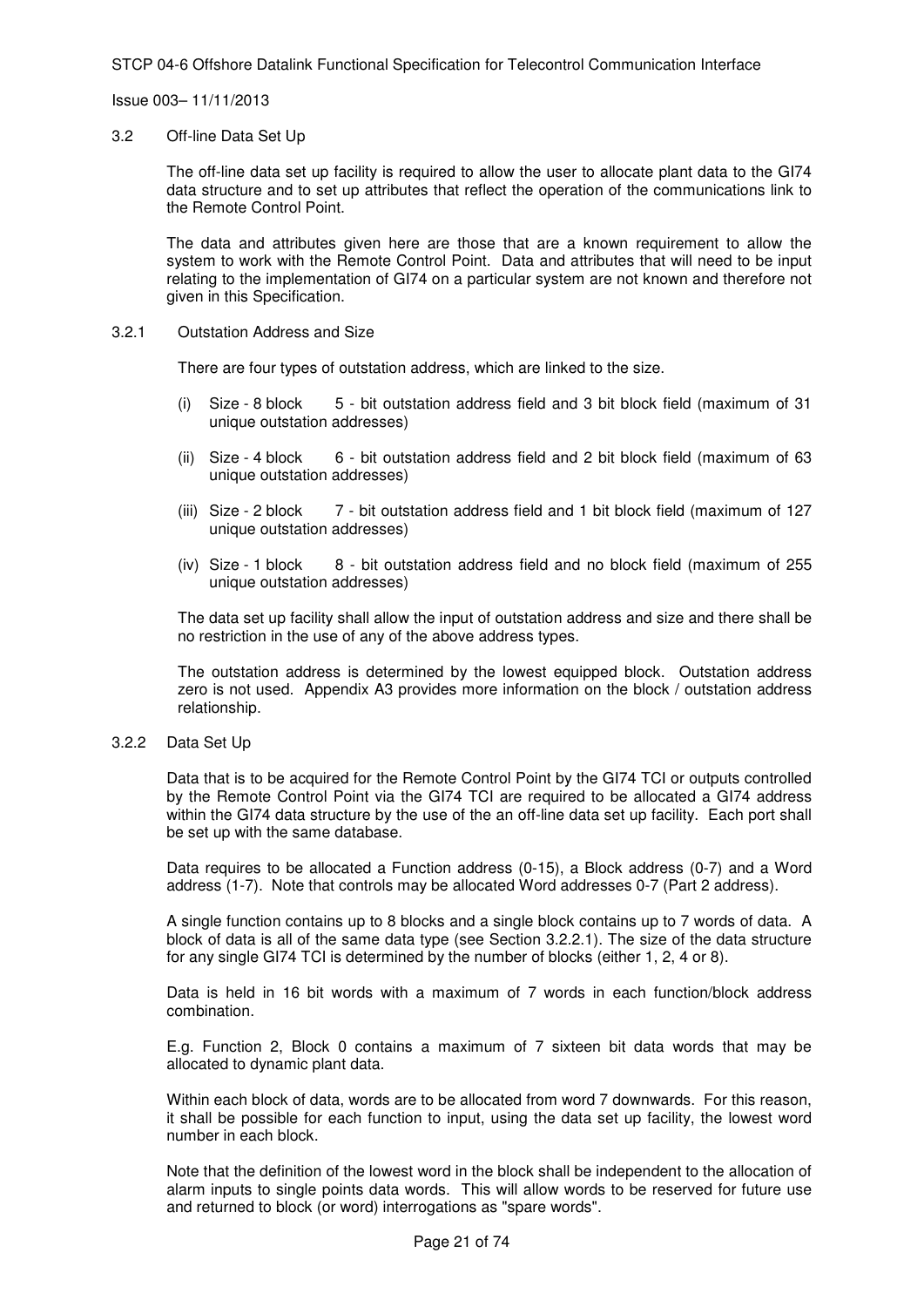E.g. If, say, word 4 is defined as the lowest word in a particular block, the block has available words 4, 5, 6, and 7 for the allocation of data and words 1, 2 and 3 are not available. However, data need not be allocated to all words that constitute the block (words 4, 5, 6 and 7) thus providing the facility of returning "spare words".

3.2.2.1 Data Types - Data Input from the Substation

 The data set up facility shall allow the user to allocate the following types of input data to the GI74 data structure. Appendix A1 details the bit allocations.

3.2.2.1.1 Single Points Status Data

 Each bit represents a plant or internally generated alarm or status and shall be allocated to a function, block and word.

 Single Points Status data may be grouped and sent with or without a reflash bit. If a reflash is not required, grouped data is treated simply as normal single point status data.

 If reflash is required, each Group Alarm has a group common alarm bit and a reflash bit. Group Alarms with reflash and Single Point Status may not be mixed within a word however a combination of Single Points Status data words and Group Alarm data words may exist within a function and block.

3.2.2.1.2 Double Points Status Data

 Each pair of bits represents a plant or internal indication and shall be allocated a function, block and word.

3.2.2.1.3 Tap Position Indication Data

 Each word represents 3 encoded (5 bit Gray code) values representing the position of transformer tap changers and shall be allocated a function and block. See Appendix A4 for the Gray code format. For tap changers with more than 31 tap positions they are to be reported as a binary value in a Normal Precision Analogue data type.

3.2.2.1.4 Normal Resolution Analogue Data

 Each word represents two normal resolution (1% - 7 bits plus sign bit) analogue readings and shall be allocated a function and block.

 Values shall be presented as a 7 bit scalar binary value of 0 to 127 with a separate sign bit which will be set to 1 for positive values and 0 for negative values.

 The Nominal Maximum Value (NMV) of shall be indicated to the Remote Control Point by a binary value of 100. Overload conditions shall be indicated to the Remote Control Point by values in the range 101 to 126 inclusive. A value of 127 is used to indicate saturation of the input value.

 Note that where suppressed zero values are used the zero to NMV range remains as 0 to 100, but an offset must be included in the calculation of the engineering value.

#### 3.2.2.1.5 High Resolution Analogue Data

 Each word represents one high resolution (0.1% - 10 bits plus sign bit) analogue reading and shall be allocated a function and block.

 Values shall be presented as a 10 bit scalar binary value of 0 to 1023 with a separate sign bit which will be set to 1 for positive values and 0 for negative values.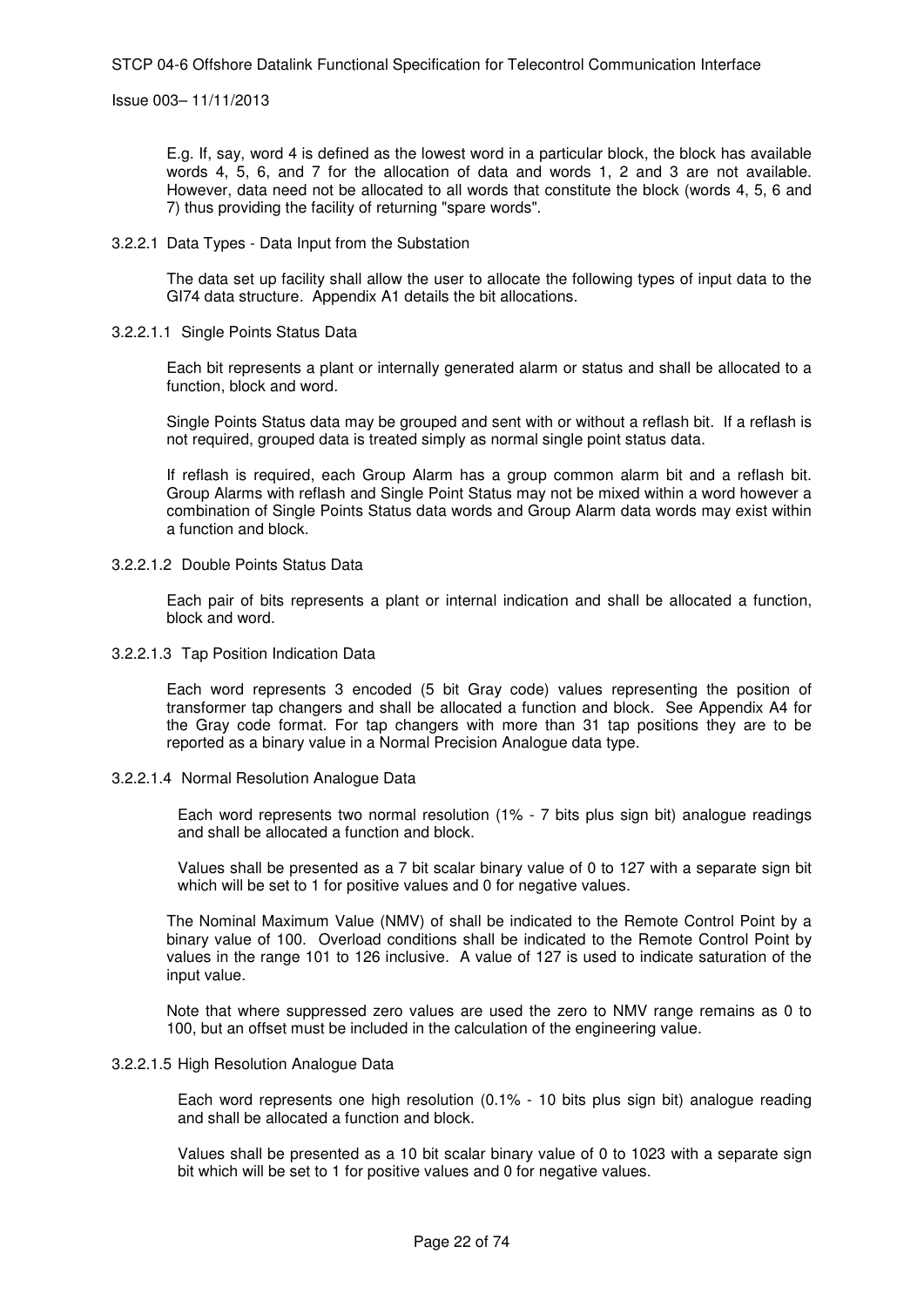The NMV of shall be indicated to the Remote Control Point by a binary value of 800. Overload conditions shall be indicated to the Remote Control Point by values in the range 801 to 1008 inclusive. Values above 1008 indicate saturation of the input value.

 Note that where suppressed zero values are used the zero to NMV range remains as 0 to 800, but an offset must be included in the calculation of the engineering value.

 Frequency is to be reported as High Resolution Analogue data and shall be indicated to the Remote Control Point by a value of +0 for a frequency of 47 Hz and +1000 for 52 Hz.

#### 3.2.2.2 Data Types - Data Output to the Substation

 Controls for output to the substation are received from the Remote Control Point as three stage sequences. The first stage selects the output function, block (Part 1 address) and word (Part 2 address) within the data structure. The second stage identifies the output (Part 3 control bit address) and the third stage causes the execution of the output to the substation plant.

 The data set up facility shall allow the user to allocate the following types of output data to the GI74 data structure. Appendix A1 details the bit allocations.

#### 3.2.2.2.1 Control Outputs

 Each bit (Part 3 address) represents a single control output and shall be allocated a function (0-15), block (0-7) (Part 1 address) and word (0-7) (Part 2 address).

#### 3.2.3 Reserved Data Allocations

 The data set up facility shall allow for the following items to be allocated within the GI74 data structure. The data set up facility shall ensure that normal plant data cannot be allocated to the reserved data addresses.

#### 3.2.3.1 Special Requests

 The data set up facility shall allow the Special Request Interrogation function and block to be allocated to function 0, lowest block. The special request words are allocated as:-

| Word 1        | Send Changes.        |
|---------------|----------------------|
| Word 2        | Multiword Cleardown. |
| Words $3 - 7$ | Not Used.            |

#### 3.2.3.2 Execute Function

 The data set up facility shall allow for the control execute function to be allocated to function 15.

#### 3.2.3.3 Taking Control Outputs

 It shall be possible to define the control output function, block (Part 1), word (Part 2) and bit (Part 3) that constitutes the Taking Control output for each port. This will be a single control output for each Remote Control Point port to select the control source as this port.

 The required function of these control outputs is described in Sections 3.1.4.5 (Control Source).

3.2.3.4 Control Source Status Indications

 It shall be possible to define the function, block, word and bit that constitute the Taking Control Status Indication for each port. This will be a Single Point Status for each Control Centre Computer that indicates the control source as this port.

The required function of these indications is described in Sections 3.1.4.5 (Control Source).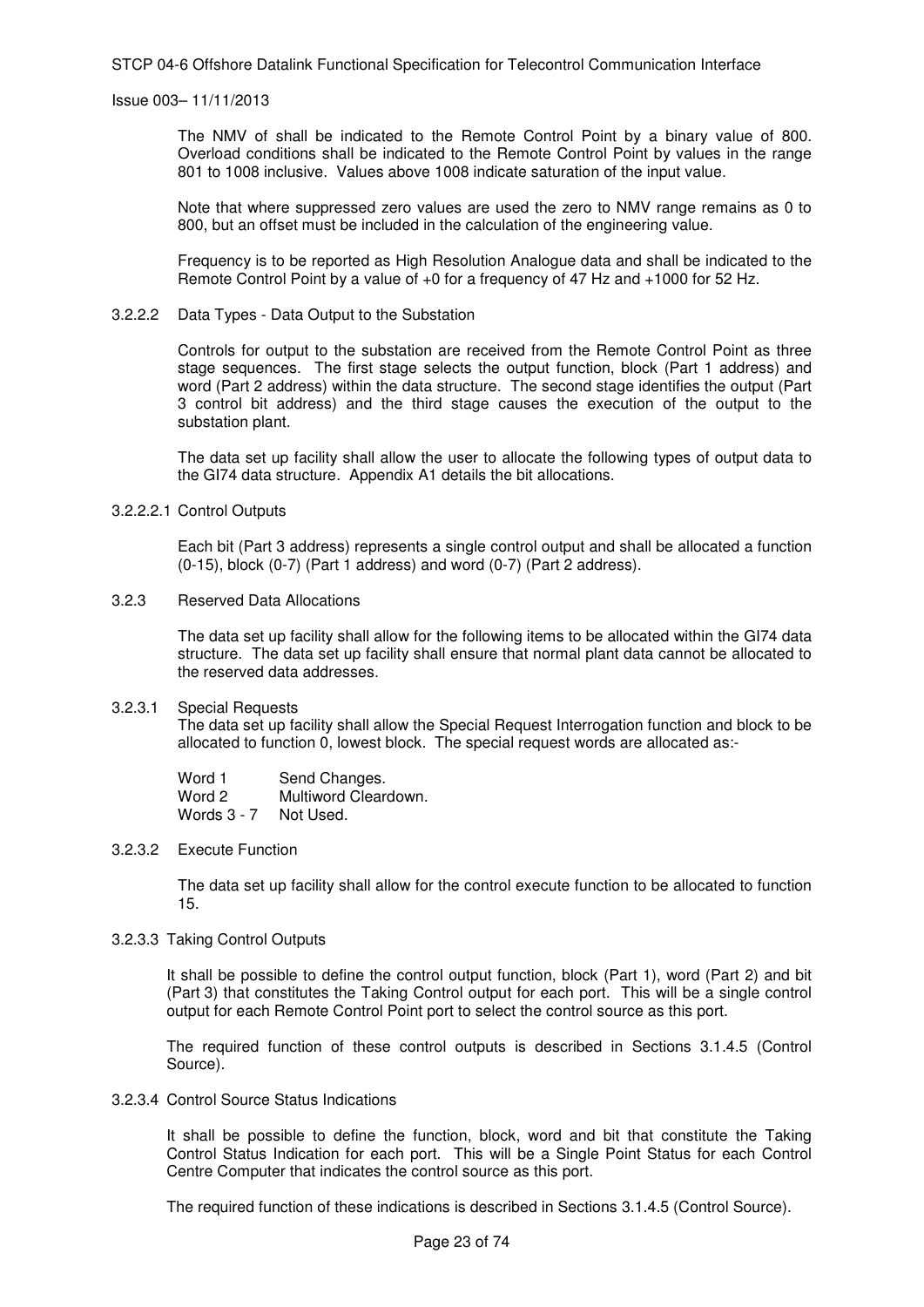Issue 003– 11/11/2013

#### 3.2.4 Other Data

 The data set up facility shall allow for the following GI74 TCI attributes to be input. These attributes determine the operation of the GI74 TCI.

#### 3.2.4.1 Communications Network Attributes

 The data set up facility shall allow the following attributes to be input relating to each of the communications ports (i.e. where a port consists of two channels).

| Outstation address length: -<br>Outstation address: - | 5, 6, 7 or 8 bits<br>1 - 255 (dependent on length) |
|-------------------------------------------------------|----------------------------------------------------|
| <b>Baud Rate</b>                                      |                                                    |
| Direct Channel: -                                     | 300 bps                                            |
| Alternate Channel: -                                  | 300 bps                                            |

#### 3.2.5 Data Checking

 The off-line data set up facility shall provide syntax, range checking and cross checking of data at set up time.

## **4** PERFORMANCE REQUIREMENTS

#### 4.1 Reply Time

 The GI74 TCI shall reply to an interrogation within 128 bit times, with no longer than 128 bit times between reply words. Reply times shall be consistent with the channel utilisation requirement in the main specification.

4.2 Specification for GI74 Terminal Asynchronous Communication Interfaces

#### 4.2.1 Introduction

 This section describes the parameters required for the asynchronous communication interfaces used in GI74 equipment. The parameters are valid for both hardware and software implementations of the communication interfaces at data communication rates of 300bps.

 This Specification is necessary as the ITU-T recommendations and other relevant international specifications that exist do not include the use of 23 bit words, as used in GI74 messages. The parameters have been specified, in line with the ITU-T recommendations, to ensure that 23 bit words can be successfully transmitted and correctly received under normal operational conditions. The tolerances for these parameters have been specified to ensure that the communication performance is maintained at the extreme range of individual component tolerances.

#### 4.2.2 Transmit Clock

 The transmit clock is the timing source used to clock individual bits from the terminal equipment to the communications interface. It shall be possible for the user to select the nominal data transmission rate of 300bps. In accordance with ITU-T recommendation S.31 § 1.2, the mean data transmission rate shall not vary by more than  $\pm$  0.1% from the nominal data rate, over the operating temperature range. E.g. for 300 bps operation the mean transmitted data rate shall lie in the range 299.7 bps to 300.3 bps.

#### 4.2.3 Receive Clock

 The receive clock is the timing source used to clock individual bits from the communications interface to the terminal equipment. It shall be possible for the user to select the nominal data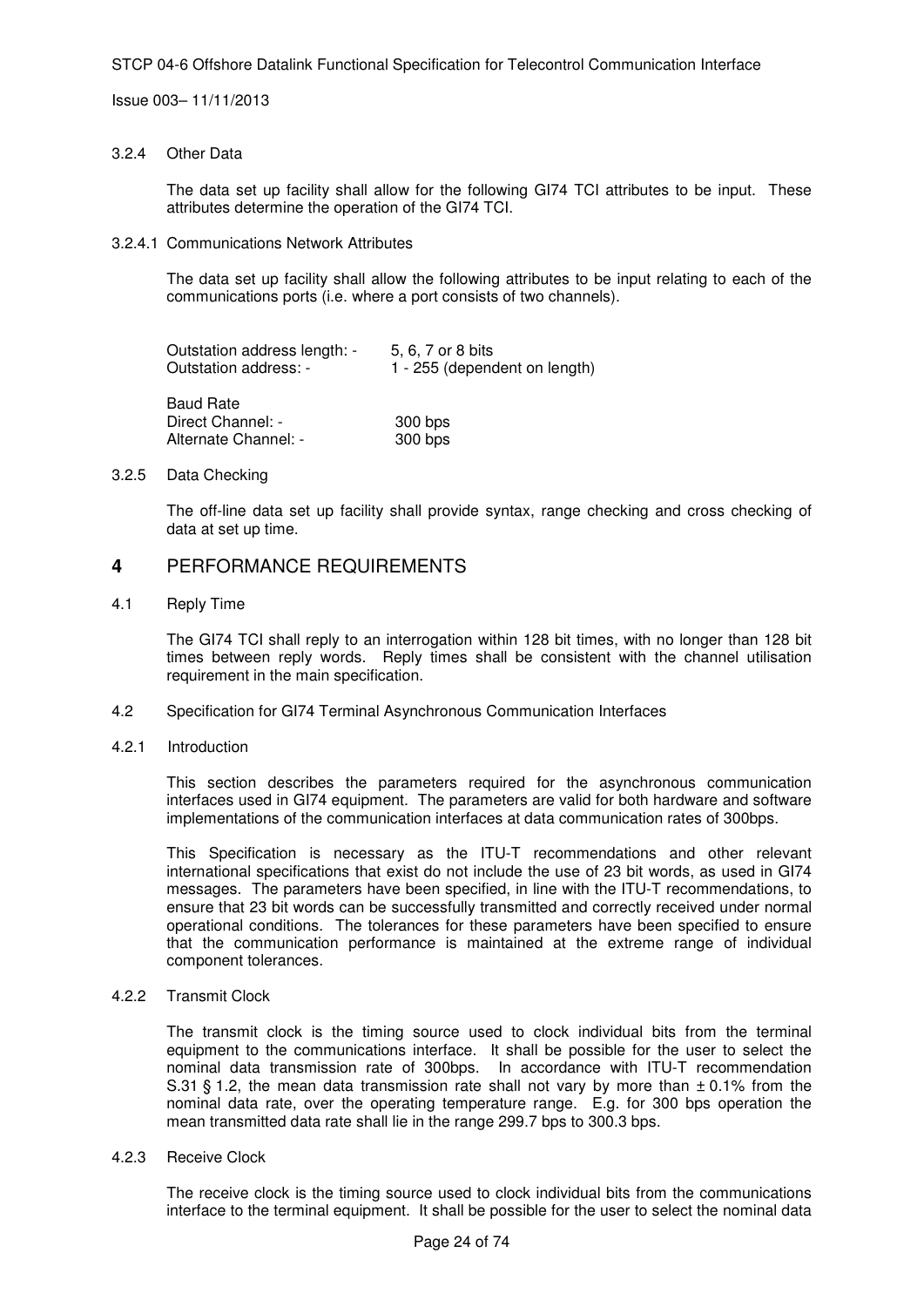transmission rate of 300bps. The mean data transmission rate, determined from the receive clock, shall not vary by more than  $\pm$  0.1% from the nominal data rate over the operating temperature range.

#### Explanation:

 The specified tolerance for the transmit and receive clocks allows a crystal oscillator (or software) deviation of 100 ppm which will cope with the calibration, temperature drift and ageing drift of a normal, non-temperature compensated, AT cut crystal.

#### 4.2.4 Isochronous Distortion

 Isochronous distortion is the displacement of a bit edge from its nominal position. The combination of isochronous distortion and transmit clock tolerance together account for the maximum displacement of a bit edge from its nominal position at the nominal data rate. ITU-T recommendation S.31 § 2.1 specifies a maximum gross distortion for transmitted signals of 5%. The transmit clock tolerance can give rise to a displacement of  $0.1\% \times 23 = 2.3\%$  on the 23rd bit, therefore the isochronous distortion component introduced at the transmit interface shall not exceed 2.7%.

The receiver interface shall be capable of tolerating at least  $\pm$  40% gross distortion of the incoming data stream in accordance with ITU-T recommendation S.31 § 3.1. As the receive clock can give rise to an additional displacement error of  $0.1\%$  x  $23 = 2.3\%$  on the 23rd bit, the receiver interface circuitry and/or software shall be capable of tolerating a bit edge displacement of at least 42.3% from its nominal position relative to the receive clock reference.

#### Explanation:

 The specified tolerances leave an operating margin of 35% distortion for the communications equipment installed between the transmit interface and the receive interface.

 The present generation of Modem equipment used for GI74 communications can exhibit back to back distortion of up to 20% on a tandem connection. This distortion will increase on leased line circuits due to amplitude and group delay distortion. The operating margin of 35% is judged to allow adequate margin for moderate performance modems operating on a typical rented PW.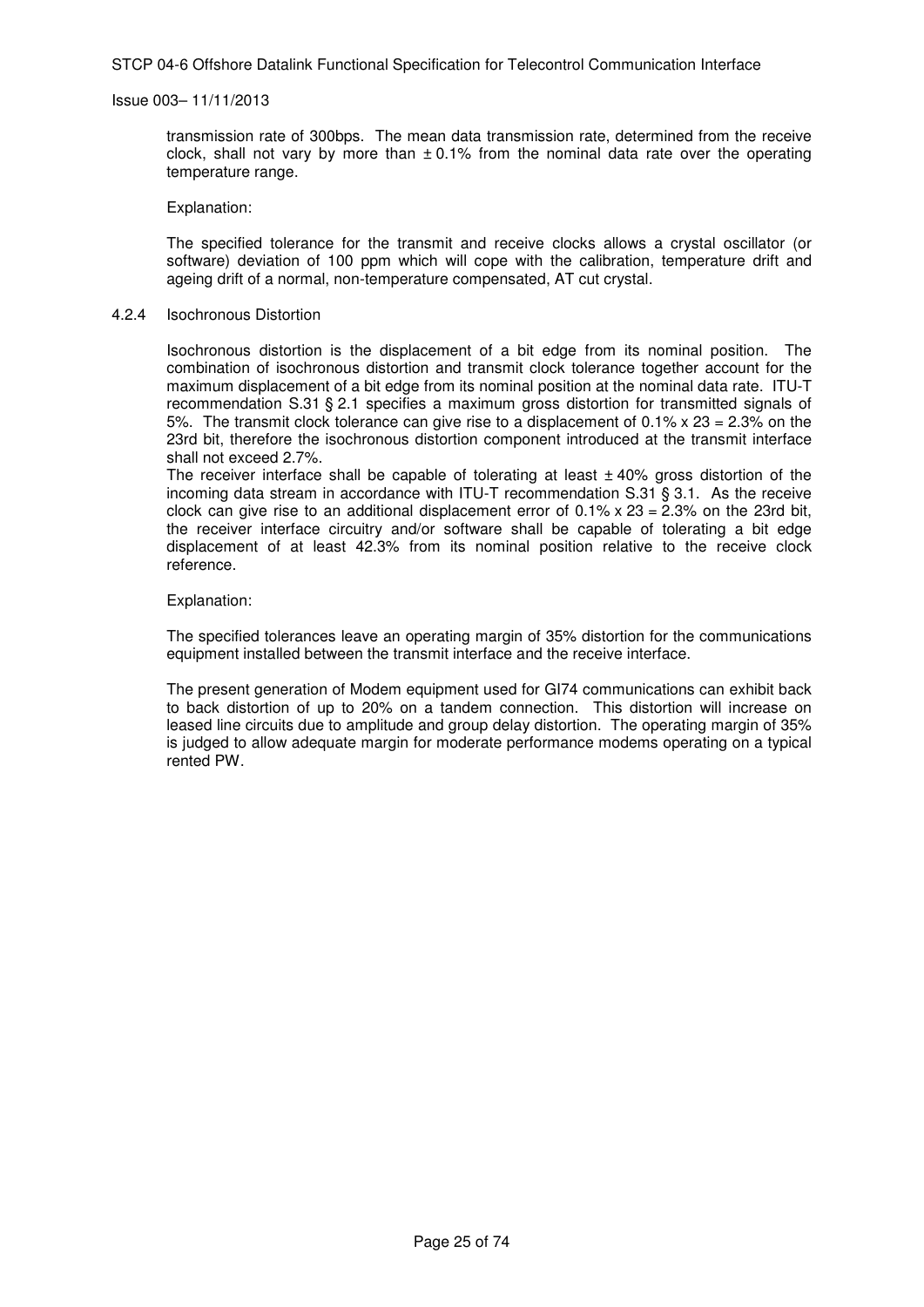Issue 003– 11/11/2013

## **APPENDIX** •**A-1**

## **GI74 MESSAGE FORMATS**

## **CONTENTS**

| IGURF |  |
|-------|--|
|       |  |

- A1.1 Interrogation Word Formats.<br>A1.2 Checkback Word Formats.
- Checkback Word Formats.
- A1.3 Special Request Interrogation Word Formats.
- A1.4 Control Word Formats.<br>A1.5 Control Word Reply For
- A1.5 Control Word Reply Formats.<br>A1.6 Error Reply Formats.
- A1.6 Error Reply Formats.<br>A1.7 Data Word Formats.
- A1.7 Data Word Formats.<br>A1.8 Control Output Sequ
- A1.8 Control Output Sequence.<br>A1.9.1 Change Mechanism Seque
- A1.9.1 Change Mechanism Sequence.<br>A1.9.2 Change Mechanism Sequence (
- Change Mechanism Sequence (cont).

This Appendix uses the following symbols to indicate the fields within the GI74 words.

| <b>SYMBOL</b>   | <b>FIELD</b>                                     |
|-----------------|--------------------------------------------------|
| S <sub>1</sub>  | Start bit (a single bit).                        |
| <b>SSSSSBBB</b> | Outstation address (overlaps the block address). |
| <b>BBB</b>      | Block address.                                   |
| <b>WWW</b>      | Word address.                                    |
| <b>FFFF</b>     | Function address.                                |
| R               | Reset bit.                                       |
| С               | Change bit.                                      |
| <b>PPPPP</b>    | CRC (parity) bits.                               |
| S <sub>2</sub>  | Stop bit (a single bit).                         |
| <b>DDDD</b>     | Control output.                                  |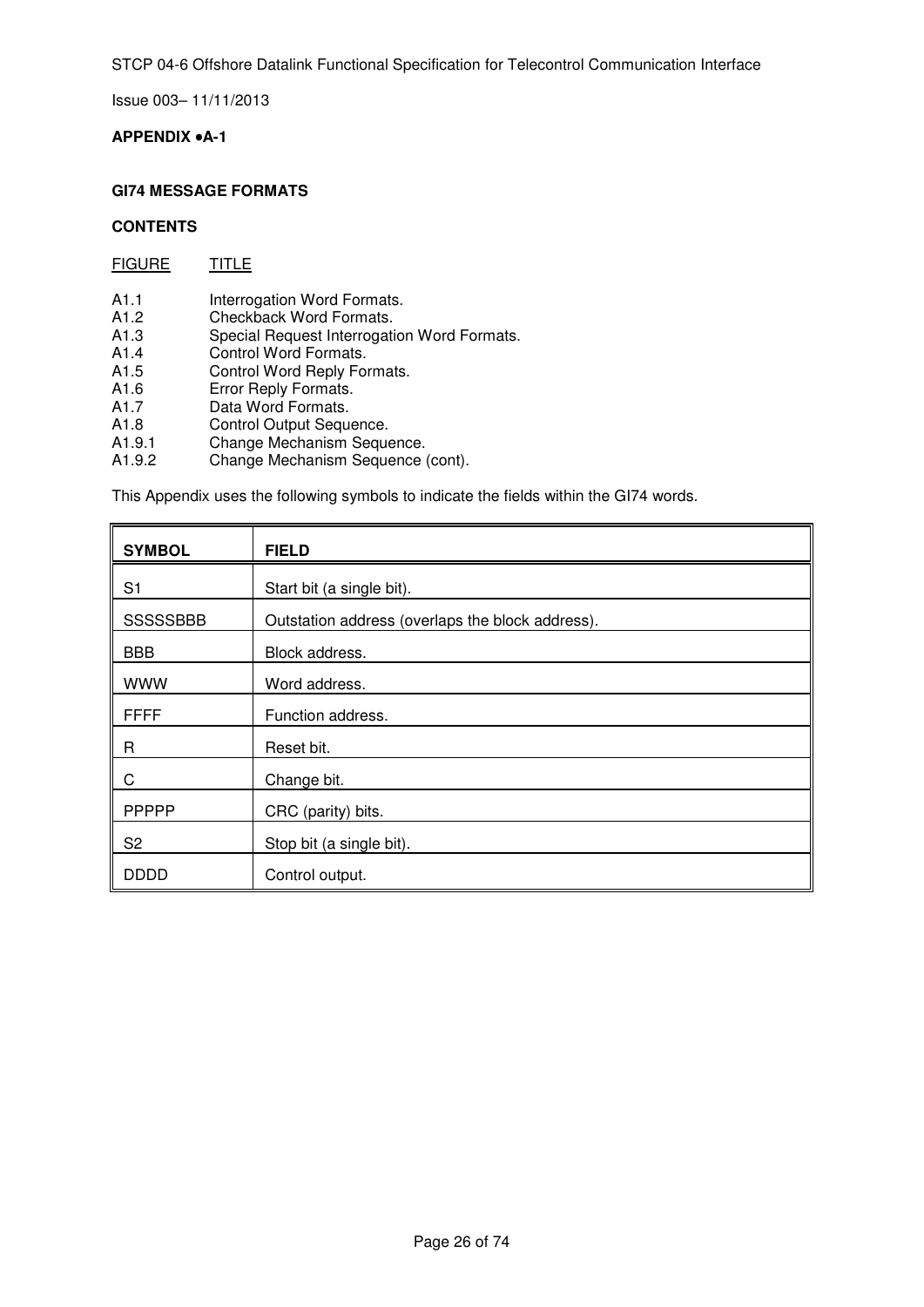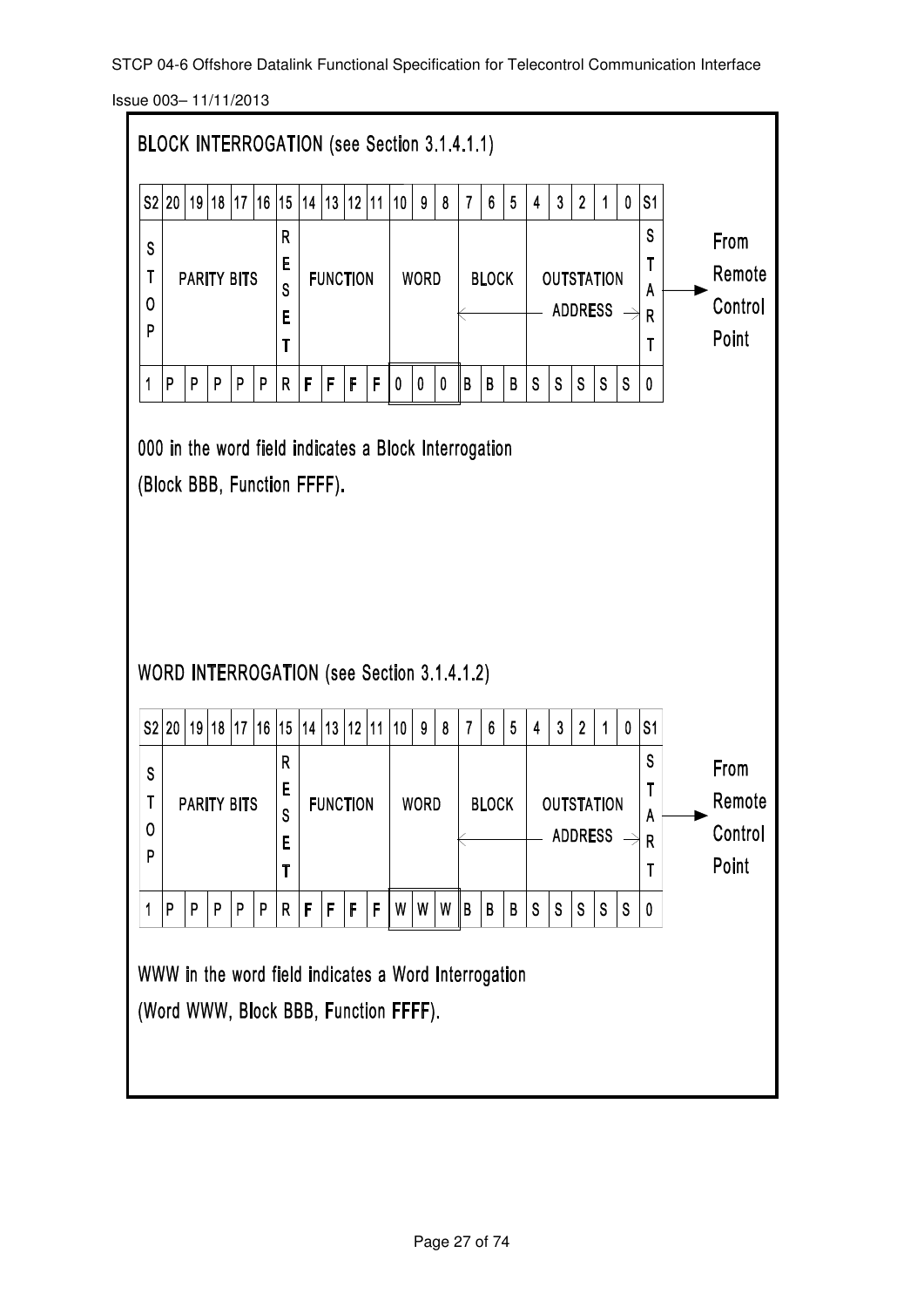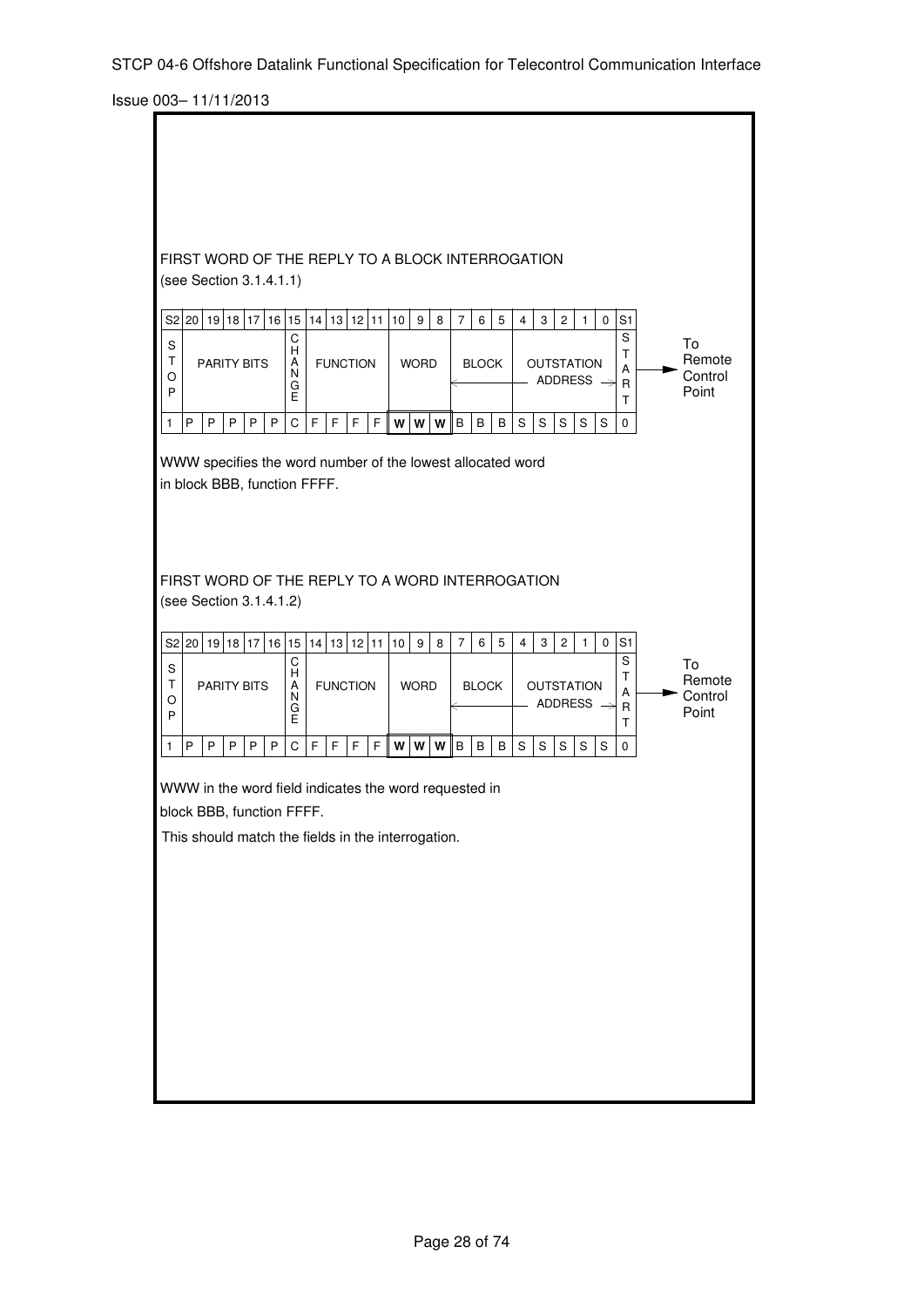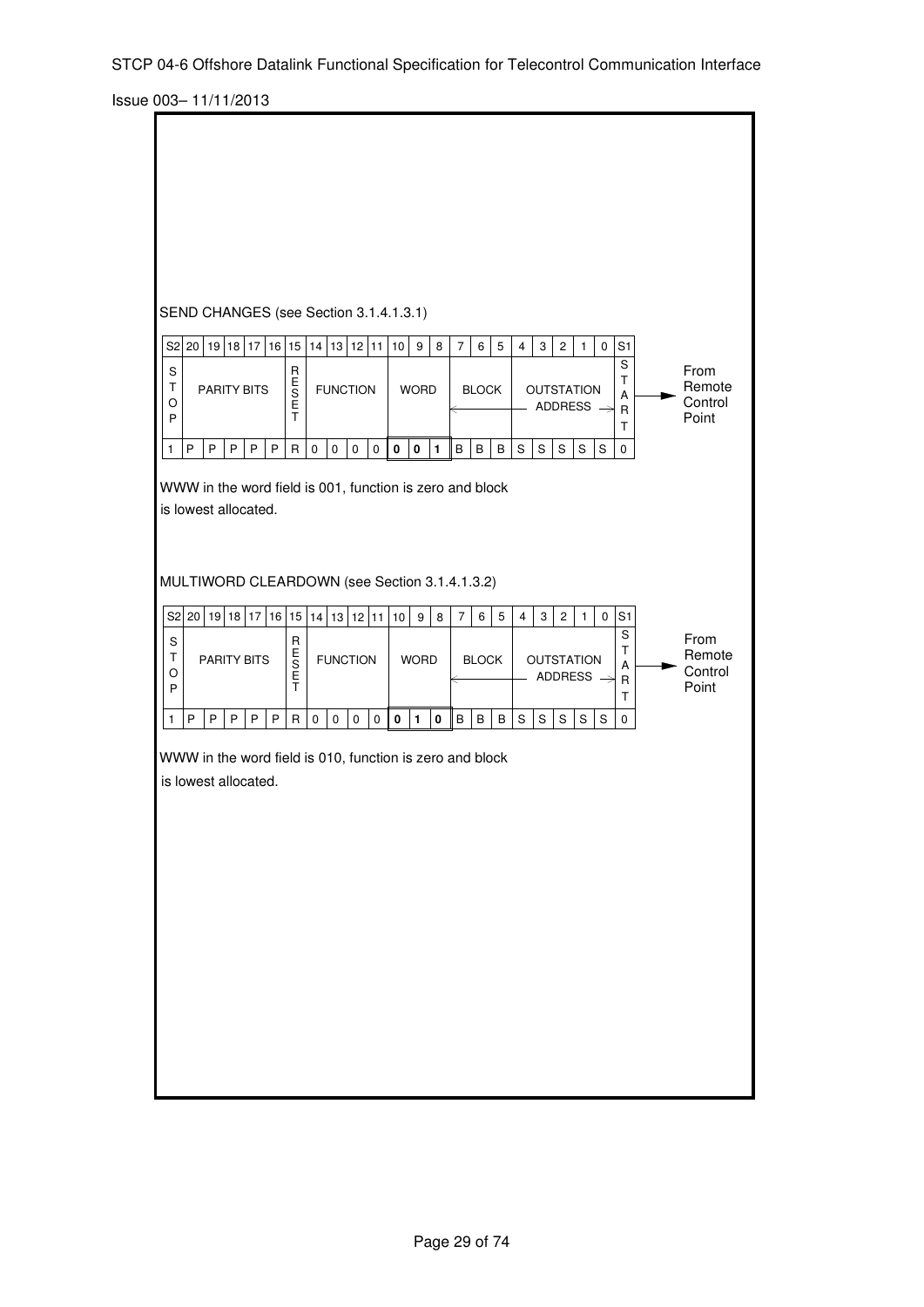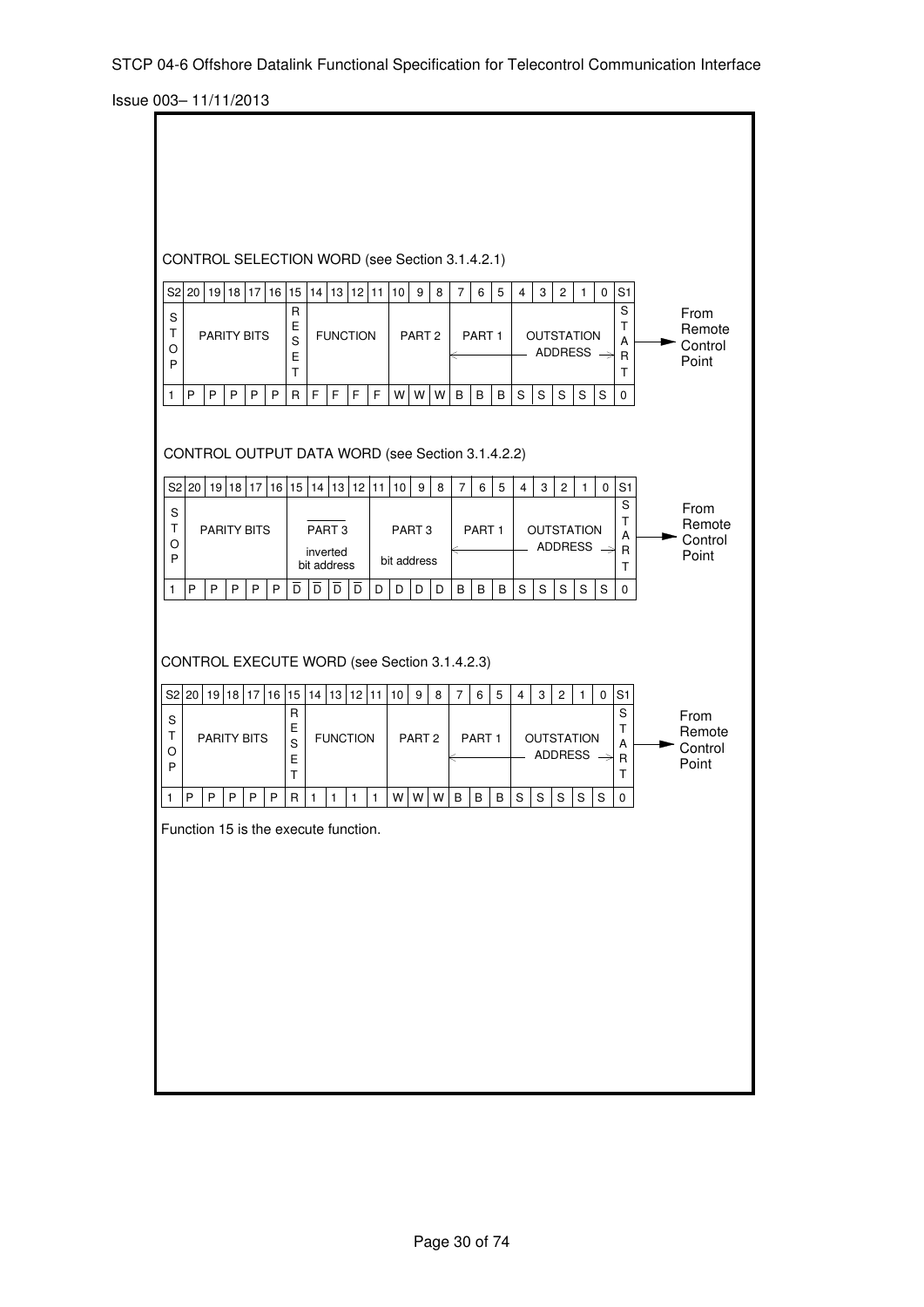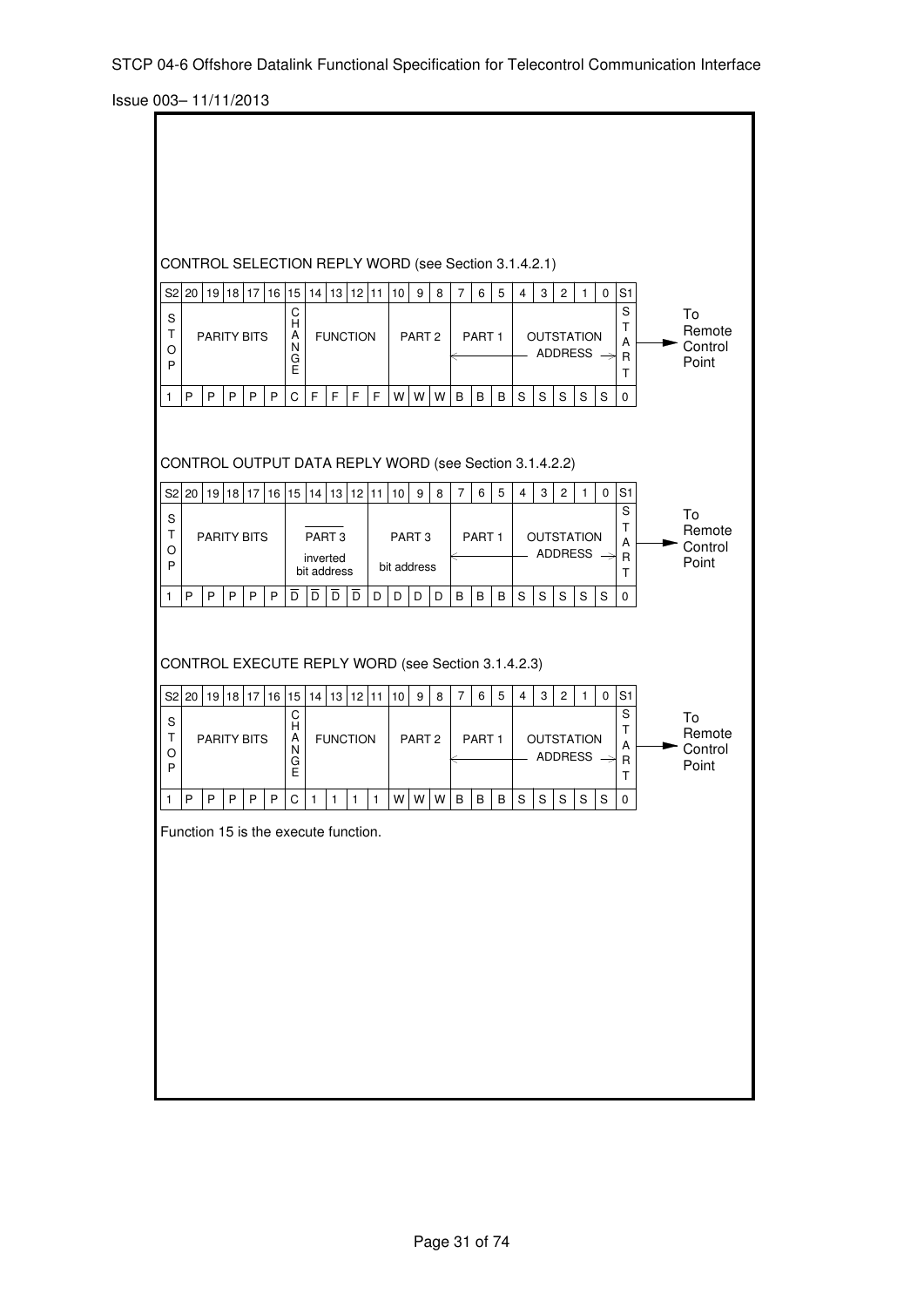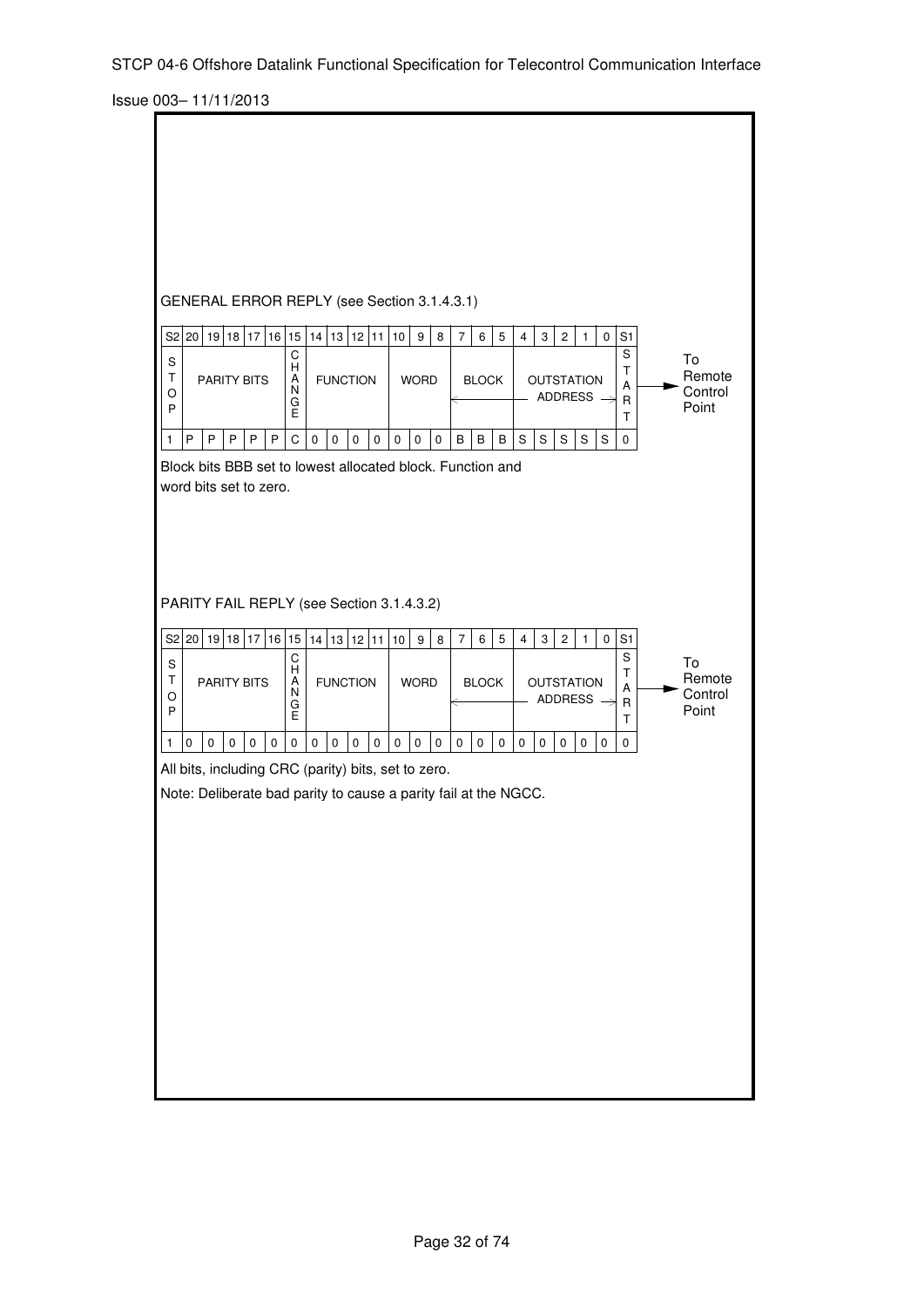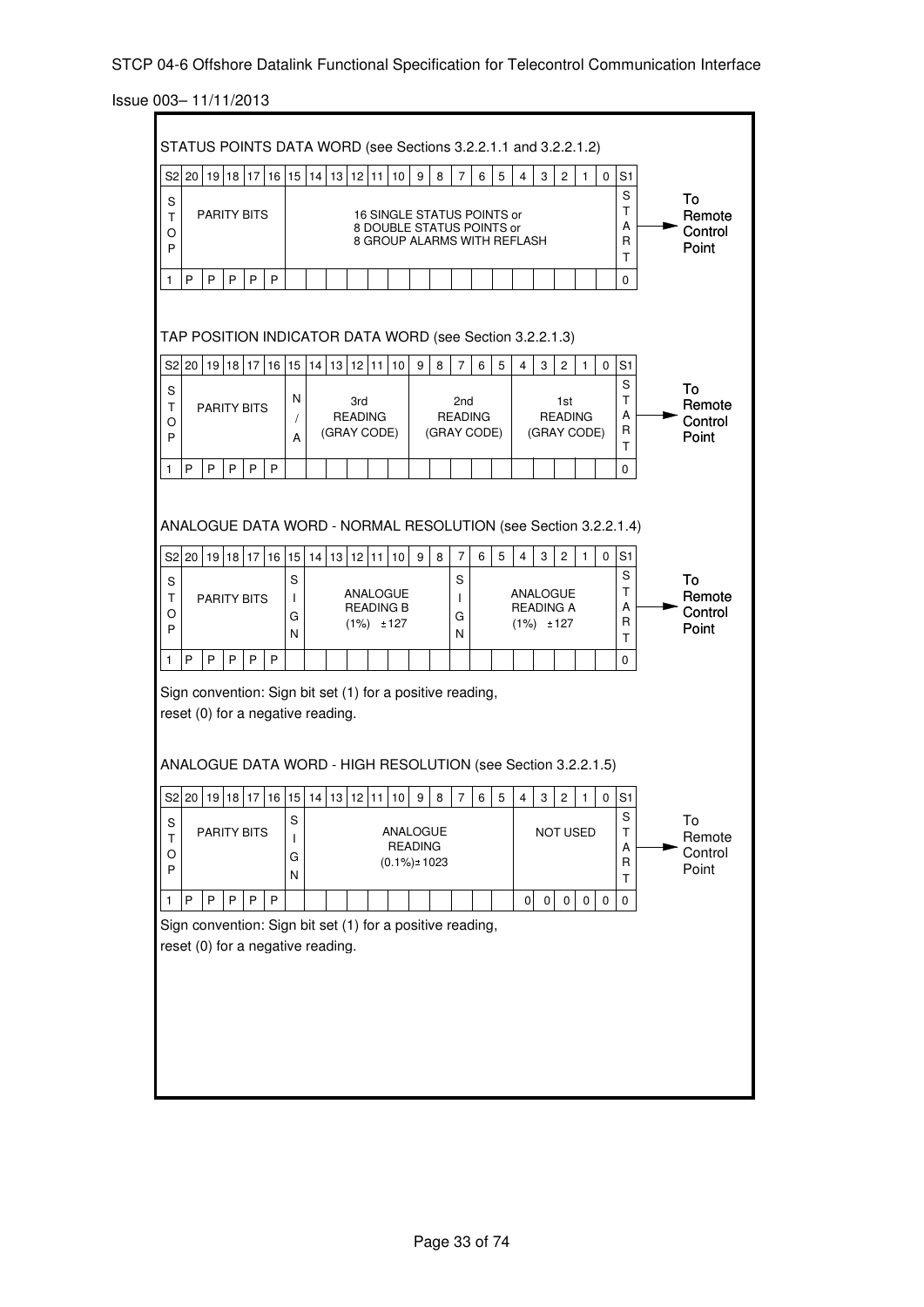Issue 003– 11/11/2013

## **CONTROL OUTPUT SEQUENCE**

The following sequence is a typical control output. The control is to be output at the following address:-

OUTSTATION 21 FUNCTION 14 PART 1 4<br>PART 2 5 PART<sub>2</sub> PART 3 (Control bit) 3

The EXECUTE word is FUNCTION 15.

The reply after each stage is the same as the word received by the GI74 TCI, except possibly for bit 15 in the Select Reply and Execute Reply.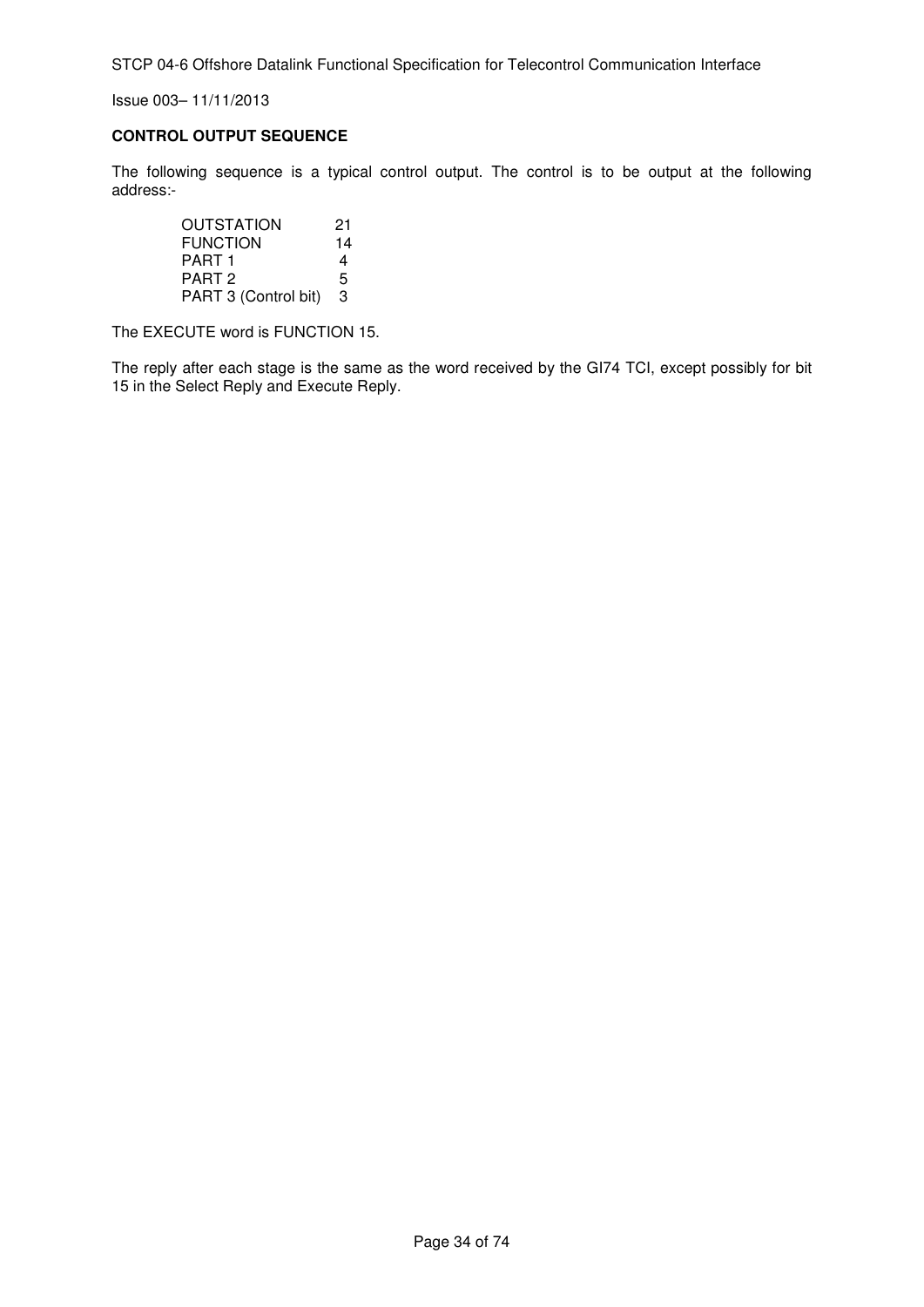Issue 003– 11/11/2013

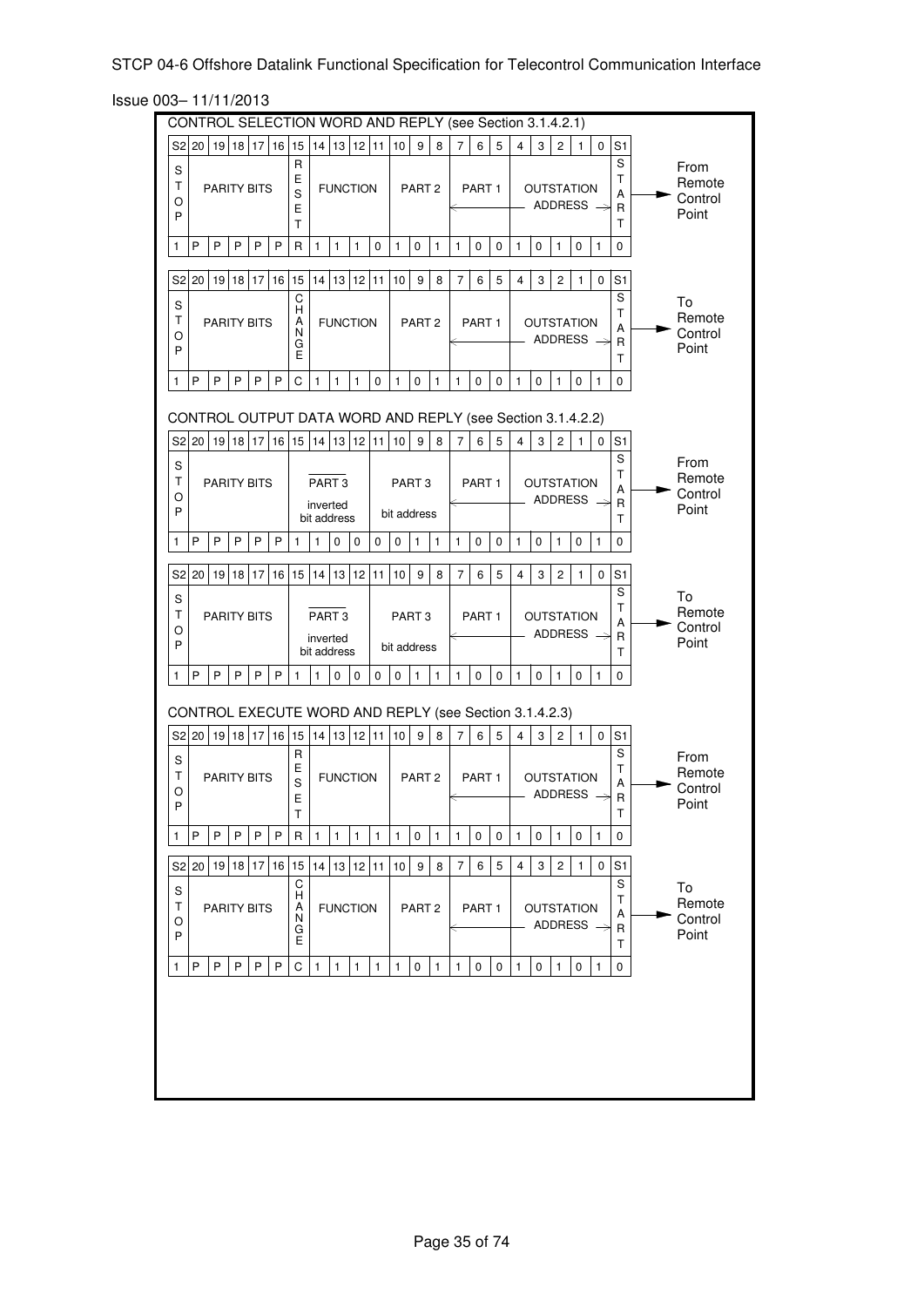Issue 003– 11/11/2013

## **CHANGE MECHANISM SEQUENCE**

The following sequence is a typical change notification and interrogation sequence. The changed point is:-

| OUTSTATION ADDRESS | 21 |
|--------------------|----|
| FUNCTION           | 2  |
| BLOCK              | O  |
| WORD               | з  |
| BIT                |    |

The change occurs while a normal analogue scan (function 5, block 0) is taking place. After the changed data is returned the analogue scanning resumes with function 6, block 0.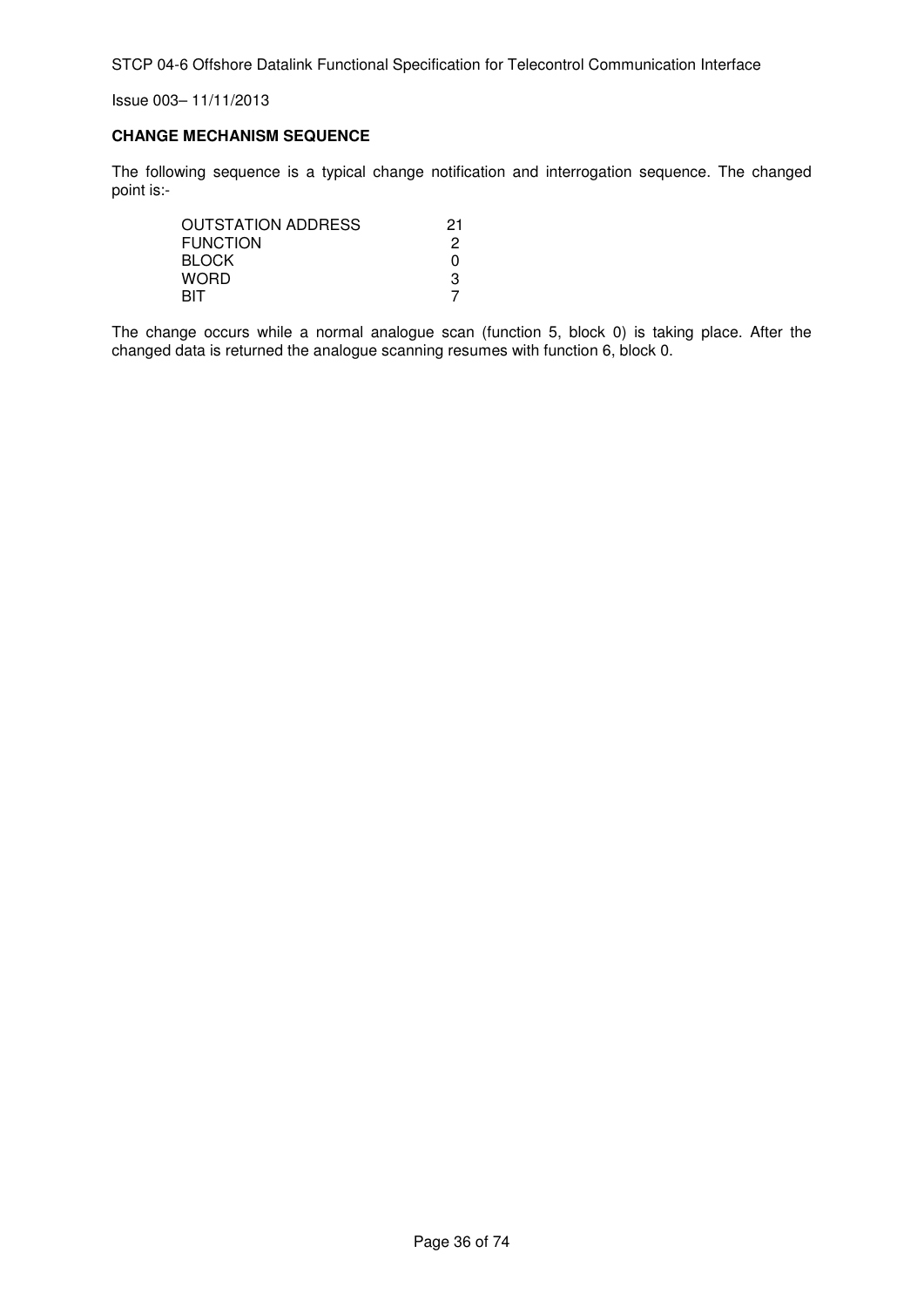Issue 003– 11/11/2013

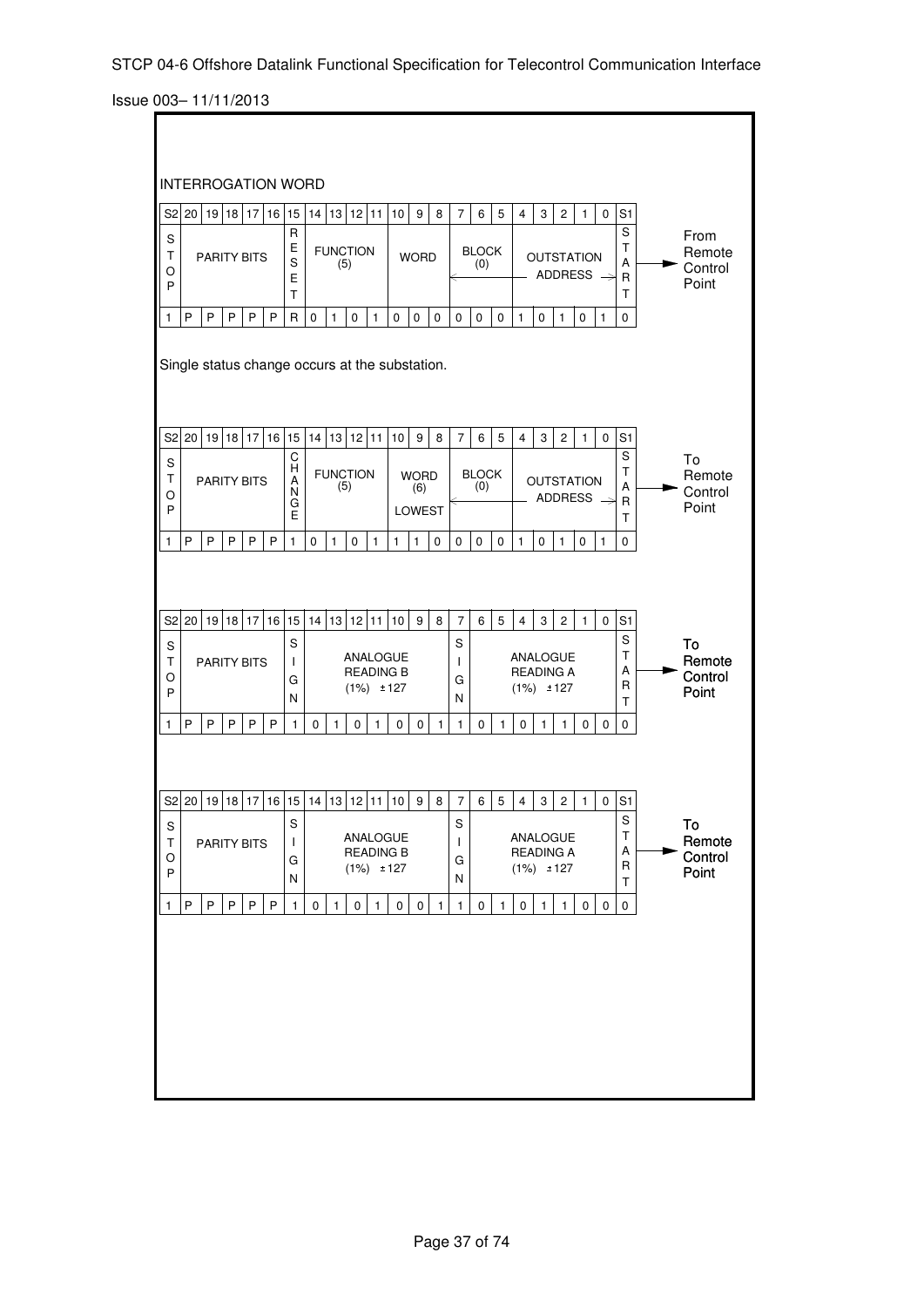Issue 003– 11/11/2013

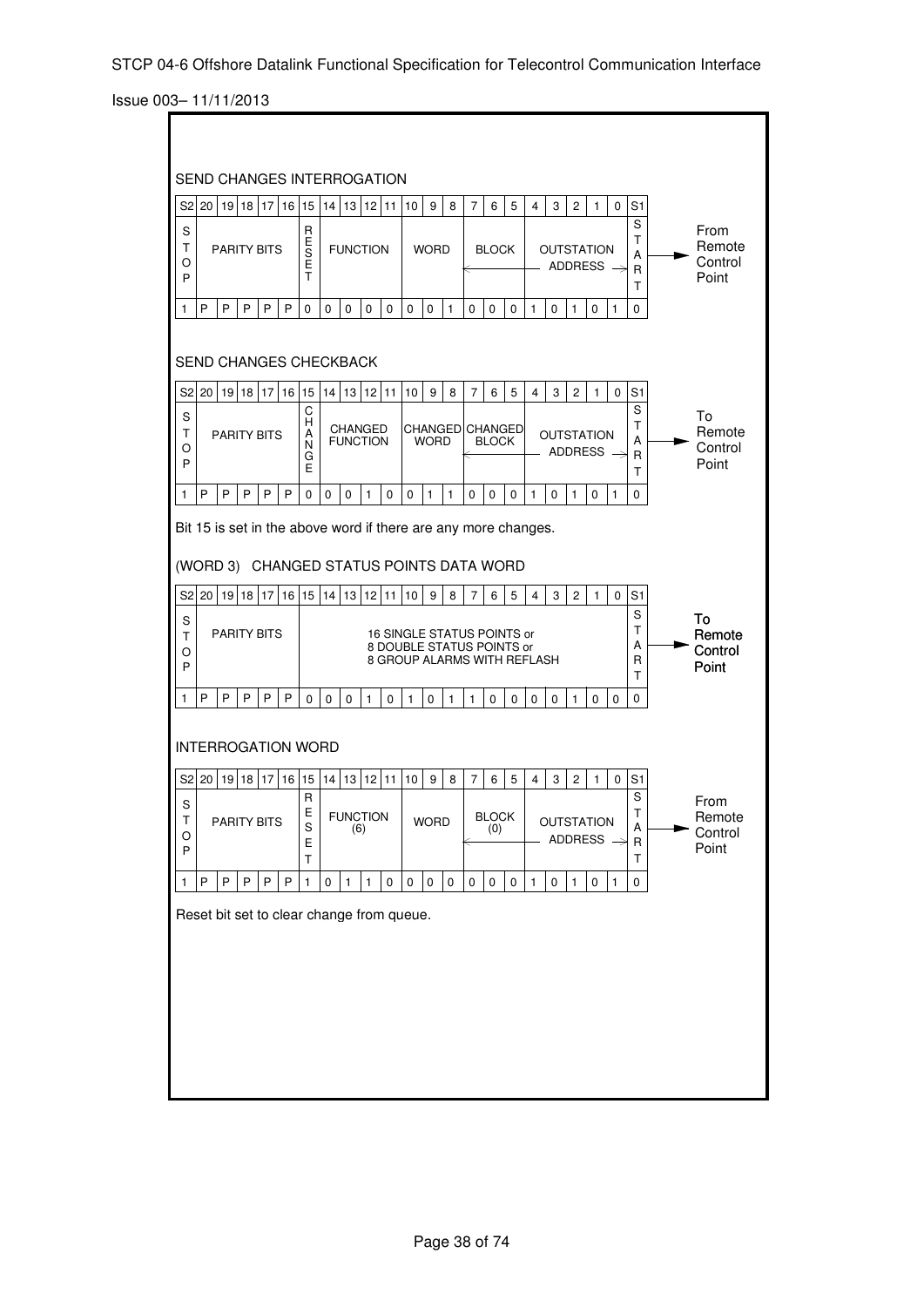Issue 003– 11/11/2013

#### **APPENDIX A-2**

#### **CRC ALGORITHM**

There are a number of ways of generating the 5 CRC bits from 16 data bits. Two methods are outlined here to assist in the understanding of the requirement. The final implementation does not need to adopt either of these methods, providing the method used produces the required CRC bits for all data patterns.

In all cases the bit significance is least significant bit to the right. The least significant CRC bit becomes bit 16 in the GI74 word.

#### **Method 1**

The following is in pseudo code with the 16 data bits in DATA WORD and the required 5 CRC bits in PARITY BITS at the completion of the run:-

Write out %0000 0011 to PARITY BITS

FOR  $n = 0$  to 15

FI

IF bit n of the DATA WORD is set

THEN PARITY BITS = EOR of PATTERN n with PARITY BITS

NEXT n

END

#### FIXED DATA

| Pattern<br>0 | %0000 0110 |
|--------------|------------|
| Pattern<br>1 | %0000 1100 |
| 2<br>Pattern | %0001 1000 |
| 3<br>Pattern | %0001 1001 |
| 4<br>Pattern | %0001 1011 |
| 5<br>Pattern | %0001 1111 |
| 6<br>Pattern | %0001 0111 |
| 7<br>Pattern | %0000 0111 |
| 8<br>Pattern | %0000 1110 |
| 9<br>Pattern | %0001 1100 |
| Pattern 10   | %0001 0001 |
| Pattern 11   | %0000 1011 |
| Pattern 12   | %0001 0110 |
| Pattern 13   | %0000 0101 |
| Pattern 14   | %0000 1010 |
| Pattern 15   | %0001 0100 |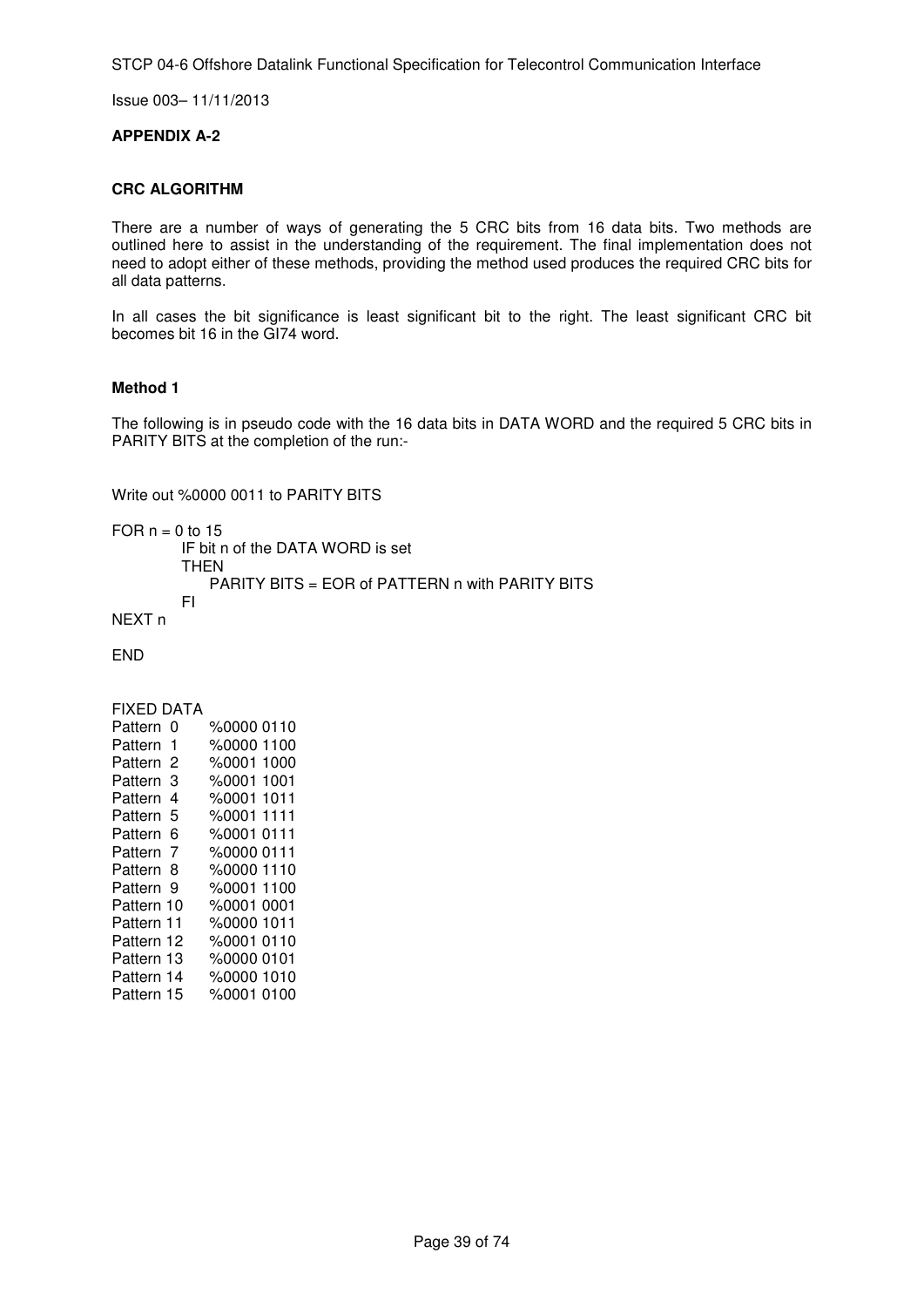Issue 003– 11/11/2013

#### **Method 2**

The following is also in pseudo code with the 16 data bits in DATA WORD and the required 5 CRC bits in PARITY BITS at the completion of the run:-

PARITY BITS = EOR of DATA WORD with %0000 0000 0001 0100

LOOP until PARITY BITS are right shifted 16 times

IF LS bit of PARITY BITS is set

THEN

PARITY BITS = EOR of PARITY BITS with %0000 0000 0010 1001

ELSE

Right shift PARITY BITS once (MS bit becomes 0)

FI

POOL

END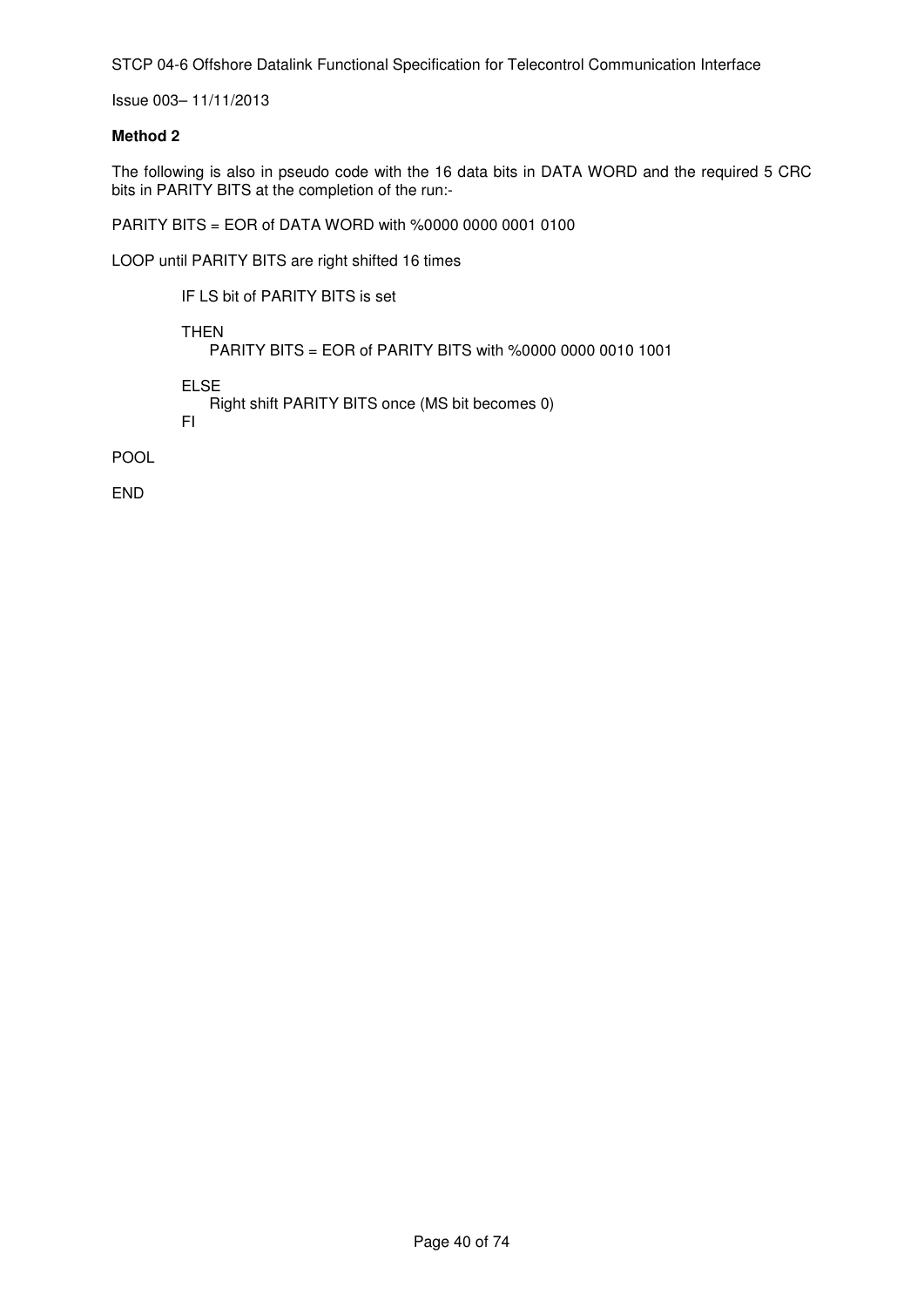Issue 003– 11/11/2013

# **APPENDIX A-3**

# **BLOCK / OUTSTATION ADDRESS RELATIONSHIP**

#### **Size - 8 blocks, maximum address length 5 bits.**

|                |              |             |          | <b>OUTSTATION ADDRESS</b> |   |                |                                      |           |
|----------------|--------------|-------------|----------|---------------------------|---|----------------|--------------------------------------|-----------|
|                | <b>BLOCK</b> |             |          |                           |   |                |                                      |           |
| Bit No.        | 7            | 6           | 5        | 4                         | 3 | $\overline{2}$ |                                      | $\pmb{0}$ |
| Weight         | 128          | 64          | 32       | 16                        | 8 | 4              | $\overline{2}$                       |           |
| Block No.      | Binary value |             |          |                           |   |                | <b>Possible Outstation Addresses</b> |           |
| $\mathbf 0$    | 0            | 0           | 0        |                           |   |                |                                      |           |
| 1              | 0            | 0           | 1        |                           |   |                |                                      |           |
| $\overline{c}$ | 0            | 1           | $\Omega$ |                           |   |                |                                      |           |
| 3              | 0            | 1           | 1        |                           |   | $1 - 31$       |                                      |           |
| 4              | 1            | 0           | 0        |                           |   |                |                                      |           |
| 5              | 1            | $\mathbf 0$ |          |                           |   |                |                                      |           |
| 6              | 1            | 1           | $\Omega$ |                           |   |                |                                      |           |
| 7              | 1            |             |          |                           |   |                |                                      |           |

# **Size - 4 blocks, maximum address length 6 bits.**

|                |                |              |             | <b>OUTSTATION ADDRESS</b> |   |                |                                      |             |
|----------------|----------------|--------------|-------------|---------------------------|---|----------------|--------------------------------------|-------------|
|                | <b>BLOCK</b>   |              |             |                           |   |                |                                      |             |
| Bit No.        | 7              | 6            | 5           | 4                         | 3 | $\overline{c}$ |                                      | $\mathbf 0$ |
| Weight         | 128            | 64           | 32          | 16                        | 8 | 4              | $\overline{2}$                       |             |
| Block No.      |                | Binary value |             |                           |   |                | <b>Possible Outstation Addresses</b> |             |
| 0              | 0              | 0            | 0           |                           |   |                |                                      |             |
| $\overline{c}$ | $\overline{0}$ | 1            | $\mathbf 0$ |                           |   | $1 - 31$       |                                      |             |
| 4              | 1              | $\mathbf 0$  | 0           |                           |   |                |                                      |             |
| 6              |                |              | 0           |                           |   |                |                                      |             |
| 1<br>or        | 0              | $\Omega$     | 1           |                           |   |                |                                      |             |
| 3              | $\overline{0}$ | 1            | 1           |                           |   | $32 - 64$      |                                      |             |
| 5              | 1              | $\Omega$     |             |                           |   |                |                                      |             |
| $\overline{7}$ |                |              |             |                           |   |                |                                      |             |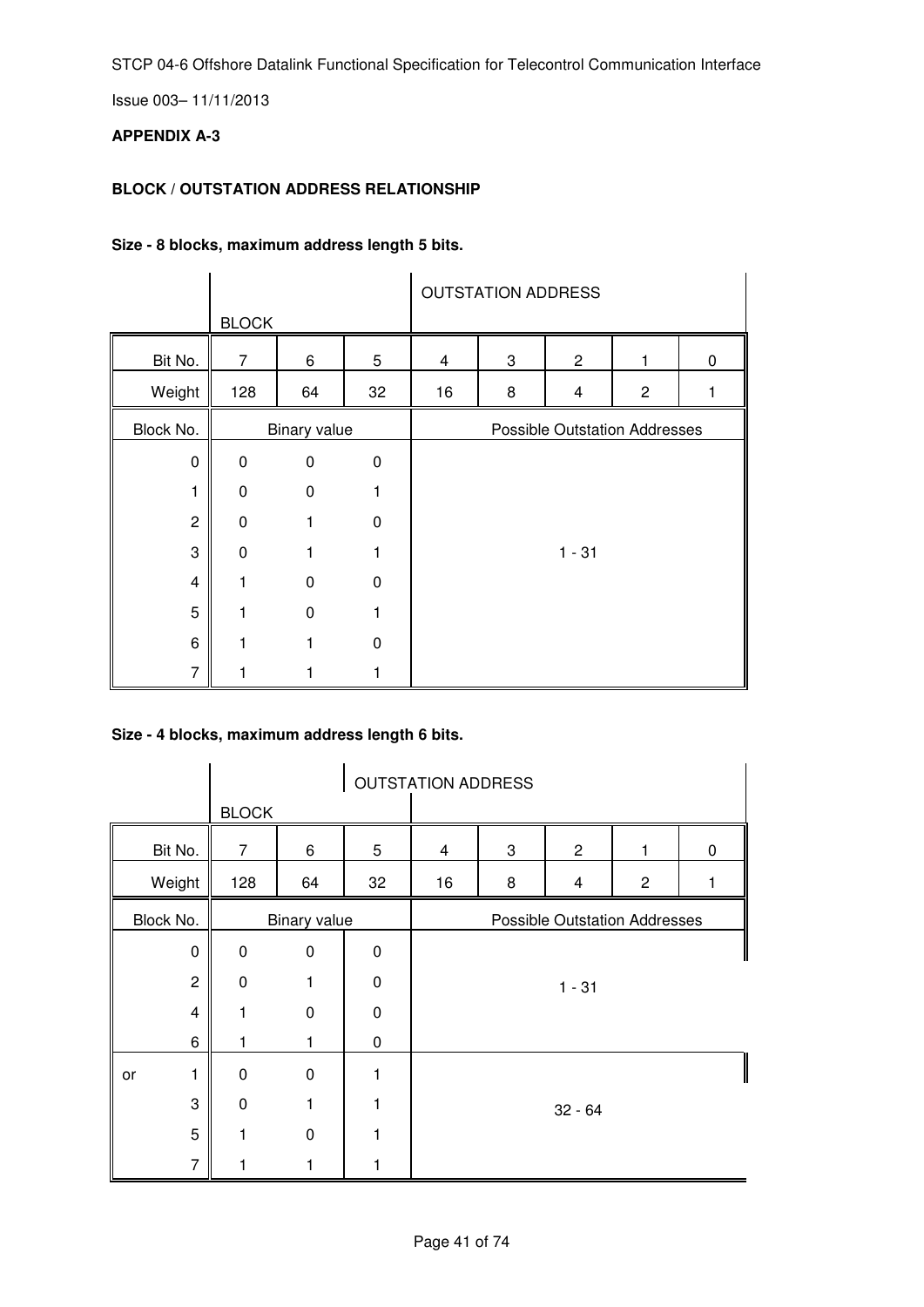Issue 003– 11/11/2013

|    |                |              | <b>OUTSTATION ADDRESS</b> |             |    |   |                                      |                |           |
|----|----------------|--------------|---------------------------|-------------|----|---|--------------------------------------|----------------|-----------|
|    |                | <b>BLOCK</b> |                           |             |    |   |                                      |                |           |
|    | Bit No.        | 7            | 6                         | 5           | 4  | 3 | $\overline{2}$                       |                | $\pmb{0}$ |
|    | Weight         | 128          | 64                        | 32          | 16 | 8 | 4                                    | $\overline{c}$ |           |
|    | Block No.      |              | <b>Binary value</b>       |             |    |   | <b>Possible Outstation Addresses</b> |                |           |
|    | 0              | 0            | 0                         | $\mathbf 0$ |    |   | $1 - 31$                             |                |           |
|    | 4              | 1            | 0                         | 0           |    |   |                                      |                |           |
| or | 1              | $\Omega$     | $\Omega$                  | 1           |    |   | $32 - 63$                            |                |           |
|    | 5              | 1            | $\Omega$                  |             |    |   |                                      |                |           |
| or | $\overline{c}$ | $\mathbf 0$  |                           | $\mathbf 0$ |    |   |                                      |                |           |
|    | 6              | 1            |                           | 0           |    |   | $64 - 95$                            |                |           |
| or | 4              | $\Omega$     |                           | 1           |    |   |                                      |                |           |
|    | $\overline{7}$ |              |                           |             |    |   | $96 - 127$                           |                |           |

# **Size - 2 blocks, maximum address length 7 bits.**

# **Size - 1 block, maximum address length 8 bits.**

|                 |                | <b>BLOCK</b> | <b>OUTSTATION ADDRESS</b> |             |           |   |                |                                      |   |
|-----------------|----------------|--------------|---------------------------|-------------|-----------|---|----------------|--------------------------------------|---|
|                 | Bit No.        | 7            | 6                         | 5           | 4         | 3 | $\overline{2}$ | 1                                    | 0 |
|                 | Weight         | 128          | 64                        | 32          | 16        | 8 | 4              | $\overline{c}$                       | 1 |
|                 | Block No.      | Binary value |                           |             |           |   |                | <b>Possible Outstation Addresses</b> |   |
|                 | 0              | 0            | 0                         | 0           | $1 - 31$  |   |                |                                      |   |
| or              | 1              | 0            | 0                         | 1           |           |   | $32 - 63$      |                                      |   |
| or              | $\overline{c}$ | 0            | 1                         | 0           |           |   | 64 - 95        |                                      |   |
| or              | 3              | 0            | 1                         | 1           |           |   | 96 - 127       |                                      |   |
| $\mathsf{or}\,$ | 4              | 1            | 0                         | $\mathbf 0$ | 128 - 159 |   |                |                                      |   |
| $\mathsf{or}\,$ | 5              | 1            | 0                         | 1           | 160 - 191 |   |                |                                      |   |
| or              | 6              | 1            | 1                         | 0           | 192 - 223 |   |                |                                      |   |
| or              | 7              | 1            | 1                         |             |           |   | 224-255        |                                      |   |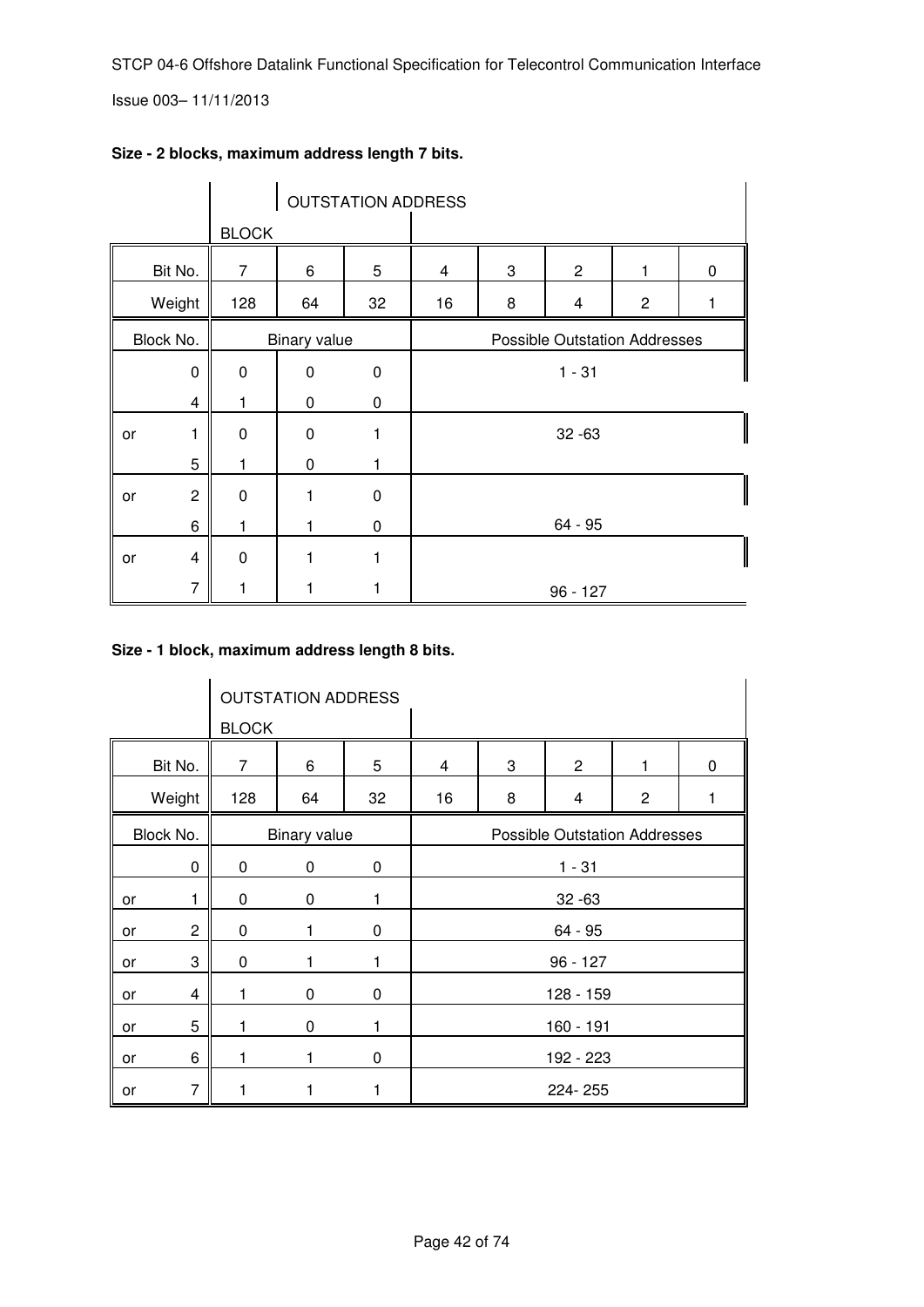Issue 003– 11/11/2013

#### **APPENDIX A-4**

# **TAP POSITION INDICATION - GRAY CODES**

Note: a value of 0 is an invalid state. The lowest tap position indication value is 1.

For tap changers with less than 31 positions the values up to the highest tap are valid, values above this are to be considered as in error.

For tap changers with more than 31 tap positions they are to be reported as a binary value in a Normal Precision Analogue data type.

| <b>DECIMAL</b> | <b>GRAY CODE</b> |
|----------------|------------------|
| 0              | 00000            |
| 1              | <u>00001</u>     |
| 2              | 00011            |
| 3              | 00010            |
| 4              | 00110            |
| 5              | 00111            |
| 6              | 00101            |
| 7              | 00100            |
| 8              | 01100            |
| 9              | 01101            |
| 10             | 01111            |
| 11             | 01110            |
| 12             | 01010            |
| 13             | 01011            |
| <u>14</u>      | <u>01001</u>     |
| 15             | 01000            |
| 16             | 11000            |
| 17             | 11001            |
| 18             | 11011            |
| 19             | 11010            |
| 20             | 11110            |
| 21             | 11111            |
| 22             | 11101            |
| 23             | 11100            |
| 24             | 10100            |
| 25             | 10101            |
| 26             | 10111            |
| 27             | 10110            |
| 28             | 10010            |
| 29             | 10011            |
| 30             | 10001            |
| 31             | 10000            |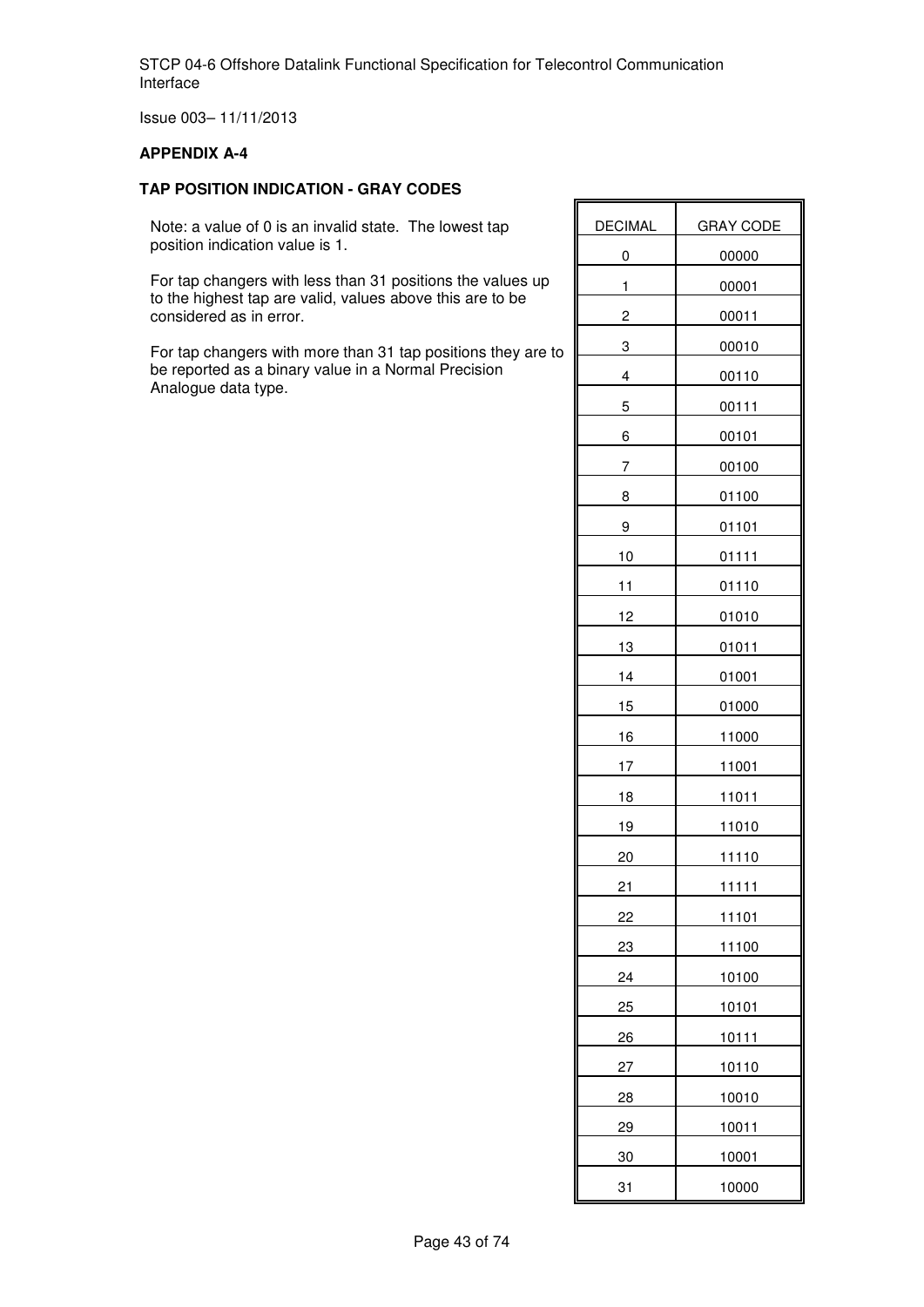Issue 003– 11/11/2013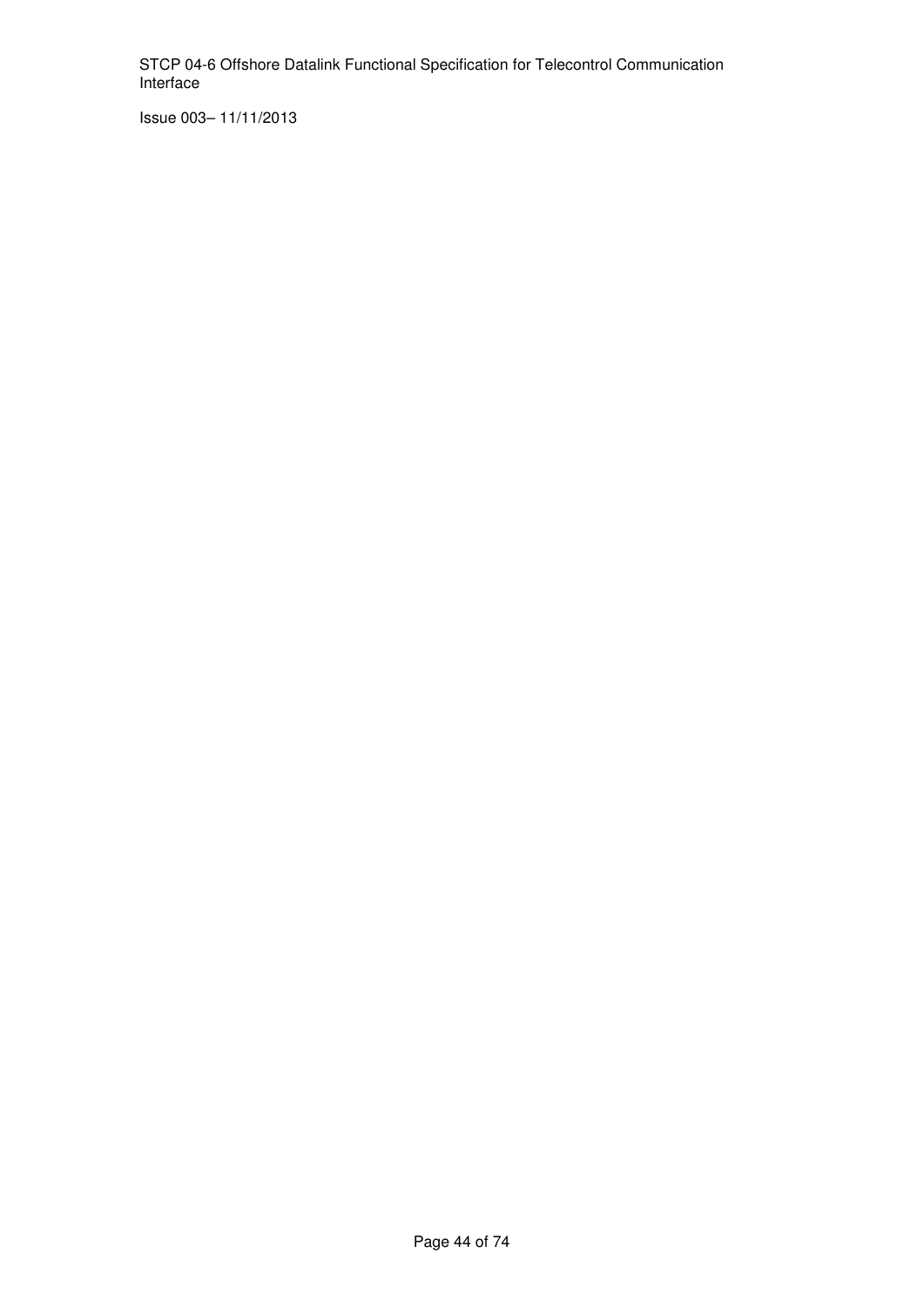Issue 003– 11/11/2013

### **Appendix B - IEC 60870-5-101 COMMUNICATIONS PROTOCOL**

Appendix B defines the requirements for the configuration of the IEC101 SCADA protocol connection to the ENCC.

#### **FOREWORD**

This Appendix forms part of the National Electricity Transmission System Operator (NETSO) Interface Requirements Specification for Offshore Transmission Owner (OFTO) Network Assets using the IEC101 protocol.

#### **SCOPE**

This Appendix describes the functional and performance requirements for the IEC101 communication protocol.

This protocol is designed for use in Supervisory Control and Data Acquisition (SCADA) applications and this document describes the requirements of the slave system when communicating with a master system.

An example slave system application is a Substation Automation System (SAS), which is polled by the Electricity National Control Centre (ENCC) master system (iEMS). See Figure 1

The protocol standard documents IEC 60870-5-1 to IEC 60870-5-6 and companion standard IEC 60870-5-101 Ed2 define the requirements of the communications protocol. Whilst the IEC 60870 series of standards define the requirements of the communications protocol, they do not describe how to use the protocol when implemented on particular systems.



#### **Figure 1 - Scope**

This Protocol Implementation Document (PID) selects options from IEC 60870-5-101 standard for use in slave mode applications. In addition there are some issues outside of the companion standard, which are essential to the correct working of the protocol on the NETSO's telecommunications networks. These include system specific parameters where the standards allow choice, higher level requirements such as backup communications and methods of performing sequences of communication functions.

The particular configuration requirements of IEC 60870-5-101 for an SAS for connection to the Integrated Energy Management System (iEMS) application are described in Appendix C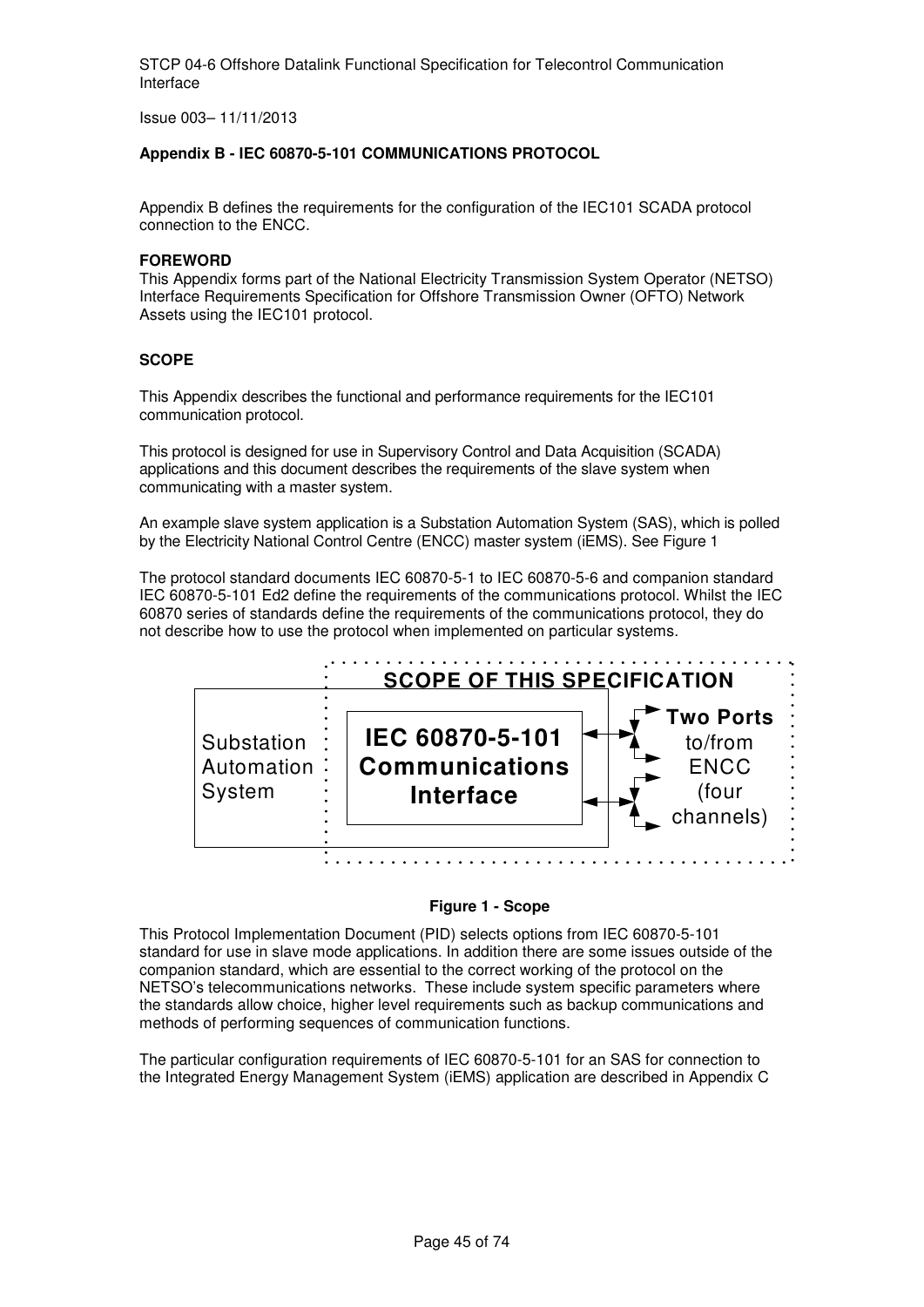Issue 003– 11/11/2013

# **PART 1 – PROCEDURAL**

#### **1 FUNCTIONAL REQUIREMENTS**

#### **1.1 Requirements for Data Acquisition**

This section gives supplementary information to the Interoperability Statement, which can be found as Appendix C-1 to this specification.

#### 1.1.1 Station Initialisation

Informative: Station initialisation consists of a reset of the communications link, followed by a general interrogation (GI) of the slave station. On completion of the GI the master station will begin its normal scanning (for Class 2 data)

When the slave station is fully operational (ie communications established and local database updated) the signal "End of Initialisation" (ASDU 70) shall be sent to the master station.

#### 1.1.2 Normal Acquisition

Informative: At the master station the following parameters will be set: -

- a) Frequency of General Interrogation requests: adjustable between 1 minute and 24 hours. Pre-set to 30 minutes.
- b) Frequency of Test Command: adjustable between 30 minutes and 24 hours or none (manual). Pre-set to 12 hours.
- c) Timeout interval for repeated frame transmission: adjustable between 50 ms and 5s. Pre-set to 500 ms.
- d) Number of repeat frame transmissions: adjustable between 0 and 10. Pre-set  $to 3.$
- e) The maximum poll interval will be set to 2 seconds.
- f) The iEMS scanning regime will use the request for Class 1 data to acquire events from the slave station, if a response to a request for Class 2 data has the ACD bit set

Informative: The master station scanning regime will use polling for Class 2 data.

- g) If in the response to this request, the ACD bit is set, then the master station will subsequently request Class 1 data from the slave station.
- h) If the response to a scan for Class 2 data repeatedly indicates no data is available a General Interrogation scan will be scheduled.
- i) If the continued setting of the ACD bit means that a scan for Class 2 data has not been sent for more than the predefined time, a scan for Class 2 data shall be inserted as the next scan.
- j) The slave station may return Class 1 data in response to a Class 2 request if no Class 2 data is available and Class 1 data is awaiting transmission.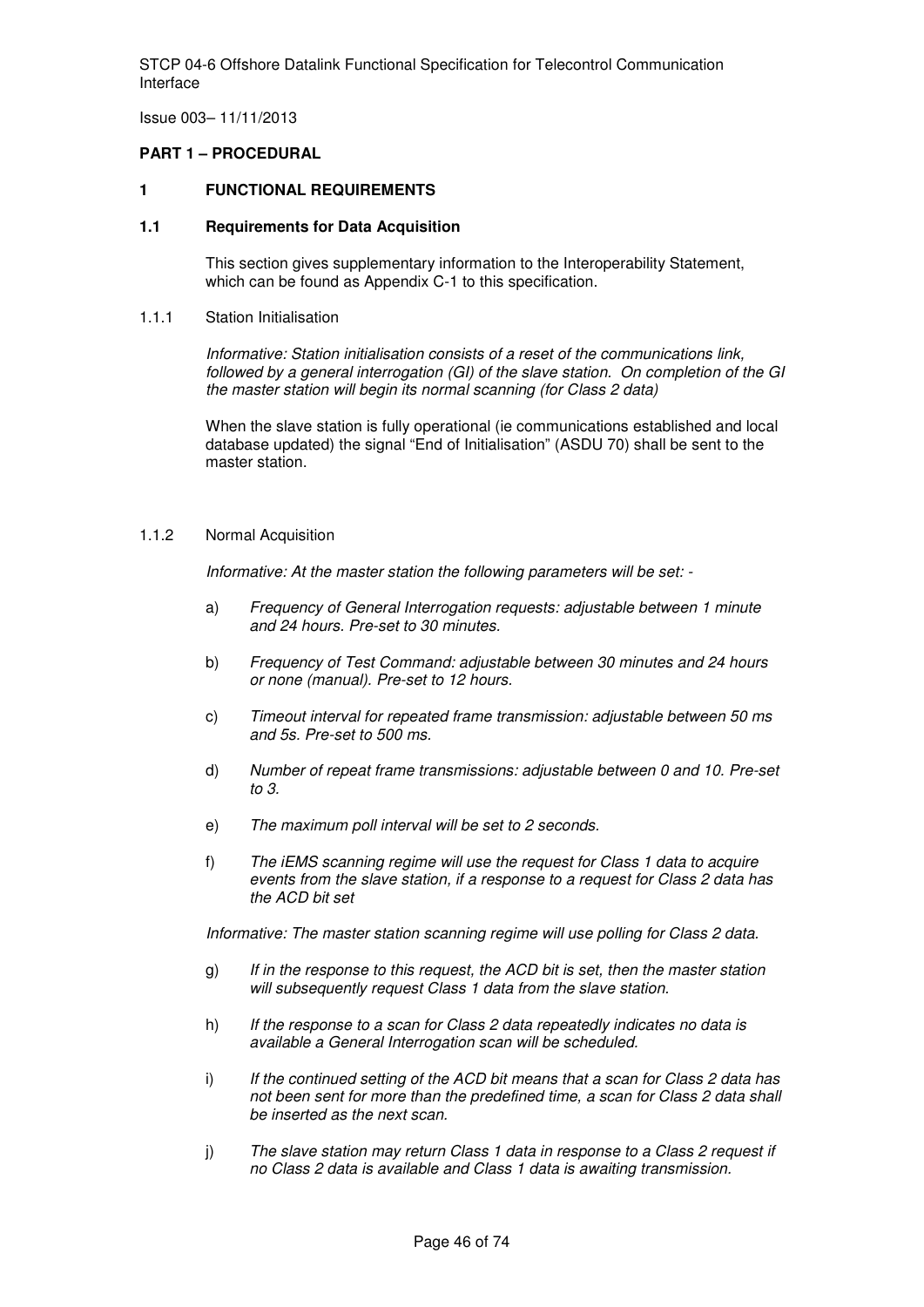Issue 003– 11/11/2013

At the slave station, if a request for Class 2 data is received and no data is available a negative response, data not available, shall be returned to the master station. The negative response may be a fixed length frame (FC=9) or the Single Control Character (E5), which in this case is treated as a NACK.

At the slave station, the processing delay for each frame shall be less than 50 milliseconds and the value to be stated with any statistical variance.

Class 1 data occurring at the slave station shall cause the ACD bit to be set in the next Class 1 or Class 2 data response. The master station shall respond to ACD set by inserting a scan for Class 1 data as the next scan.

The response to a Class 1 data request shall also have the ACD bit set if more Class 1 data is awaiting transmission. In this case a further scan for Class 1 data shall be scheduled by the master station.

At the slave station, if a request for Class 1 data is received and no data is available a negative response, data not available, returned to the master station. The negative response shall be a fixed length frame (FC=9) or the single Control Character (E5), which in this case is treated as a NACK.

The event buffer for each communication port shall be set to limit between 500 and 1500 events.

The event buffer shall not store repeated Class 2 analogue messages, only the latest and current value shall be stored in the event buffer for reporting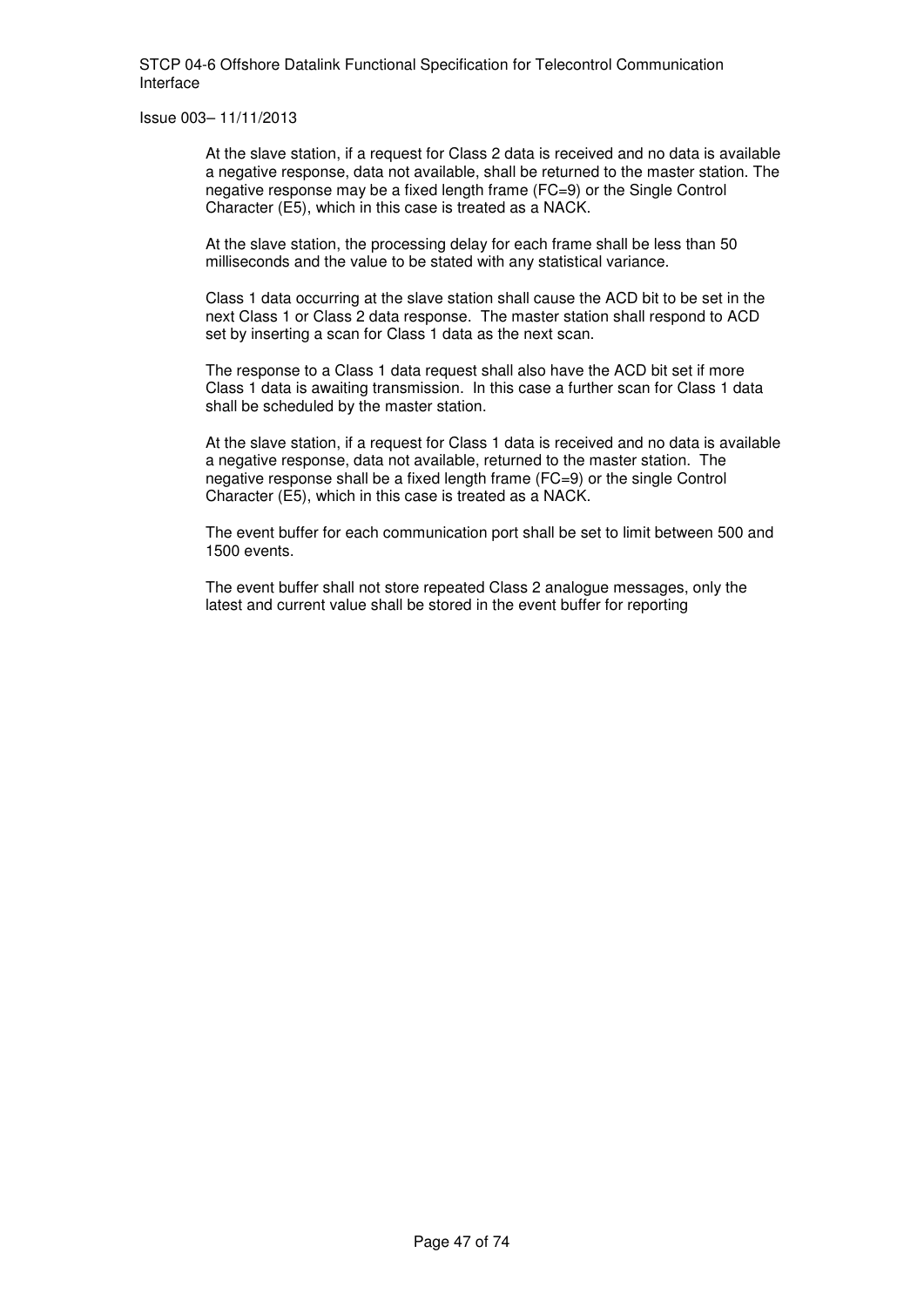Issue 003– 11/11/2013

#### 1.1.3 General Interrogation (GI)

Informative: General interrogation of each slave station shall be performed periodically by the master station. In the event of loss of communications to a slave station a GI will be performed as part of the re-connection procedure.

Informative: The master station should be aware of the following paragraph from IEC 60870-5-5: "The outstation interrogation procedure can be interrupted by events which may occur in the slave station.

The GI shall return the current status information directly from the slave station's database.

Time tags shall not be used for data items returned as part of the GI response.

If GI groups are supported these will be set up in the database and each of the (up to 16) groups shall be requested/reported individually.

#### 1.1.4 Clock Synchronisation

Informative: Clock synchronisation via the telecommunications network is not required, since each substation has its own highly accurate GPS clock. This method is considered more accurate, due to variable delays on the communications network.

The slave station shall use the local GPS clock as its time synchronisation source.

The invalid bit in the time-stamp shall be set when the time source is not available.

The slave station shall report any time correction by sending a clock synchronisation message (ASDU 103) to the master station, as Class 1 data, with a cause of transmission spontaneous  $(COT = 3)$ .

#### 1.1.5 Command Transmission

All commands shall be Select before Execute.

Informative: The maximum time between the Select and Execute commands sent by the Master Station shall be 2s.

If the Execute command is not received within 2s of the Select command, the command process shall be terminated.

Activation termination (C\_SE\_ACTTERM) shall be returned to the master station to signal the end of a control sequence.

Informative: the master station requires certain responses to be received within specific time windows, else error messages are generated.

Positive ACTTERM is required to be sent to the master station, within 5s of the Execute command being received and actioned by the slave station. Note this may need to be before the appropriate indication changes state particularly from slow moving plant.

Informative: If the ACTERM is not received within 5s of the Execute command, then a Deactivation command will be sent by the master station.

Feedback from associated indications shall be sent within 60s of receiving the Execute Command for the associated control.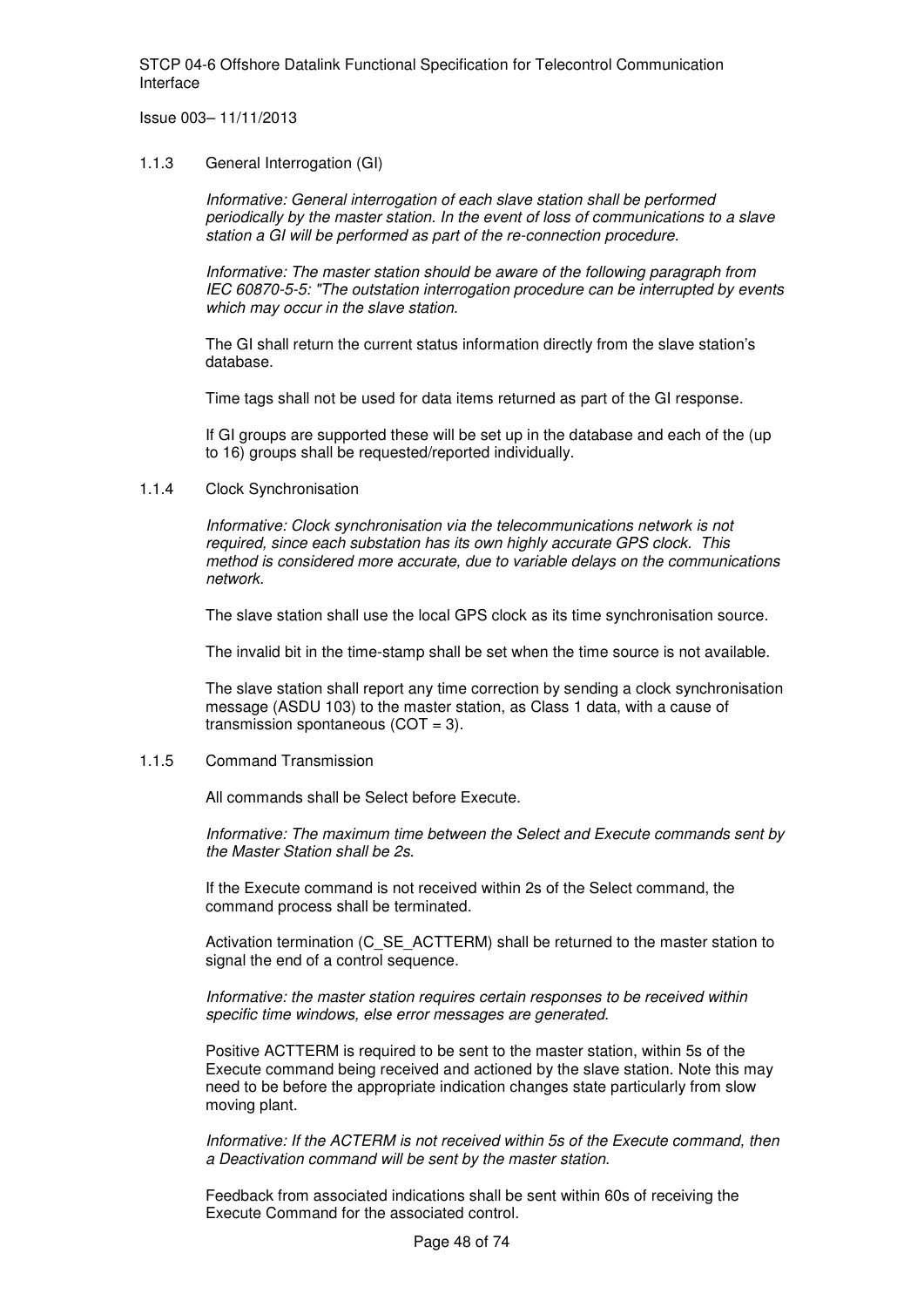Issue 003– 11/11/2013

The QU field of the Qualifier of Command shall be set to zero (0), no additional definition, as there is no requirement for control of the duration of the output pulse.

#### 1.1.6 Test Procedure

Informative: A test command may be issued by the master station at any time to ensure the availability of the communications link and the commands subsystem.

Test commands may be sent to the slave station on the active link. The slave station shall mirror the test command, on the link from which it was received, with a cause of transmission indicating activation confirmation.

An error response should be sent if the command is incorrect, with a cause of transmission indicating negative activation confirmation.

1.1.7 Communications Failure

Informative: Communications to the slave station shall be re-initialised where the frame repeat process has completed without successfully transmitting the frame (i.e. the frame time-out period times the number of repeats).

1.1.8 Slave Station Failure

The slave station shall indicate to the master station that it has initialised by sending a frame indicating End of Initialisation with a Cause of Initialisation (COI) field, which will identify the reason for the initialisation.

#### **1.2 Requirements Specific to Protocol Layers**

This section gives supplementary information to the Protocol Interoperability Document, which can be found as Appendix C-1 to this specification.

#### 1.2.1 Physical Layer

The physical layer interfaces for the four communication channels at the slave station, shall conform to the EIA RS232 DE-9 standard.

A separate interface panel/facility shall be provided for connection of the communication services. This shall be fixed within the cubicle to a suitable mounting rail.

Each communication channel interface shall be provided with a parallel connected EIA RS232 DE-9 connector for the "in service" connection and disconnection of communications line monitoring equipment. This shall be part of the interface panel facility.

The physical interfaces for communication services shall be a 9 pin D-SUB male plug.

The interface shall be an unbalanced interchange circuit conforming to ITU-T V.24 with signal levels to ITU-T V28.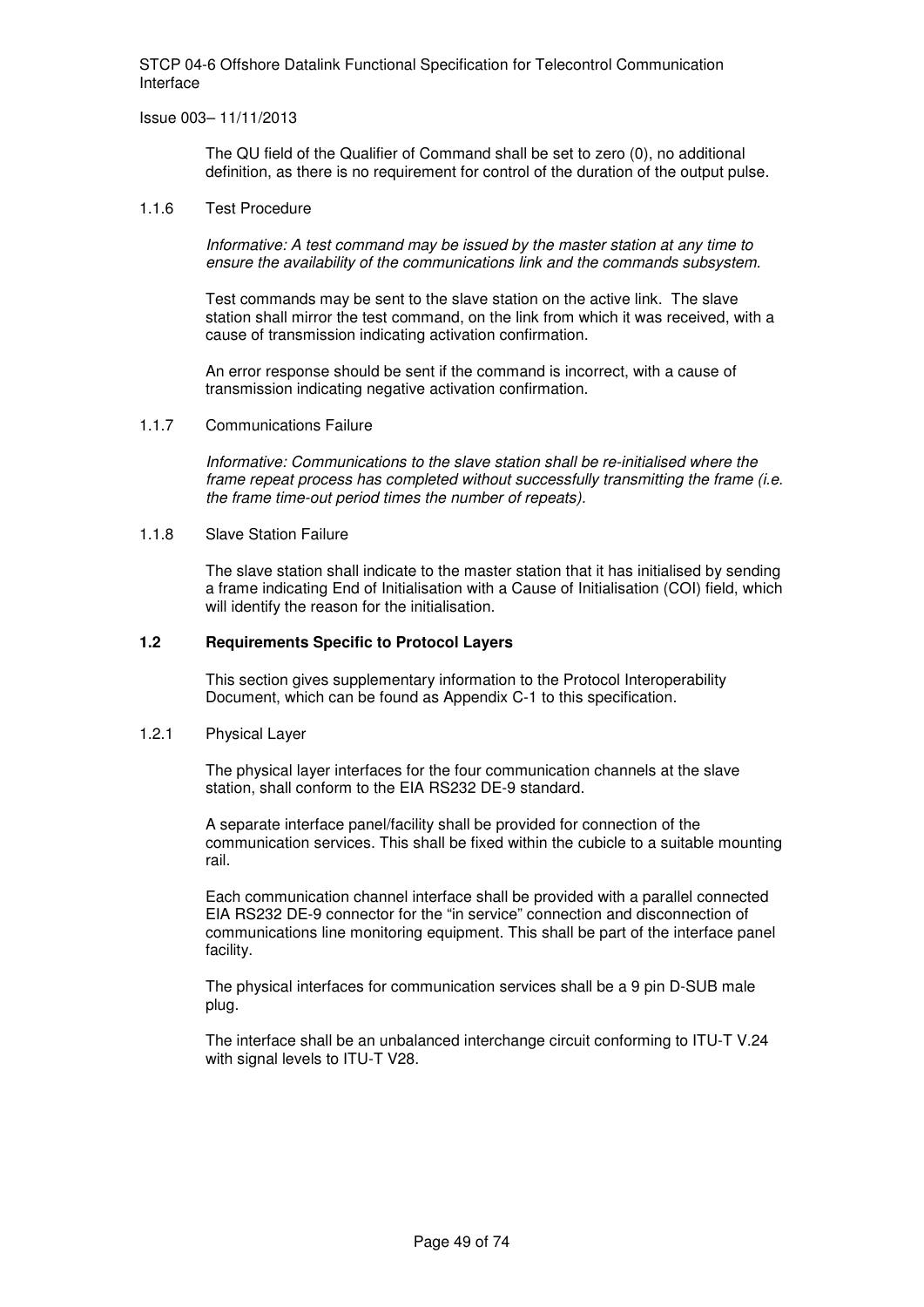Issue 003– 11/11/2013

| <b>Pin</b> | <b>Service</b>   | <b>Slave Station Use</b> |
|------------|------------------|--------------------------|
| 1          | <b>DCD</b>       | Not Used                 |
| 2          | RXD (104)        | Data from Master Station |
| 3          | <b>TXD (103)</b> | Data to Master Station   |
| 4          | DTR.             | Not Used                 |
| 5          | 0V (102)         | Signal Ground            |
| 6          | <b>DSR</b>       | Not Used                 |
| 7          | <b>RTS</b>       | Not Used                 |
| 8          | <b>CTS</b>       | Not Used                 |
| 9          | RI               | Not Used                 |

The pin connections used shall be as a Data Terminating Equipment (DTE): –

Any additional hardware communication handshaking signals required, shall be provided at the suppliers communications interface.

#### 1.2.2 Link Layer

For any slave station, every communications link to that station will have a unique Link address. The unique Link address is assigned by the NETSO.

#### 1.2.3 Application Layer

The Common Address of ASDU shall be unique for each slave station and is issued by the NETSO.

For any slave station, each data item within that station shall have a unique Information Object Address (IOA allocated according to Appendix C-2

The OFTO is to state which Quality descriptors are supported and how these are implemented. Please note that correctly aquired DBI states shall not be reported with quality descriptor "Invalid" (IV) (eg. if a disconnector is genuinely stuck between the open and closed state).

1.2.4 Time Stamping

Events with Time Stamps shall be sent with ASDU types using "CP56Time 2a" format.

Time stamps shall always use GMT and not be adjusted by 1 hour for BST.

Events shall only be reported by the slave station once they have been validated (e.g. de-bounce filter) and any configured filter times have expired.

The Time Stamp values assigned to the event in the ASDU shall be sent in accordance with the following rules: -

a) Single Points – Time when the validated event is first detected, prior to event validation and any additional change of state filtering.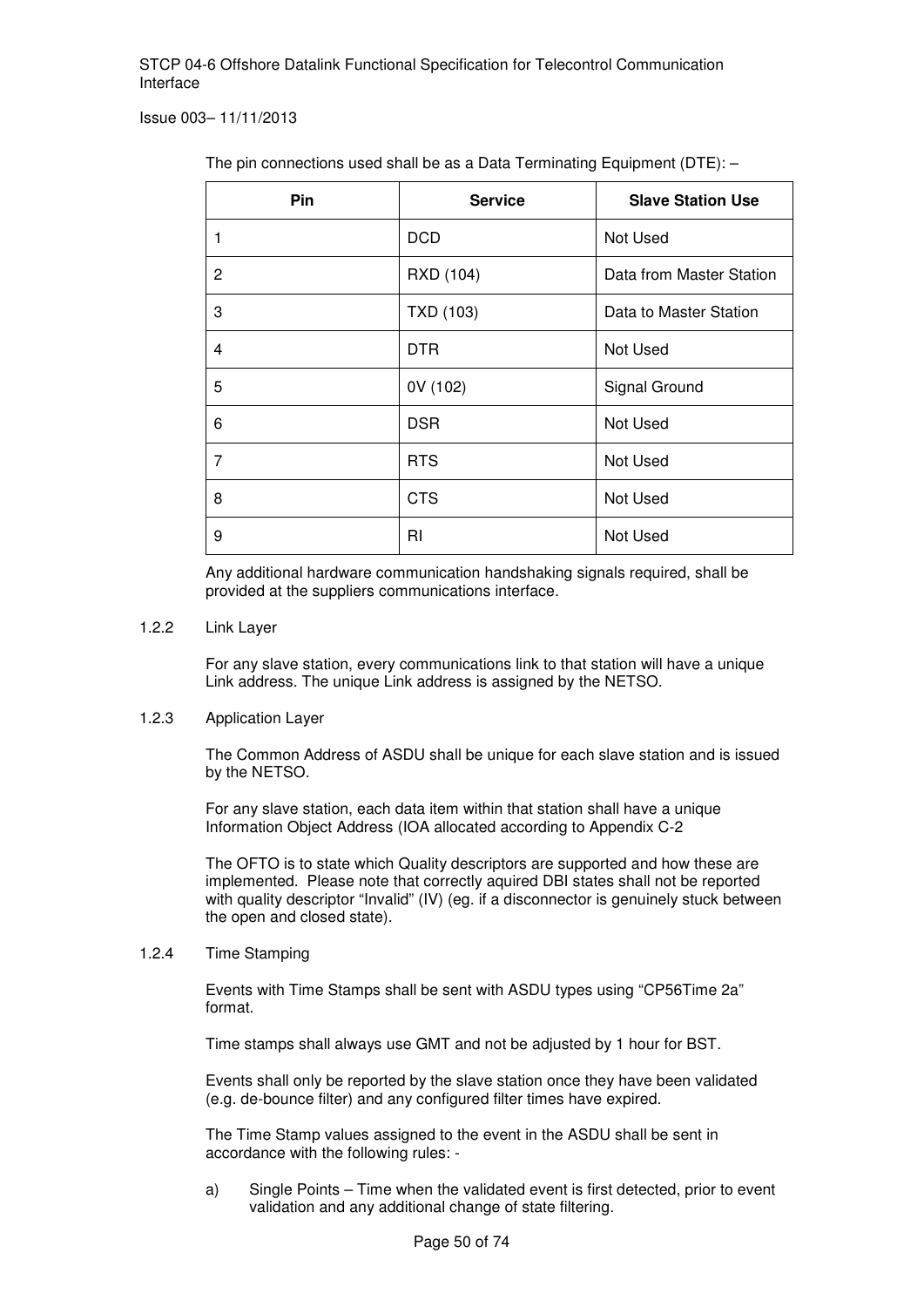Issue 003– 11/11/2013

- b) Valid Double points Time when the validated change of state is first detected, prior to event validation and any additional valid state filtering.
- c) Valid Tap Position Indication (TPI) Time when the validated change of state is first detected, prior to event validation and any additional valid state filtering.
- d) Invalid States (e.g. DBI & TPI=0) Time when the invalid change of state is first detected, prior to event validation and the invalid state filtering. These states shall not be reported with the invalid (IV) quality descriptor if correctly acquired.
- 1.2.5 Remote Initialisation

The OFTO shall state how the Remote Initialisation function is supported and its effect on station initialisation.

#### **PART 2 - DEFINITIONS**

#### **2 DEFINITIONS**

| <b>ACD</b>       | Access Demand – a bit from the slave indicating whether Class 1<br>data is waiting.      |
|------------------|------------------------------------------------------------------------------------------|
| <b>ASDU</b>      | Application Service Data Unit – the part of a frame that contains the<br>user data.      |
| <b>BST</b>       | <b>British Summer Time</b>                                                               |
| COT              | Cause of Transmission $-$ a field indicating why the information is<br>being transmitted |
| EIA              | <b>Electronics Industry Association</b>                                                  |
| <b>ENCC</b>      | <b>Electricity Network Control Centre.</b>                                               |
| GI               | General Interrogation - a database check.                                                |
| <b>GMT</b>       | <b>Greenwich Mean Time</b>                                                               |
| <b>GPS</b>       | <b>Global Positioning System</b>                                                         |
| <b>IEC</b>       | International Electrotechnical Commission                                                |
| <b>iEMS</b>      | integrated Energy Management System - National Grid's master<br>stations                 |
| <b>iEMS DBU</b>  | iEMS Disaster Back-Up - One of National Grid's master stations                           |
| <b>iEMS Main</b> | iEMS Main - One of National Grid's master stations                                       |
| <b>IOA</b>       | Information Object Address - a unique number identifying each<br>information object.     |
| <b>ISO</b>       | International Standards Organisation.                                                    |
| <b>PID</b>       | <b>Protocol Implementation Document</b>                                                  |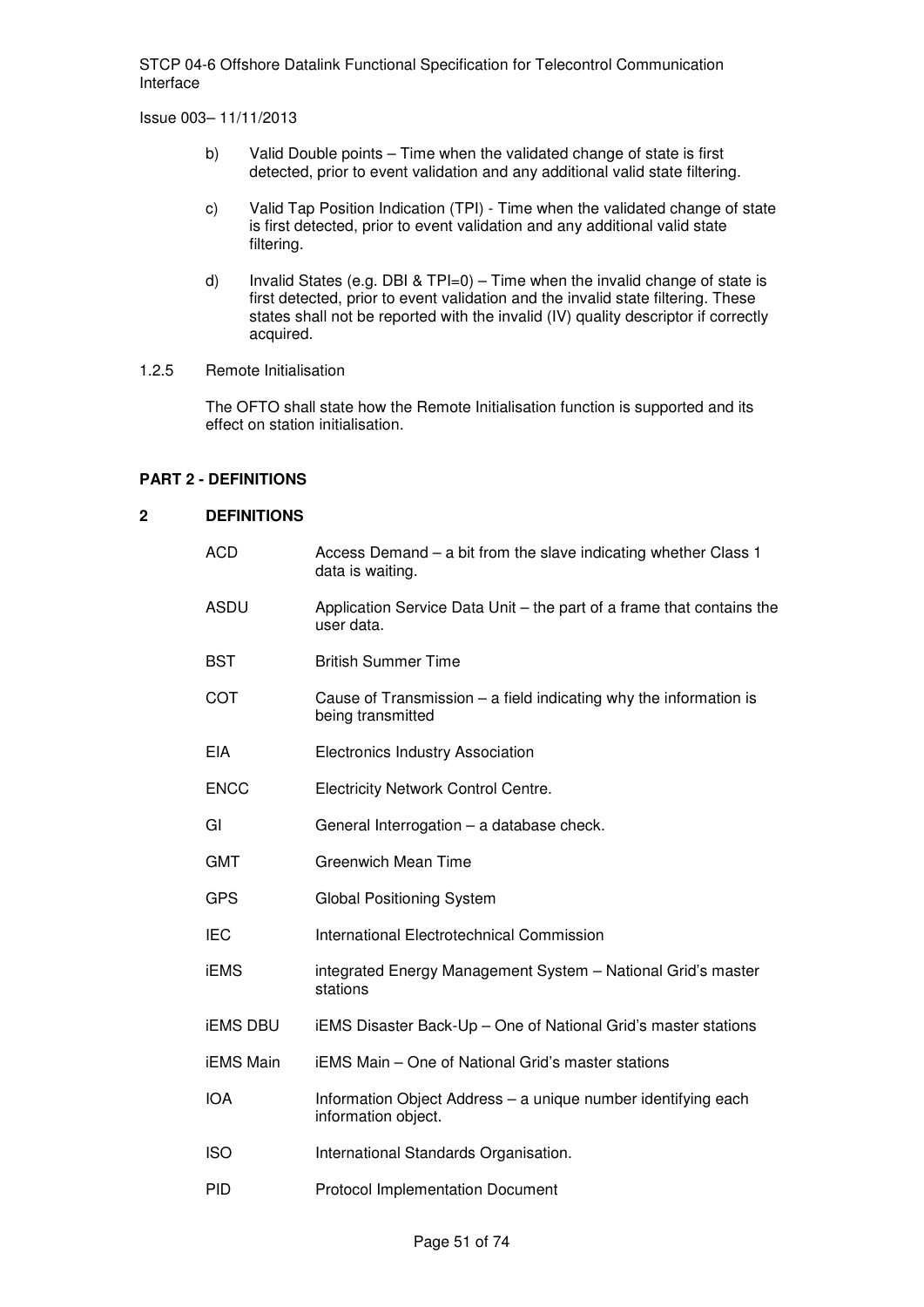Issue 003– 11/11/2013

| SAS   | Substation automation System             |
|-------|------------------------------------------|
| SCADA | Supervisory Control and Data Acquisition |

#### **PART 3 - GUIDANCE NOTES AND APPENDICES**

# **3 REFERENCES**

This document makes reference to, or should be read in conjunction with the following documents: -

### **International Standards**

| IEC 60870-1-1   | General principles                                                                          |  |  |  |  |
|-----------------|---------------------------------------------------------------------------------------------|--|--|--|--|
| IEC 60870-1-3   | Glossary                                                                                    |  |  |  |  |
| IEC 60870-1-4   | Guide for basic aspects of telecontrol data                                                 |  |  |  |  |
| IEC 60870-5     | Transmission protocols                                                                      |  |  |  |  |
| IEC 60870-5-1   | <b>Transmission frame formats</b>                                                           |  |  |  |  |
| IEC 60870-5-2   | Link transmission procedures                                                                |  |  |  |  |
| IEC 60870-5-3   | Specification for general structure of application data                                     |  |  |  |  |
| IEC 60870-5-4   | Definition and coding of application information elements                                   |  |  |  |  |
| IEC 60870-5-5   | Basic application functions                                                                 |  |  |  |  |
| IEC 60870-5-101 | Ed <sub>2</sub><br>Companion standard for basic telecontrol tasks                           |  |  |  |  |
| IEC 60870-5-104 | Network access for IEC 60870-5-101 using standard<br>Ed <sub>2</sub><br>transport protocols |  |  |  |  |
| IEC 60870-5-6   | Guidelines for conformance testing for the IEC 60870-5<br>companion standards               |  |  |  |  |
| IEC 60870-5-601 | Conformance test cases for the IEC60870-5-101 companion<br>standard                         |  |  |  |  |
| IEC 62351-5     | Security for IEC 60870-5 and derivatives                                                    |  |  |  |  |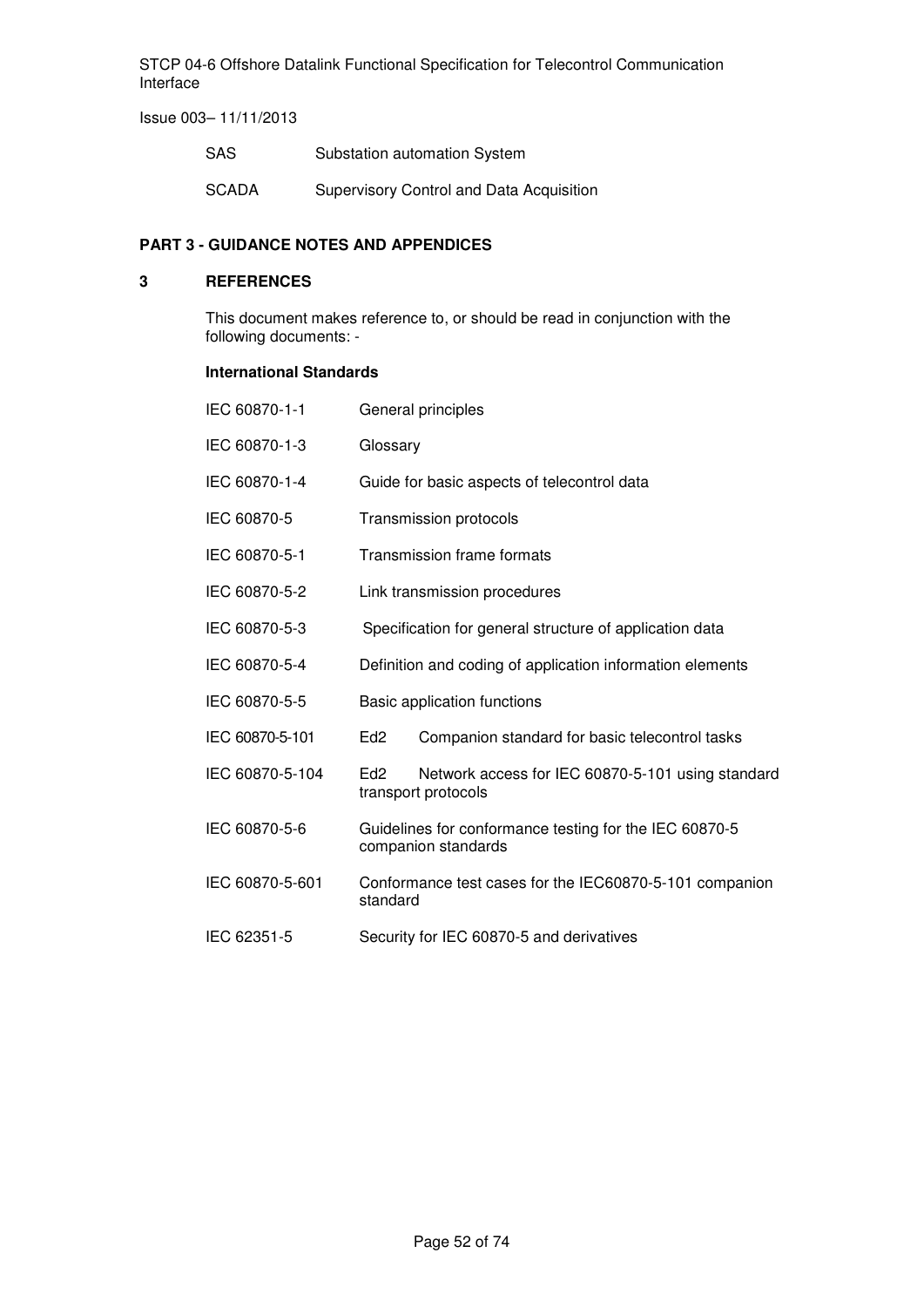Issue 003– 11/11/2013

# **APPENDIX C-1 - INTEROPERABILITY STATEMENT**

This interoperability statement presents a set of parameters and options that are supported by the master the NETSO SCADA station. The slave station can use all or a subset of these but must not use any functions that are not supported or are incompatible with the master station configuration. Some parameters, such as the listed set of different process information in command and in monitor direction, allow the specification of the complete set or subsets, as appropriate for given applications. Unsupported options or functions shall be agreed with the NETSO.

This clause summarises the parameters to facilitate a suitable selection for a specific application. If a system is composed of equipment stemming from different manufacturers it is necessary that all partners agree on the selected parameters.

The selected parameters are marked in the white boxes as follows:



Function or ASDU is not used

 $X$  Function or ASDU is required as standardised.

 $R$  Function or ASDU is required used in reverse mode

 $\overline{B}$  Function or ASDU is required used in both standard and reverse mode

The possible selection (blank, X, R, or B) is specified for each specific clause or parameter.

#### Note

- In addition, the full specification of a system may require individual selection of certain parameters for certain parts of the system, such as the individual selection of scaling factors for individually addressable measured values.

#### **System or Device**

(System specific parameter. Indicate the definition of a system or a device by marking one of the following with an '**X**')

 $\Box$ 

System Definition

Controlling station definition (Master)

 $|X|$  Controlled station definition (Slave)

#### **Network configuration**

(network specific parameter, all configuration that are used are to be marked with an '**X**')

Point-to-point | Multipoint-partyline Multiple point-toboint point-to-<br>point Multipoint-star

#### **Physical Layer**

(Network specific parameter, all interfaces & data rates that are used are to be marked with an '**X**'.

#### **Transmission speed (control direction)**

Unbalanced interchange<br>
Circuit V.24/V.28 Standard<br>
Circuit X.24/X.27 Circuit V.24/V.28 Standard (Recommended if >1200bit/s)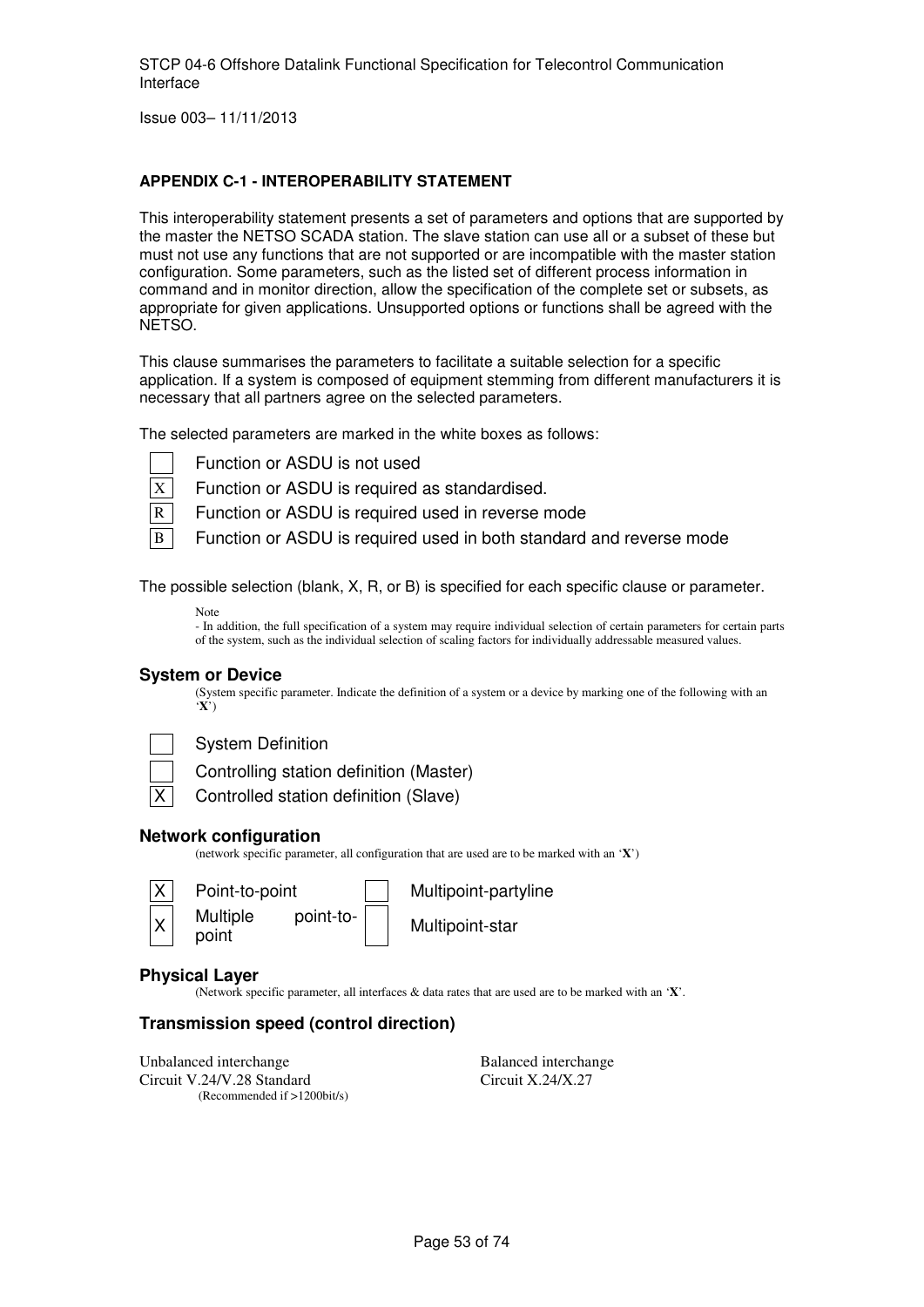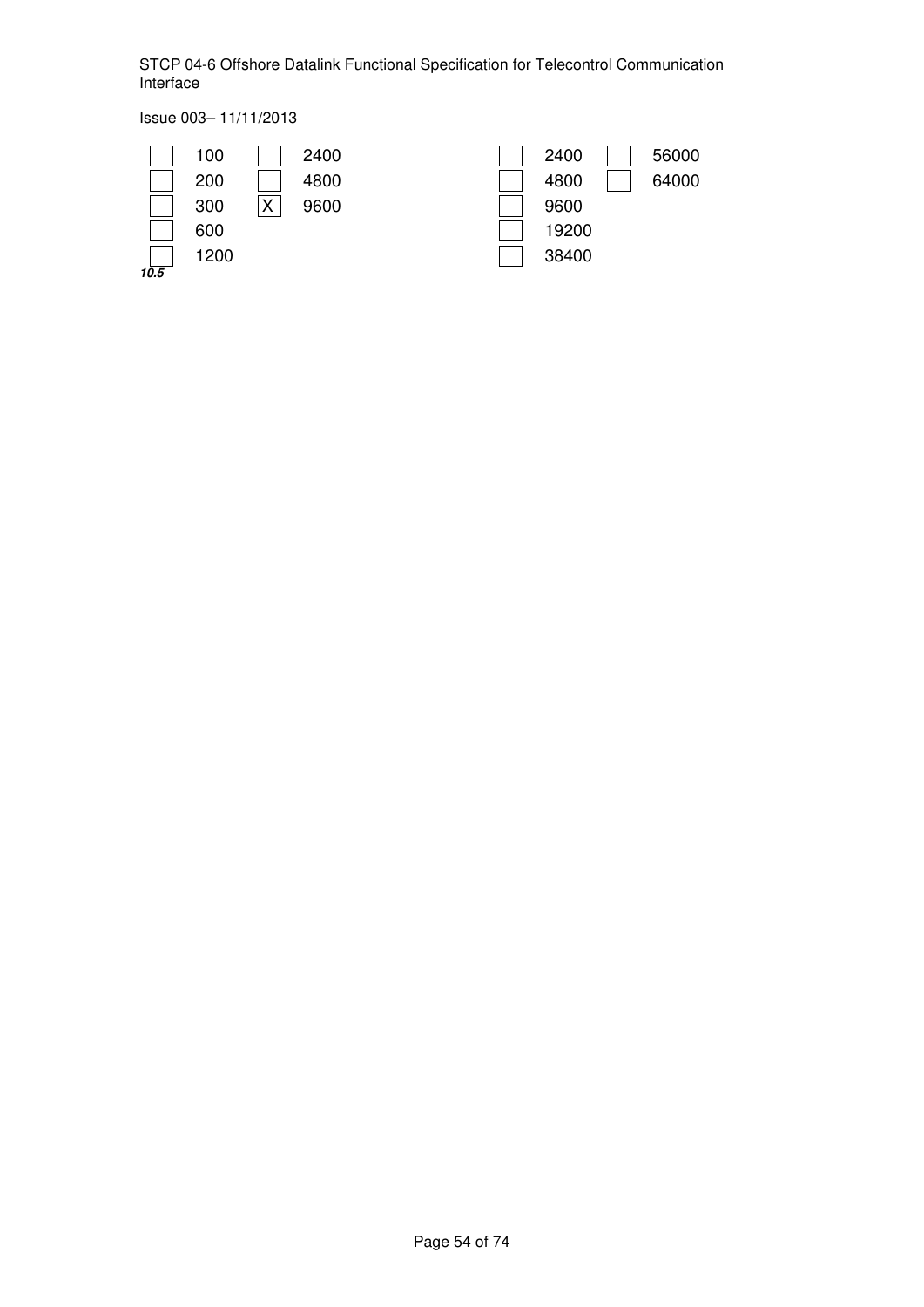Issue 003– 11/11/2013

# **Transmission speed (monitor direction)**



#### **Link Layer**

(Network specific parameter, all options that are used are to be marked with an '**X**'. Specify the maximum frame length. If a non-standard assignment of class 2 messages is implemented for unbalanced transmission, indicate the type ID and COT of all messages assigned to class 2.)

Frame format FT 1.2, single character 1 and the fixed time out interval are used exclusively in this companion standard

|     | Link transmission procedure                                                   | Address field of the link                   |
|-----|-------------------------------------------------------------------------------|---------------------------------------------|
|     | <b>Balanced transmission</b>                                                  | not present (balanced transmission<br>only) |
|     | Unbalanced transmission                                                       | One octet                                   |
|     |                                                                               | two octets                                  |
|     | Frame length                                                                  | Structured                                  |
| 255 | (control<br>Maximum<br>length<br>direction)                                   | Unstructured                                |
| 255 | Maximum<br>(monitor<br>length<br>L<br>direction)                              |                                             |
| 3   | Time during which repetitions are permitted (Trp) or number of<br>repetitions |                                             |

When using an unbalanced link layer, the following ASDU types are returned in class 2 messages (low priority) with the indicated causes of transmission:

The standard assignment of ASDUs to class 2 messages is used as follows:

| <b>Type identification</b> | <b>Cause of transmission</b> |
|----------------------------|------------------------------|
|                            |                              |



A special assignment of ASDUs to class 2 messages is used as follows: (full compliance mandatory)

| <b>Type identification</b> | <b>Cause of transmission</b> |
|----------------------------|------------------------------|
| 1,3,5,7,9,11,13            | $20$ to $36$                 |
| 9,11,13                    | <3>                          |
| 15, 37                     | $3$ , $37$ to $41$           |
| 34, 35, 36                 | -35                          |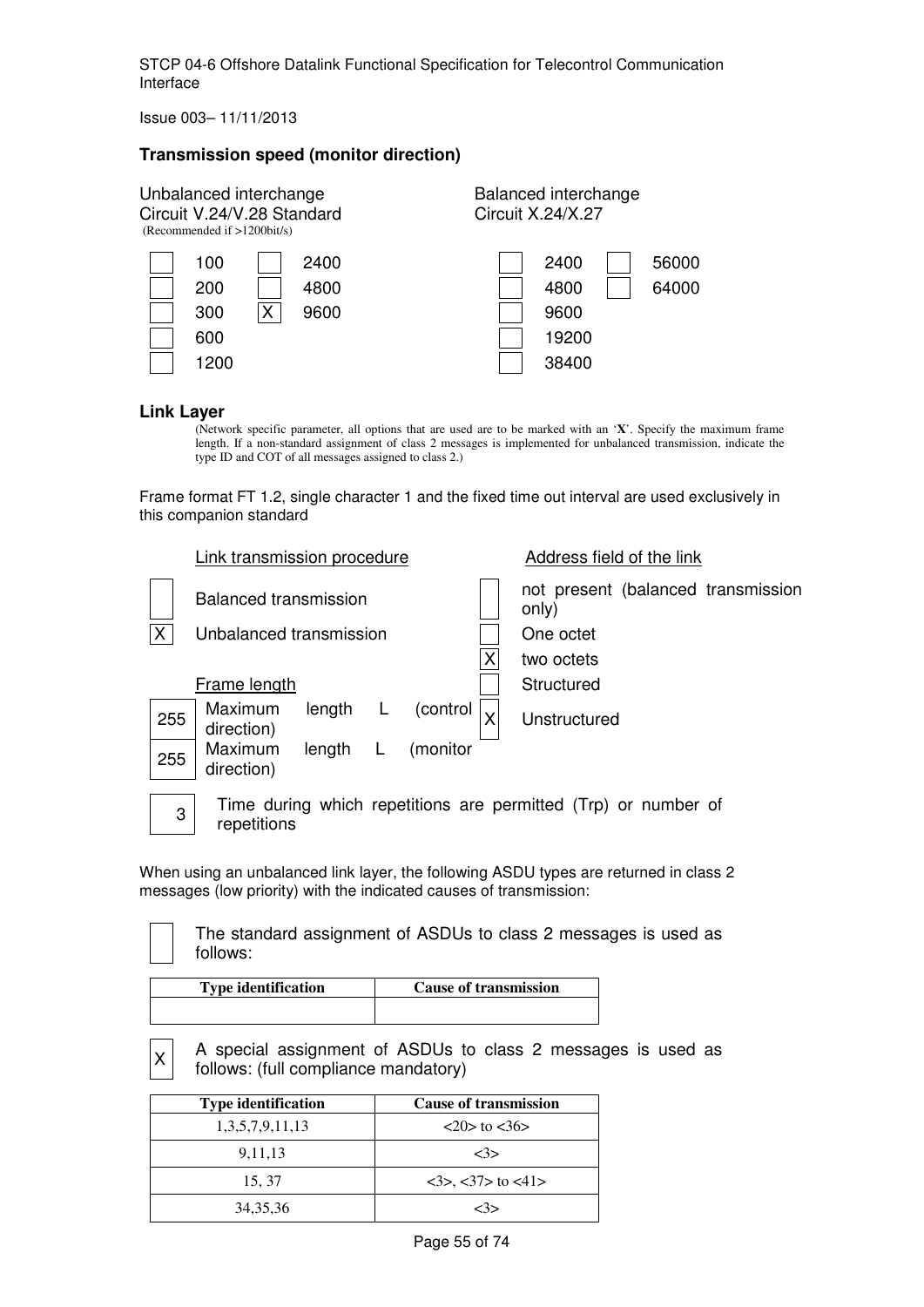Issue 003– 11/11/2013

Note: In response to a class 2 poll, a controlled station may respond with class 1 data when there is no class 2 data available.

# **Application Layer**

# **Transmission mode for application data**

Mode 1 (Least significant octet first), as defined in clause 4.10 of IEC 60870-5-4, is used exclusively in this companion standard.

# **Common address of ASDU**

(System specific parameter, all configurations that are used are to be marked with an '**X**')

| One octet                  | $ X $ Two octets                                                                                     |  |
|----------------------------|------------------------------------------------------------------------------------------------------|--|
| Information object address | (System specific parameter, all configurations that are used are to be marked with an $\mathbf{X}$ ) |  |

| One octet        | $ X $ Structured |
|------------------|------------------|
| Two octets       | Unstructured     |
| $X$ Three octets |                  |

**Cause of transmission** 

(System specific parameter, all configurations that are used are to be marked with an '**X**)

| X l | One octet | address)    |  | Two octets (with originator       |
|-----|-----------|-------------|--|-----------------------------------|
|     |           | if not used |  | Originator address is set to zero |

# **Selection of Standard ASDUs**

#### **Process information in monitor direction**

(station specific parameter, mark each Type ID with an '**X**' if it is only used in the standard direction, '**R**' if only used in the reverse direction and '**B**' if used in both directions)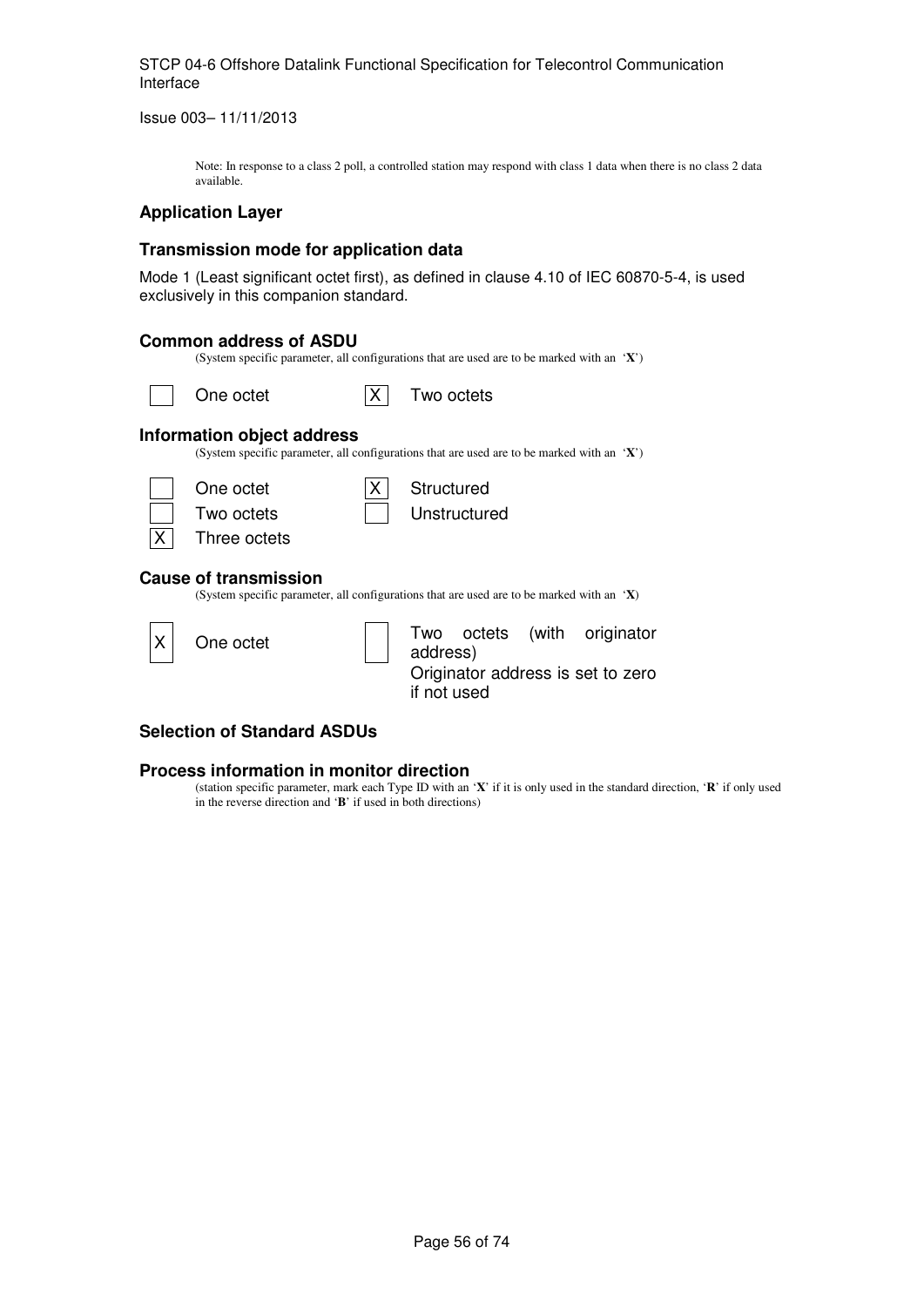Issue 003– 11/11/2013

| X. | $\langle -1 \rangle$ := Single-point information                                                   | $M$ <sub>_</sub> SP_NA_1 |
|----|----------------------------------------------------------------------------------------------------|--------------------------|
|    | $\langle 2 \rangle$ := Single-point information with time tag                                      | $M$ <sub>_</sub> SP_TA_1 |
| X  | $<$ 3> := Double-point information                                                                 | $M\_DP\_NA_1$            |
|    | $\langle 4 \rangle$ := Double-point information with time tag                                      | $M\_DP\_TA\_1$           |
| X. | $<5> :=$ Step position information                                                                 | M_ST_NA                  |
|    | $<$ 6> := Step position information with time tag                                                  | M_ST_TA_                 |
| Χ  | $\langle 7 \rangle$ := Bitstring of 32 bit (optional)                                              | M_BO_NA_                 |
|    | $<8> :=$ Bitstring of 32 bit with time tag                                                         | M_BO_TA_                 |
| X. | <9> := Measured value, normalised value                                                            | M_ME_NA_                 |
|    | $\langle 10 \rangle$ := Measured value, normalised value with time tag                             | M_ME_TA_                 |
| X. | $\langle 11 \rangle$ := Measured value, scaled value (preferred)                                   | M_ME_NB_                 |
|    | $\langle 12 \rangle$ := Measured value, scaled value with time tag                                 | M_ME_TB_                 |
|    | $\langle 13 \rangle$ := Measured value, short floating point value                                 | M ME NC                  |
|    | $\langle 14 \rangle$ := Measured value, short floating point value with time tag                   | M_ME_TC_                 |
| х  | $\langle$ 15> := Integrated totals (optional)                                                      | M_IT_NA_1                |
|    | $<$ 16> := Integrated totals with time tag                                                         | M_IT_TA_1                |
|    | $\langle 17 \rangle$ := Event of protection equipment with time tag                                | M_EP_TA_                 |
|    | $\langle 18 \rangle$ := Packed start events of protection equipment with time tag                  | M EP TB                  |
|    | $\langle 19 \rangle$ := Packed output circuit information of protection equipment with<br>time tag | M_EP_TC_                 |
|    | $\langle 20 \rangle$ := Packed single-point information with status change detection               | M PS NA                  |
|    | $\langle 21 \rangle$ := Measured value, normalised value without quality descriptor                | M ME ND                  |
| X  | <30> := Single-point information with time tag CP56Time2a                                          | M SP TB                  |
| X  | <31> := Double-point information with time tag CP56Time2a                                          | $M\_DP\_TB\_1$           |
| X  | <32> := Step position information with time tag CP56Time2a                                         | M_ST_TB_                 |
|    | <33> := Bitstring of 32 bit with time tag CP56Time2a                                               | M BO TB                  |
|    | $<$ 34> := Measured value, normalised value with time tag CP56Time2a                               | M ME TD                  |
|    | <35> := Measured value, scaled value with time tag CP56Time2a                                      | M ME TE                  |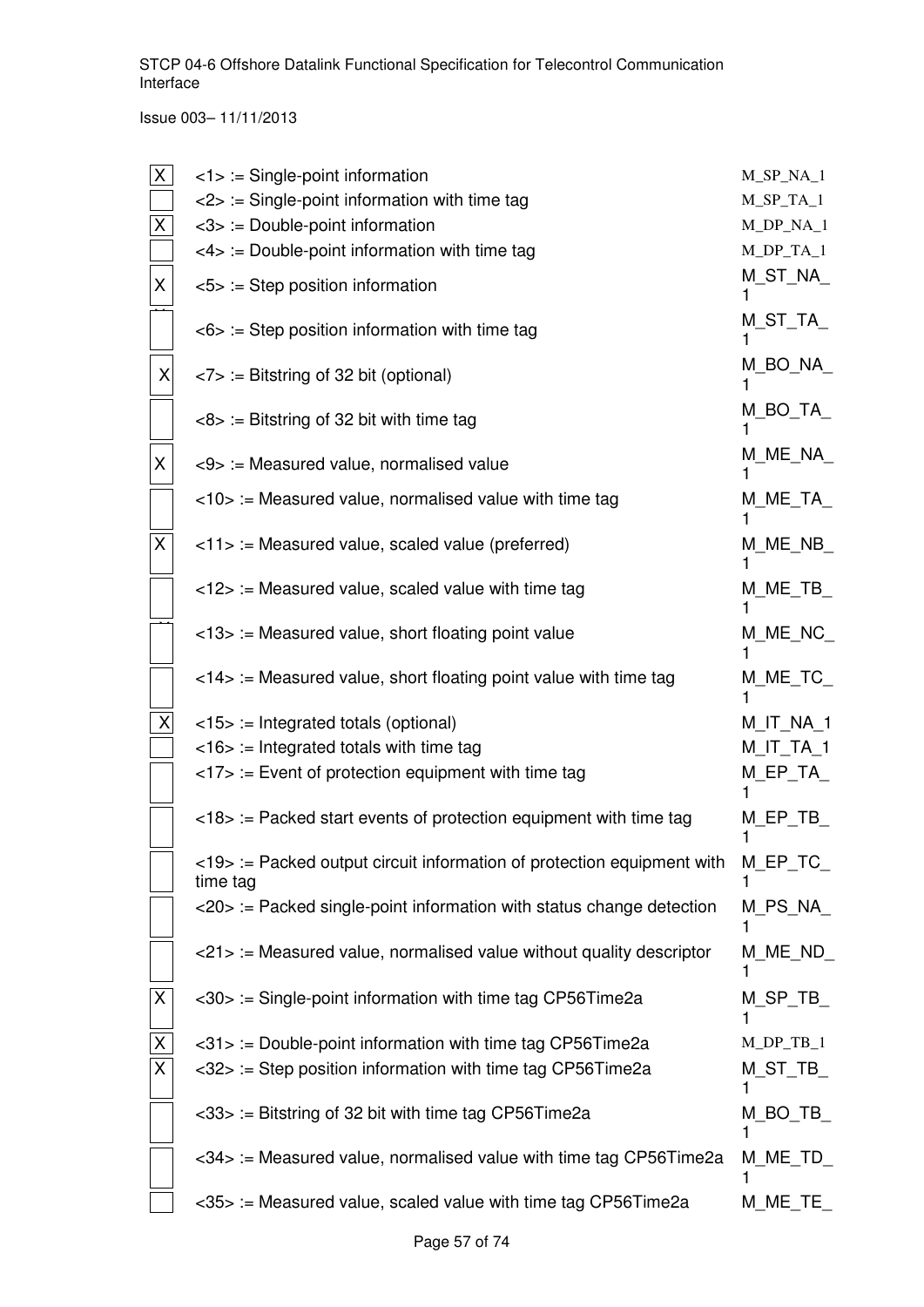Issue 003– 11/11/2013

|          | $<$ 36> := Measured value, short floating point value with time tag<br>CP56Time2a                                                               | M ME TF              |
|----------|-------------------------------------------------------------------------------------------------------------------------------------------------|----------------------|
| $\times$ | <37> := Integrated totals with time tag CP56Time2a (optional)<br>$\langle 38 \rangle$ := Event of protection equipment with time tag CP56Time2a | M_IT_TB_1<br>M EP TD |
|          | $\langle 39 \rangle$ := Packed start events of protection equipment with time tag<br>CP56Time2a                                                 | M EP TE              |
|          | $\langle 40 \rangle$ := Packed output cct. information of protection equipment with M EP TF<br>time tag CP56Time2a                              |                      |
|          |                                                                                                                                                 |                      |

Either ASDU's of the set <2>, <4>, <6>, <8>, <10>, <12>, <14>, <16>, <17>, <18>, <19> or of the set <30 –40> are used.

#### **Process information in control direction**

(station specific parameter, mark each type ID with an '**X**' if it is only used in the standard direction, '**R**' if only used in the reverse direction and '**B**' if used in both directions)

| X.           | $<45> :=$ Single command                                               | C SC NA 1 |
|--------------|------------------------------------------------------------------------|-----------|
| $\mathsf{X}$ | $<46> := Double command$                                               | C DC NA 1 |
|              | $\langle 47 \rangle$ := Regulating step command (optional)             | C RC NA 1 |
|              | $\langle 48 \rangle$ := Set point command, normalised value (optional) | C SE NA 1 |
|              | $<49$ := Set point command, scaled value                               | C SE NB 1 |
|              | $<$ 50 $>$ := Set point command, short floating point value            | C SE NC 1 |
|              | $<$ 51 >:= Bitstring of 32 bit                                         | C BO NA 1 |

#### **System information in monitor direction**

(station specific parameter, mark each type ID with an '**X**' if it is only used in the standard direction, '**R**' if only used in the reverse direction and '**B**' if used in both directions)

### $|X|$  <70> := End of initialisation M\_EI\_NA\_1

#### **System information in control direction**

(station specific parameter, mark each type ID with an '**X**' if it is only used in the standard direction, '**R**' if only used in the reverse direction and '**B**' if used in both directions)

| $<100>:=$ Interrogation command         | C IC NA 1 |
|-----------------------------------------|-----------|
| $<101>:=$ Counter interrogation command | C CI NA 1 |
| $<$ 102> := Read command                | C RD NA 1 |
| $<103> :=$ Clock synchronise command    | C CS NA 1 |
| $<$ 104 $>$ := Test command             | C TS NA 1 |
| $<$ 105> := Reset process command       | C RP NA 1 |
| $<106> :=$ Delay acquisition command    | C CD NA 1 |
|                                         |           |

#### **Parameter in control direction**

(station specific parameter, mark each type ID with an '**X**' if it is only used in the standard direction, '**R**' if only used in the reverse direction and '**B**' if used in both directions)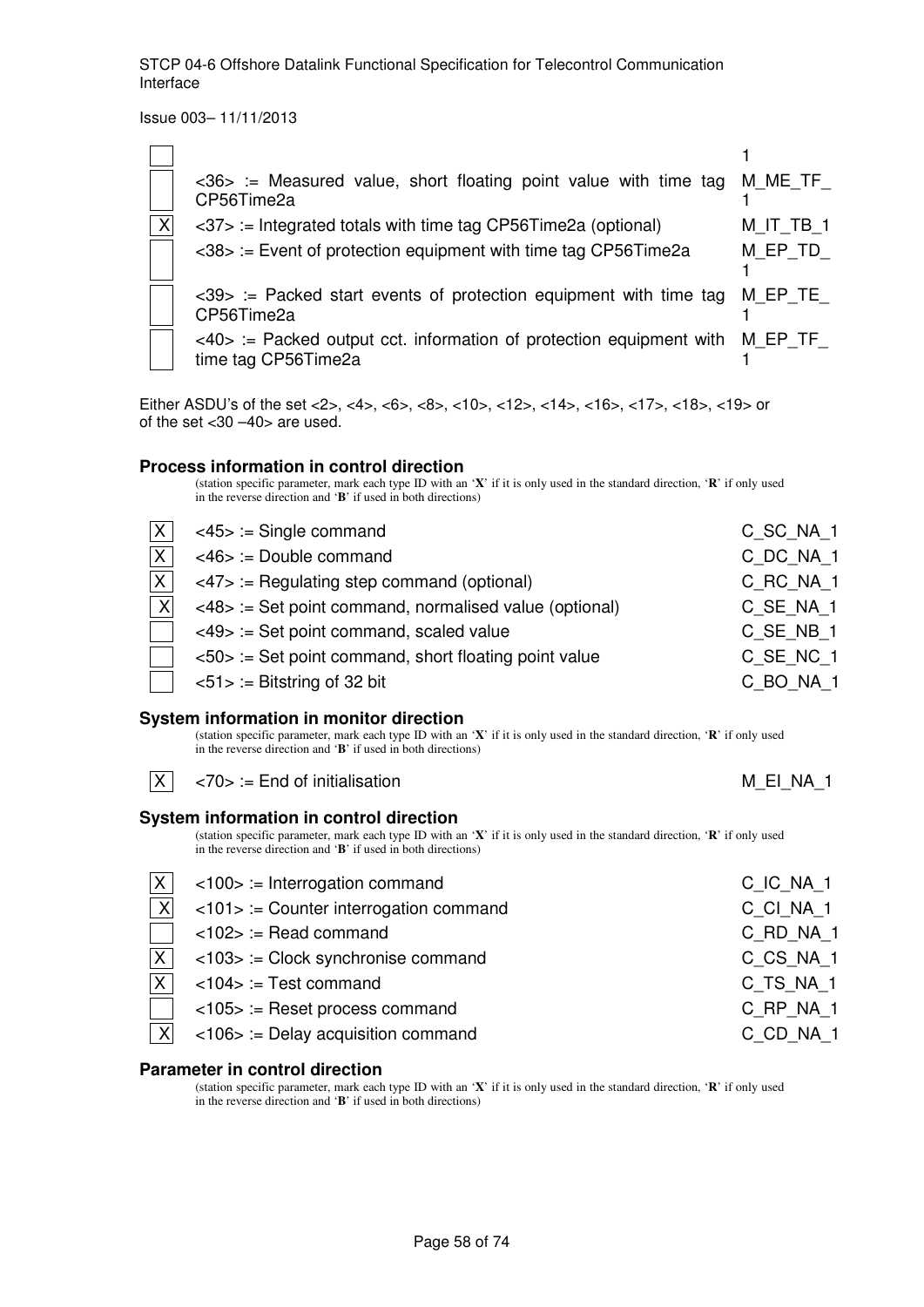Issue 003– 11/11/2013

| $<110>$ := Parameter of measured value, normalised value                  | P ME NA 1 |
|---------------------------------------------------------------------------|-----------|
| $\langle 111 \rangle$ := Parameter of measured value, scaled value        | P ME NB 1 |
| $\langle$ 112> := Parameter of measured value, short floating point value | P ME NC 1 |
| $\vert \vert$ <113> := Parameter activation                               | P AC NA 1 |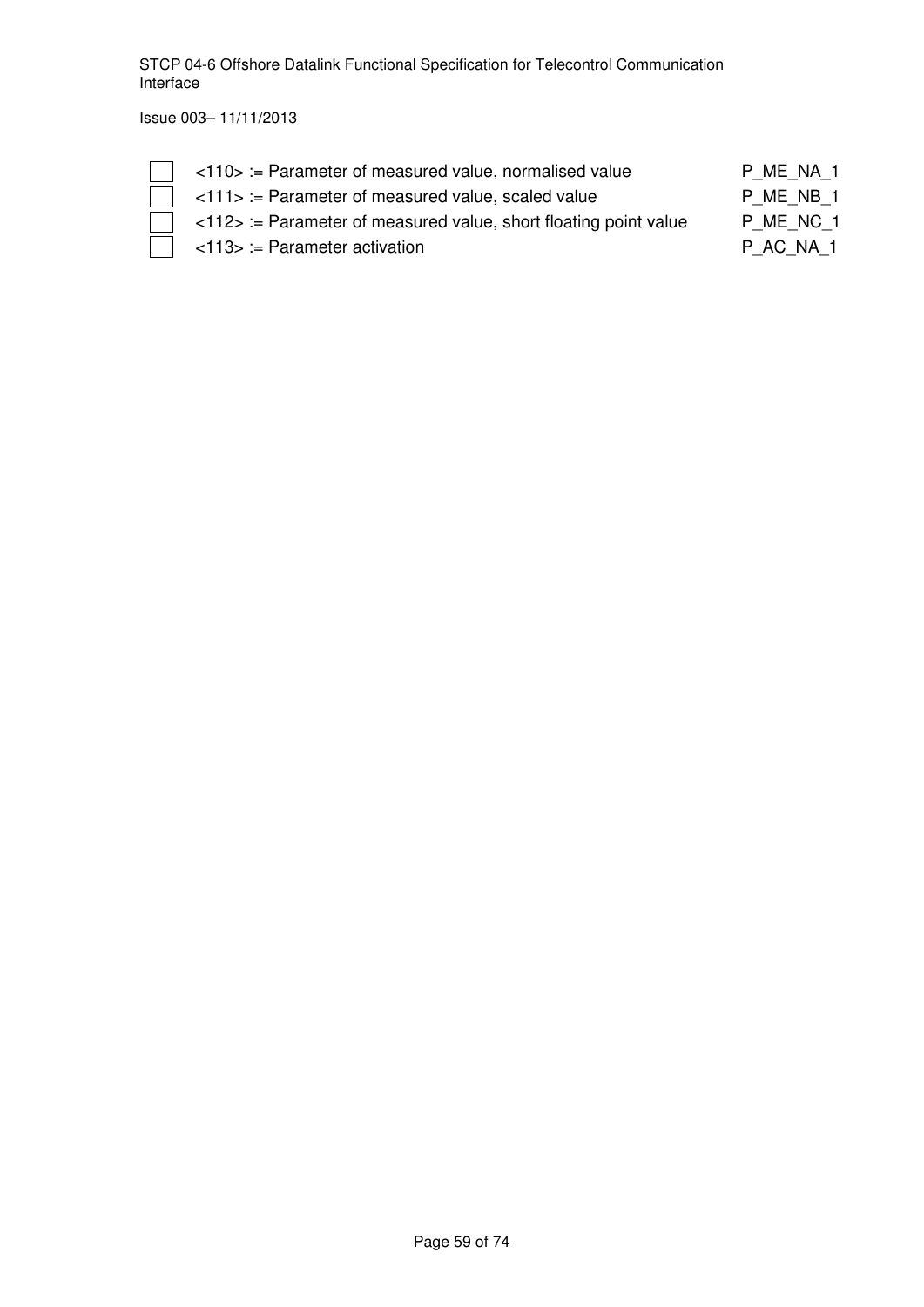Issue 003– 11/11/2013

#### **File Transfer**

(station specific parameter, mark each type ID with an '**X**' if it is only used in the standard direction, '**R**' if only used in the reverse direction and '**B**' if used in both directions)

| $<120> :=$ File ready                                                                             | F FR NA 1 |
|---------------------------------------------------------------------------------------------------|-----------|
| $<$ 121> := Section ready                                                                         | F SR NA 1 |
| $\langle 122 \rangle$ := Call directory, select file, call file, call section                     | F SC NA 1 |
| $<123>:=$ Last section, last segment                                                              | F LS NA 1 |
| $<$ 124 $>$ : = Ack file, ack section                                                             | F AF NB 1 |
| $<$ 125 $>$ := Segment                                                                            | F SG NC 1 |
| $\langle 126 \rangle$ := Directory (blank or X, only available in monitor (standard)<br>direction | F DR TA 1 |

# **Type Identifier and Cause of Transmission Assignments**

(station specific parameters)

|         | Type Identification                                                                                                                                                                                                                 |              |              |   |                |   |             |                |             |             | <b>Cause of Transmission (COT)</b> |    |    |    |                                    |                |    |             |             |             |
|---------|-------------------------------------------------------------------------------------------------------------------------------------------------------------------------------------------------------------------------------------|--------------|--------------|---|----------------|---|-------------|----------------|-------------|-------------|------------------------------------|----|----|----|------------------------------------|----------------|----|-------------|-------------|-------------|
|         | Shaded boxes are not required.<br>Blank = Function or ASDU is not used.<br>Mark Type/COT combinations:<br>'X' if used only in the standard direction<br>'R' if used only in the reverse direction<br>'B' if used in both directions | $\mathbf{1}$ | $\mathbf{2}$ | 3 | $\overline{4}$ | 5 | 6           | $\overline{7}$ | $\,$ 8 $\,$ | 9           | 10                                 | 11 | 12 | 13 | 20<br>$\mathop{\mathrm{to}}$<br>36 | 37<br>to<br>41 | 44 | 45          | 46          | 47          |
| <1>     | $M$ <sub>_</sub> SP_NA_1                                                                                                                                                                                                            |              |              | X |                |   |             |                |             |             |                                    |    |    |    | X                                  |                |    |             |             |             |
| <2>     | $M$ <sub>_</sub> SP_TA_1                                                                                                                                                                                                            |              |              |   |                |   |             |                |             |             |                                    |    |    |    |                                    |                |    |             |             |             |
| <3>     | M_DP_NA_1                                                                                                                                                                                                                           |              |              | X |                |   |             |                |             |             |                                    |    |    |    | X                                  |                |    |             |             |             |
| <4>     | M_DP_TA_1                                                                                                                                                                                                                           |              |              |   |                |   |             |                |             |             |                                    |    |    |    |                                    |                |    |             |             |             |
| $<$ 5>  | M_ST_NA_1                                                                                                                                                                                                                           |              |              | X |                |   |             |                |             |             |                                    |    |    |    | $\mathbf X$                        |                |    |             |             |             |
| <6>     | $M_ST_TA_1$                                                                                                                                                                                                                         |              |              |   |                |   |             |                |             |             |                                    |    |    |    |                                    |                |    |             |             |             |
| 22      | M_BO_NA_1                                                                                                                                                                                                                           |              |              | X |                |   |             |                |             |             |                                    |    |    |    | X                                  |                |    |             |             |             |
| <8>     | $M_BO_TA_1$                                                                                                                                                                                                                         |              |              |   |                |   |             |                |             |             |                                    |    |    |    |                                    |                |    |             |             |             |
| $<$ 9>  | M_ME_NA_1                                                                                                                                                                                                                           |              |              | X |                |   |             |                |             |             |                                    |    |    |    | X                                  |                |    |             |             |             |
| <10>    | M ME TA 1                                                                                                                                                                                                                           |              |              |   |                |   |             |                |             |             |                                    |    |    |    |                                    |                |    |             |             |             |
| <11>    | M_ME_NB_1                                                                                                                                                                                                                           |              |              | X |                |   |             |                |             |             |                                    |    |    |    | X                                  |                |    |             |             |             |
| 12>     | M_ME_TB_<br>-1                                                                                                                                                                                                                      |              |              |   |                |   |             |                |             |             |                                    |    |    |    |                                    |                |    |             |             |             |
| <13>    | $M$ <sub>_ME_NC_1</sub>                                                                                                                                                                                                             |              |              |   |                |   |             |                |             |             |                                    |    |    |    |                                    |                |    |             |             |             |
| <14>    | M_ME_TC_1                                                                                                                                                                                                                           |              |              |   |                |   |             |                |             |             |                                    |    |    |    |                                    |                |    |             |             |             |
| <15>    | M_IT_NA_1                                                                                                                                                                                                                           |              |              | X |                |   |             |                |             |             |                                    |    |    |    |                                    | X              |    |             |             |             |
| <16>    | M IT TA 1                                                                                                                                                                                                                           |              |              |   |                |   |             |                |             |             |                                    |    |    |    |                                    |                |    |             |             |             |
| 17>     | M EP TA 1                                                                                                                                                                                                                           |              |              |   |                |   |             |                |             |             |                                    |    |    |    |                                    |                |    |             |             |             |
| <18>    | $M$ EP TB $1$                                                                                                                                                                                                                       |              |              |   |                |   |             |                |             |             |                                    |    |    |    |                                    |                |    |             |             |             |
| 19      | $M$ EP_TC_1                                                                                                                                                                                                                         |              |              |   |                |   |             |                |             |             |                                    |    |    |    |                                    |                |    |             |             |             |
| 20      | M_PS_NA_1                                                                                                                                                                                                                           |              |              |   |                |   |             |                |             |             |                                    |    |    |    |                                    |                |    |             |             |             |
| 21>     | M_ME_ND_1                                                                                                                                                                                                                           |              |              |   |                |   |             |                |             |             |                                    |    |    |    |                                    |                |    |             |             |             |
| <30>    | $M$ <sub>_</sub> SP_TB_1                                                                                                                                                                                                            |              |              | X |                |   |             |                |             |             |                                    |    |    |    |                                    |                |    |             |             |             |
| <31>    | $M\_DP\_TB\_1$                                                                                                                                                                                                                      |              |              | X |                |   |             |                |             |             |                                    |    |    |    |                                    |                |    |             |             |             |
| <32>    | M ST TB 1                                                                                                                                                                                                                           |              |              | X |                |   |             |                |             |             |                                    |    |    |    |                                    |                |    |             |             |             |
| <33>    | M BO TB 1                                                                                                                                                                                                                           |              |              |   |                |   |             |                |             |             |                                    |    |    |    |                                    |                |    |             |             |             |
| <34>    | M_ME_TD_1                                                                                                                                                                                                                           |              |              |   |                |   |             |                |             |             |                                    |    |    |    |                                    |                |    |             |             |             |
| <35>    | ME_TE_1<br>М                                                                                                                                                                                                                        |              |              |   |                |   |             |                |             |             |                                    |    |    |    |                                    |                |    |             |             |             |
| 36>     | M_ME_TF_1                                                                                                                                                                                                                           |              |              |   |                |   |             |                |             |             |                                    |    |    |    |                                    |                |    |             |             |             |
| <37>    | $M$ <sub>IT</sub> $TB_1$                                                                                                                                                                                                            |              |              | X |                |   |             |                |             |             |                                    |    |    |    |                                    | X              |    |             |             |             |
| <38>    | M_EP_TD_1                                                                                                                                                                                                                           |              |              |   |                |   |             |                |             |             |                                    |    |    |    |                                    |                |    |             |             |             |
| <39>    | M_EP_TE_1                                                                                                                                                                                                                           |              |              |   |                |   |             |                |             |             |                                    |    |    |    |                                    |                |    |             |             |             |
| <40>    | $M$ EP_TF_1                                                                                                                                                                                                                         |              |              |   |                |   |             |                |             |             |                                    |    |    |    |                                    |                |    |             |             |             |
| <45>    | C SC NA 1                                                                                                                                                                                                                           |              |              |   |                |   | X           | X              | X           | $\mathbf X$ | X                                  |    |    |    |                                    |                | X  | $\mathbf X$ | X           | X           |
| <46>    | C DC NA 1                                                                                                                                                                                                                           |              |              |   |                |   | X           | X              | X           | X           | X                                  |    |    |    |                                    |                | X  | X           | X           | X           |
| <47>    | $C_R C_N A_1$                                                                                                                                                                                                                       |              |              |   |                |   | X           | $\mathbf X$    | $\mathbf X$ | X           | X                                  |    |    |    |                                    |                | X  | $\mathbf X$ | $\mathbf X$ | X           |
| <48>    | $C$ <sub>_SE_NA_1</sub>                                                                                                                                                                                                             |              |              |   |                |   | $\mathbf X$ | $\mathbf X$    | $\mathbf X$ | $\mathbf X$ | $\mathbf X$                        |    |    |    |                                    |                | X  | $\mathbf X$ | $\mathbf X$ | $\mathbf X$ |
| <49>    | $C$ <sub>_SE_NB_1</sub>                                                                                                                                                                                                             |              |              |   |                |   |             |                |             |             |                                    |    |    |    |                                    |                |    |             |             |             |
| $<$ 50> | $C$ <sub>_SE_NC_1</sub>                                                                                                                                                                                                             |              |              |   |                |   |             |                |             |             |                                    |    |    |    |                                    |                |    |             |             |             |
| 51>     | $C_B$ o_na_1                                                                                                                                                                                                                        |              |              |   |                |   |             |                |             |             |                                    |    |    |    |                                    |                |    |             |             |             |
| <70>    | M EI NA<br>$\mathbf{1}$                                                                                                                                                                                                             |              |              |   | X              |   |             |                |             |             |                                    |    |    |    |                                    |                |    |             |             |             |
| <100>   | $C$ <sub>IC</sub> $NA_1$                                                                                                                                                                                                            |              |              |   |                |   | X           | X              | X           | X           | $\mathbf X$                        |    |    |    |                                    |                | X  | X           | X           | X           |
| <101>   | C CI NA<br>$\mathbf{1}$                                                                                                                                                                                                             |              |              |   |                |   | $\mathbf X$ | X              | X           | X           | $\mathbf X$                        |    |    |    |                                    |                | X  | X           | X           | $\mathbf X$ |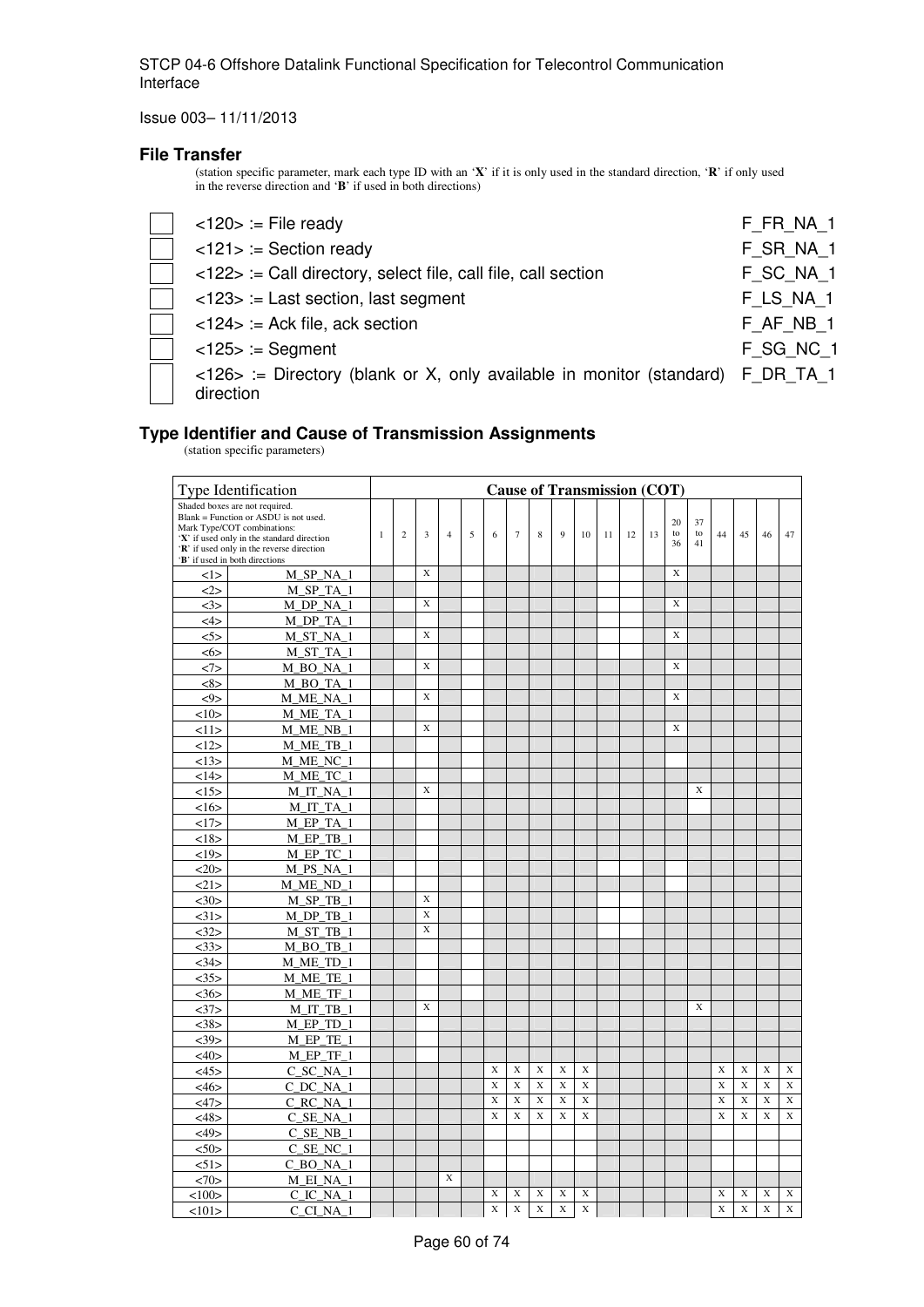#### Issue 003– 11/11/2013

|       | Type Identification                                                                                                                                                                                                                     | <b>Cause of Transmission (COT)</b> |              |                |                |   |                 |   |              |    |     |    |    |                |                |    |    |             |              |
|-------|-----------------------------------------------------------------------------------------------------------------------------------------------------------------------------------------------------------------------------------------|------------------------------------|--------------|----------------|----------------|---|-----------------|---|--------------|----|-----|----|----|----------------|----------------|----|----|-------------|--------------|
|       | Shaded boxes are not required.<br>$Blank = Function$ or $ASDU$ is not used.<br>Mark Type/COT combinations:<br>'X' if used only in the standard direction<br>'R' if used only in the reverse direction<br>'B' if used in both directions | $\overline{2}$                     | 3            | $\overline{4}$ | $\overline{5}$ | 6 | $7\phantom{.0}$ | 8 | $\mathbf{Q}$ | 10 | -11 | 12 | 13 | 20<br>to<br>36 | 37<br>to<br>41 | 44 | 45 | 46          | 47           |
| <102> | C RD NA 1                                                                                                                                                                                                                               |                                    |              |                |                |   |                 |   |              |    |     |    |    |                |                |    |    |             |              |
| <103> | $C_{CS}$ <sub>NA_1</sub>                                                                                                                                                                                                                |                                    | $\mathbb{R}$ |                |                |   |                 |   |              |    |     |    |    |                |                |    |    |             |              |
| <104> | $C_TS_NA_1$                                                                                                                                                                                                                             |                                    |              |                |                | X | X               |   |              |    |     |    |    |                |                | X  | X  | X           | X            |
| <105> | C RP NA 1                                                                                                                                                                                                                               |                                    |              |                |                |   |                 |   |              |    |     |    |    |                |                |    |    |             |              |
| <106> | C CD NA 1                                                                                                                                                                                                                               |                                    |              |                |                | X | $\mathbf{x}$    |   |              |    |     |    |    |                |                | X  | X  | $\mathbf x$ | $\mathbf{x}$ |
| <110> | P_ME_NA_1                                                                                                                                                                                                                               |                                    |              |                |                |   |                 |   |              |    |     |    |    |                |                |    |    |             |              |
| <111> | P ME NB 1                                                                                                                                                                                                                               |                                    |              |                |                |   |                 |   |              |    |     |    |    |                |                |    |    |             |              |
| <112> | P ME NC 1                                                                                                                                                                                                                               |                                    |              |                |                |   |                 |   |              |    |     |    |    |                |                |    |    |             |              |
| <113> | $P_{AC}NA_{1}$                                                                                                                                                                                                                          |                                    |              |                |                |   |                 |   |              |    |     |    |    |                |                |    |    |             |              |
| <120> | F FR NA 1                                                                                                                                                                                                                               |                                    |              |                |                |   |                 |   |              |    |     |    |    |                |                |    |    |             |              |
| <121> | F_SR_NA_1                                                                                                                                                                                                                               |                                    |              |                |                |   |                 |   |              |    |     |    |    |                |                |    |    |             |              |
| <122> | $F_S C_N A_1$                                                                                                                                                                                                                           |                                    |              |                |                |   |                 |   |              |    |     |    |    |                |                |    |    |             |              |
| <123> | FLS NA 1                                                                                                                                                                                                                                |                                    |              |                |                |   |                 |   |              |    |     |    |    |                |                |    |    |             |              |
| <124> | F_AF_NA_1                                                                                                                                                                                                                               |                                    |              |                |                |   |                 |   |              |    |     |    |    |                |                |    |    |             |              |
| <125> | $F_S G_N A_1$                                                                                                                                                                                                                           |                                    |              |                |                |   |                 |   |              |    |     |    |    |                |                |    |    |             |              |
| 126>  | F DR TA 1                                                                                                                                                                                                                               |                                    |              |                |                |   |                 |   |              |    |     |    |    |                |                |    |    |             |              |

# **BASIC APPLICATION FUNCTIONS**

#### **Station initialisation**

(Station specific parameter, mark with an '**X**' if function is used)

# $\overline{X}$  Remote initialisation

#### **Cyclic data transmission**

(station specific parameter, mark with an '**X**' if it is used only in the standard direction, '**R**' if used only in the reverse direction and '**B**' if used in both directions)

Cyclic data transmission

#### **Read procedure**

(station specific parameter, mark with an '**X**' if it is used only in the standard direction, '**R**' if used only in the reverse direction and '**B**' if used in both directions)

# Read procedure

#### **Spontaneous transmission**

(station specific parameter, mark with an '**X**' if it is used only in the standard direction, '**R**' if used only in the reverse direction and '**B**' if used in both directions)



X Spontaneous transmission

#### **Double transmission of information objects with cause of transmission spontaneous**

(station specific parameter. Mark each information type with an '**X**' where both a Type ID without time and corresponding type ID with time are issued in response to a single spontaneous change of a monitored object)

The following type identifications may be transmitted in succession caused by a single status change of an information object. The particular information object addresses for which double transmission is enabled are defined in a project-specific list.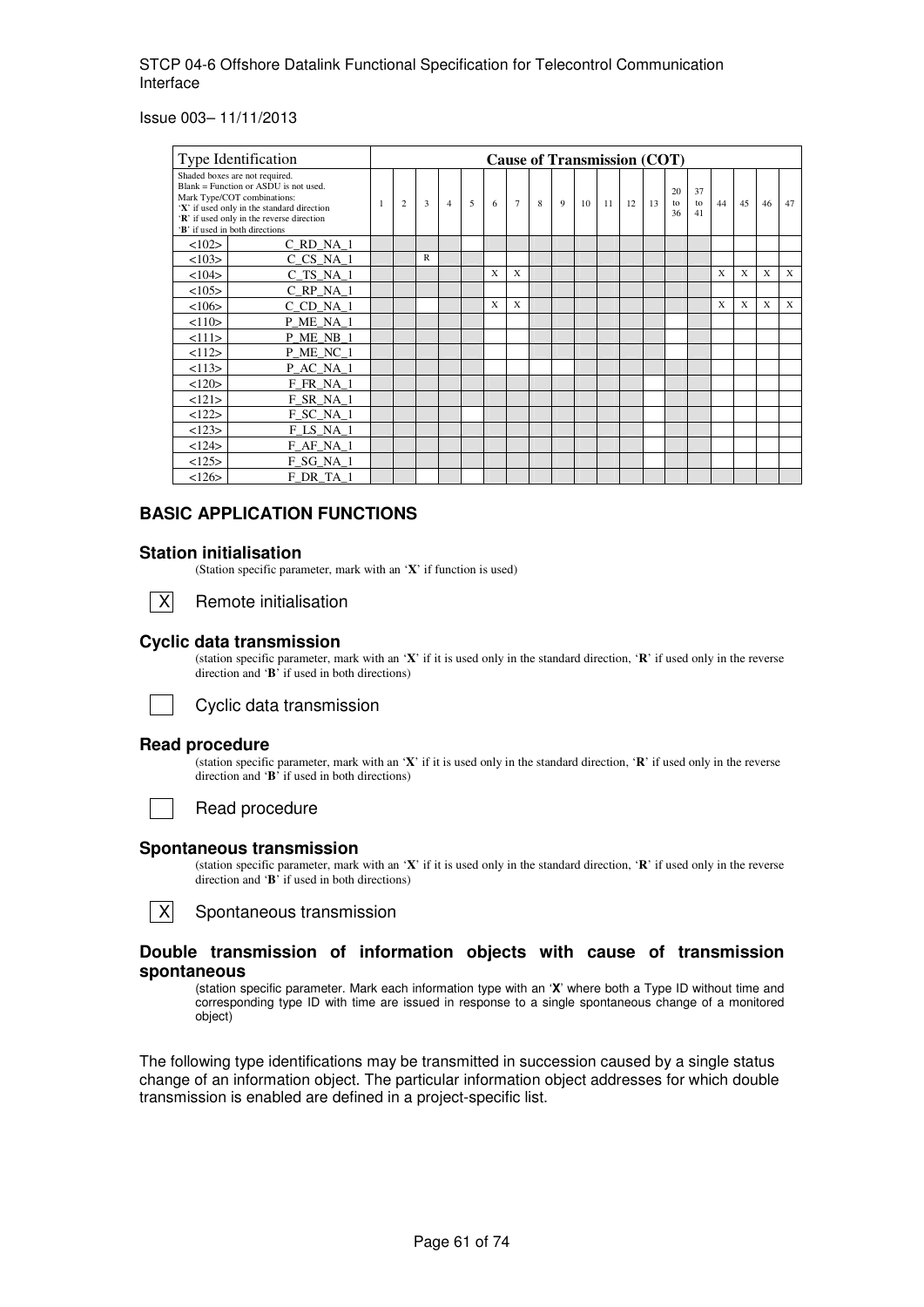Issue 003– 11/11/2013

| Single-point information M_SP_NA_1, M_SP_TA_1, M_SP_TB_1 and M_PS_NA_1                         |
|------------------------------------------------------------------------------------------------|
| Double-point information M_DP_NA_1, M_DP_TA_1 and M_DP_TB_1                                    |
| Step position information M_ST_NA_1, M_ST_TA_1and M_ST_TB_1                                    |
| Bit-string of 32 bit M_BO_NA_1, M_BO_TA_1 and M_BO_TB_1 (if defined for a<br>specific project) |
| Measured value, normalised value M_ME_NA_1, M_ME_TA_1, M_ME_ND_1 and<br>M ME TD 1              |
| Measured value, scaled value M ME NB 1, M ME TB 1 and M ME TE 1                                |
| Measured value, short floating point number M ME NC 1, M ME TC 1, and<br>M ME TF 1             |
|                                                                                                |

#### **Station interrogation (supported but details to be agreed with the NETSO)**

(station specific parameter. mark with an '**X**' if function is used only in the standard direction, '**R**' if used only in the reverse direction and '**B**' if used in both directions)

|          | global  |   |          |   |                                                                                          |
|----------|---------|---|----------|---|------------------------------------------------------------------------------------------|
| $\times$ | group 1 |   | group 7  |   | group 13                                                                                 |
| Χ        | group 2 |   | group 8  |   | group 14                                                                                 |
| X        | group 3 |   | group 9  |   | group 15                                                                                 |
| X        | group 4 | X | group 10 | X | group 16                                                                                 |
| X        | group 5 |   | group 11 |   | Information Object Addresses assigned to each<br>group must be shown in a separate table |
| X        | group 6 |   | group 12 |   |                                                                                          |

#### **Clock synchronisation**

(Station specific parameter, mark with an '**X**' if function is used only in the standard direction, '**R**' if used only in the reverse direction and '**B**' if used in both directions)

 $X$  Clock synchronisation (time message from controlled station only)

Day of Week Used

RES1, GEN (time tag substituted/not substituted) used

SU-bit (summertime) used

# **Command transmission**

(object specific parameter, mark with an '**X**' if function is used only in the standard direction, '**R**' if used only in the reverse direction and '**B**' if used in both directions)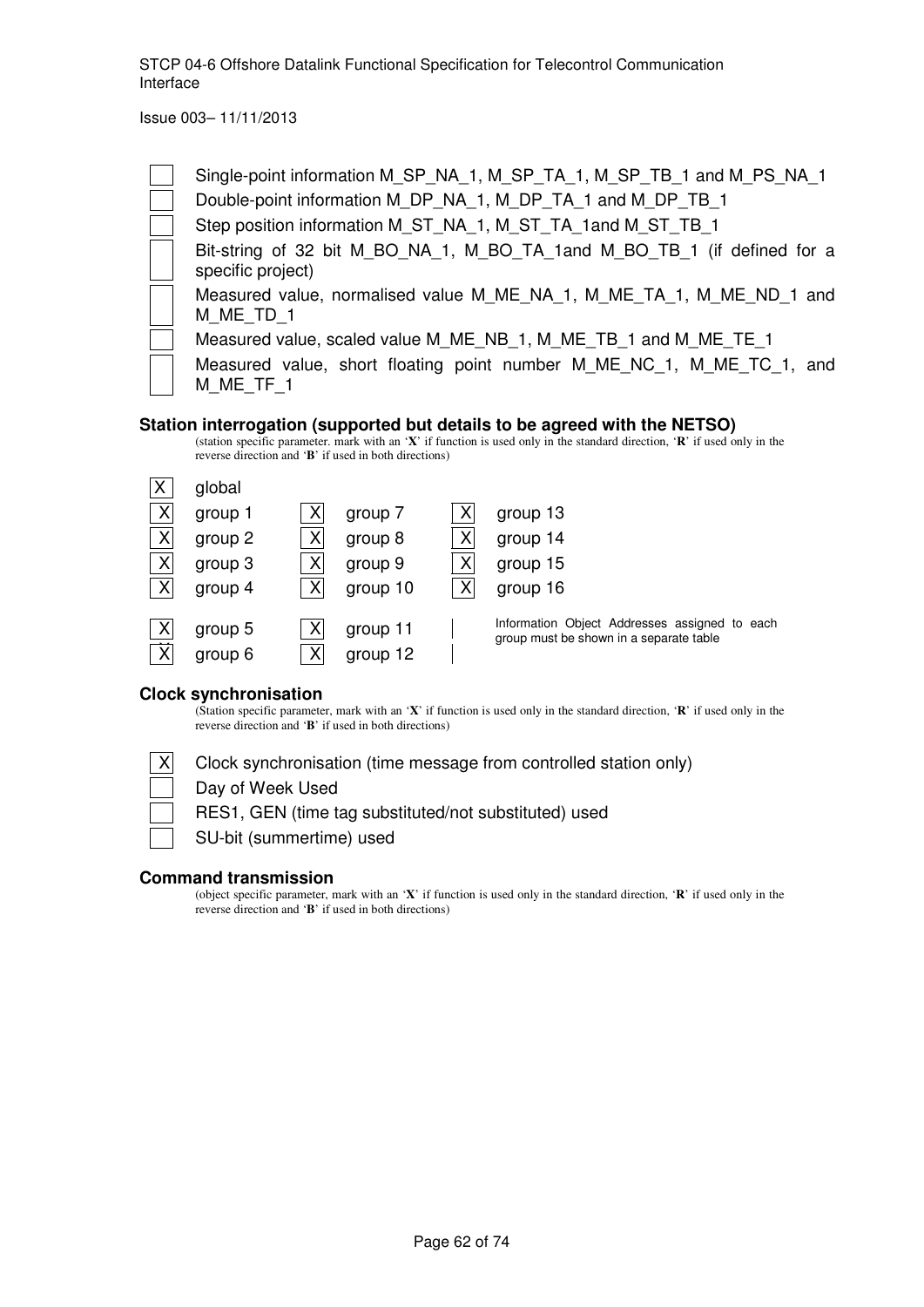Issue 003– 11/11/2013

|                         | Direct command transmission                                                                                                                                                                  |
|-------------------------|----------------------------------------------------------------------------------------------------------------------------------------------------------------------------------------------|
|                         | Direct set point command transmission                                                                                                                                                        |
| $\overline{X}$          | Select and execute command transmission                                                                                                                                                      |
| $\times$                | Select and execute set point command transmission                                                                                                                                            |
| $\overline{\mathsf{X}}$ | C SE ACTTERM used                                                                                                                                                                            |
| $\overline{X}$          | No additional information                                                                                                                                                                    |
|                         | Short pulse duration (duration determined by a system parameter in the controlled<br>station)                                                                                                |
|                         | Long pulse duration (duration determined by a system parameter in the controlled<br>station)                                                                                                 |
|                         | Persistent output                                                                                                                                                                            |
|                         | <b>Transmission of integrated totals</b>                                                                                                                                                     |
|                         | (station or object specific parameter, mark with an 'X' if function is used only in the standard direction, 'R' if used<br>only in the reverse direction and 'B' if used in both directions) |
|                         | Mode A: Local freeze with spontaneous transmission                                                                                                                                           |
| Χ                       | Mode B: Local freeze with counter interrogation                                                                                                                                              |
|                         | Mode C: Freeze and transmit by counter interrogation commands                                                                                                                                |
|                         | Mode D: Freeze by counter interrogation command, frozen values reported<br>spontaneously                                                                                                     |
| X                       | Counter read                                                                                                                                                                                 |
| X                       | Counter freeze without reset                                                                                                                                                                 |

- Counter freeze with reset
- Counter reset

- General request counter
- Request counter group 1
- Request counter group 2
- Request counter group 3
- Request counter group 4

### **Parameter loading**

(object specific parameter, mark with an '**X**' if function is used only in the standard direction, '**R**' if used only in the reverse direction and '**B**' if used in both directions)

| Threshold value |  |
|-----------------|--|
|-----------------|--|

Smoothing factor

Low limit for transmission of measured values

High limit for transmission of measured values

#### **Parameter activation**

(object specific parameter, mark with an '**X**' if function is used only in the standard direction, '**R**' if used only in the reverse direction and '**B**' if used in both directions)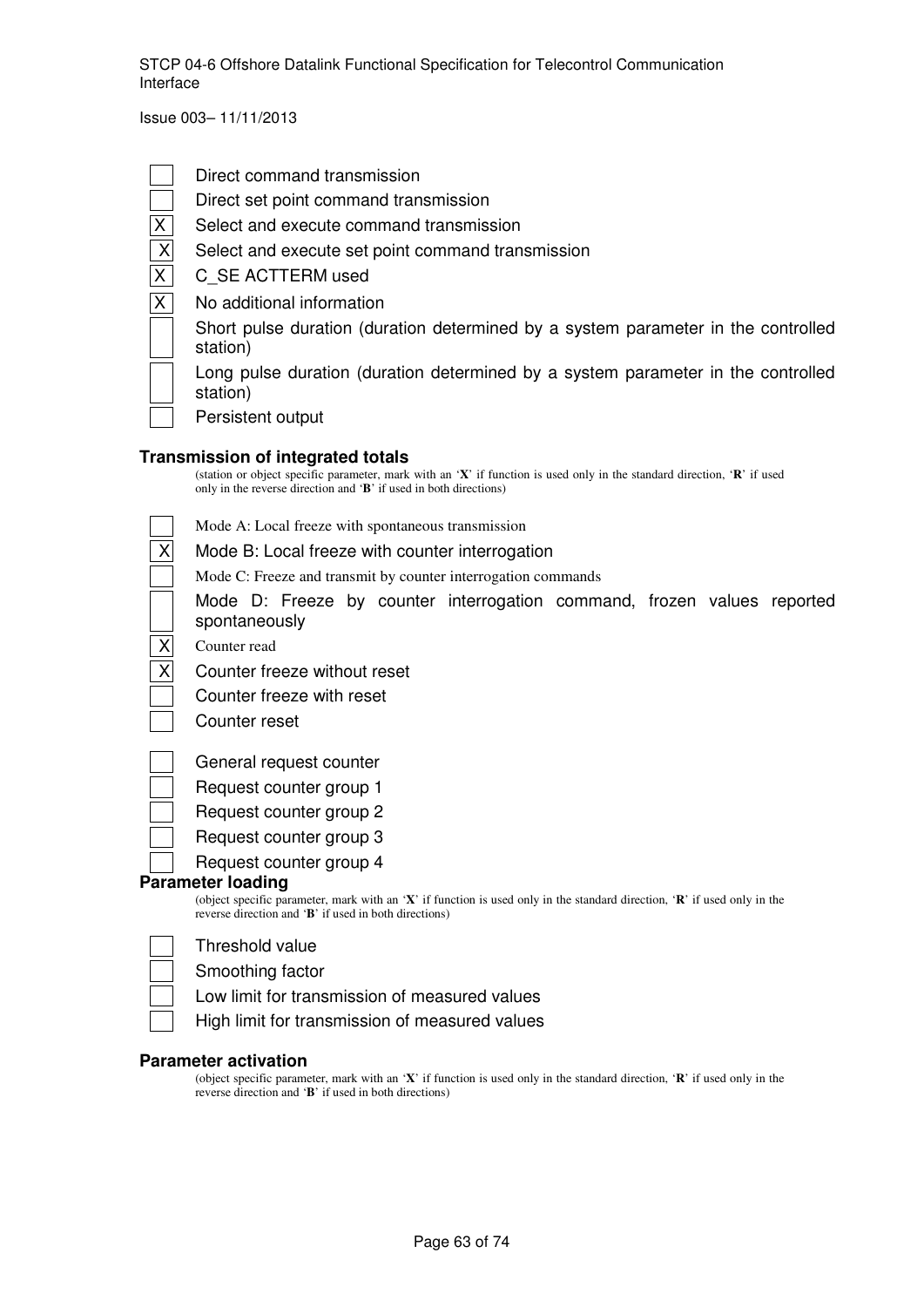Issue 003– 11/11/2013



Act/deact of persistent cyclic or periodic transmission of the addressed object

#### **Test procedure**

(object specific parameter, mark with an '**X**' if function is used only in the standard direction, '**R**' if used only in the reverse direction and '**B**' if used in both directions)



#### $\overline{X}$  Test procedure

#### **File transfer**

(station specific parameter, mark with an '**X**' if function is used)

File transfer in monitor direction



Transparent file

Transmission of disturbance data of protection equipment

Transmission of sequences of events

Transmission of sequences of recorded analogue values

File transfer in control direction



Transparent file

#### **Background Scan**

(object specific parameter, mark with an '**X**' if function is used only in the standard direction, '**R**' if used only in the reverse direction and '**B**' if used in both directions)



Background scan

#### **Acquisition of transmission delay**

(station specific parameter, mark with an '**X**' if function is used only in the standard direction, '**R**' if used only in the reverse direction and '**B**' if used in both directions)



 $\overline{X}$  Acquisition of transmission delay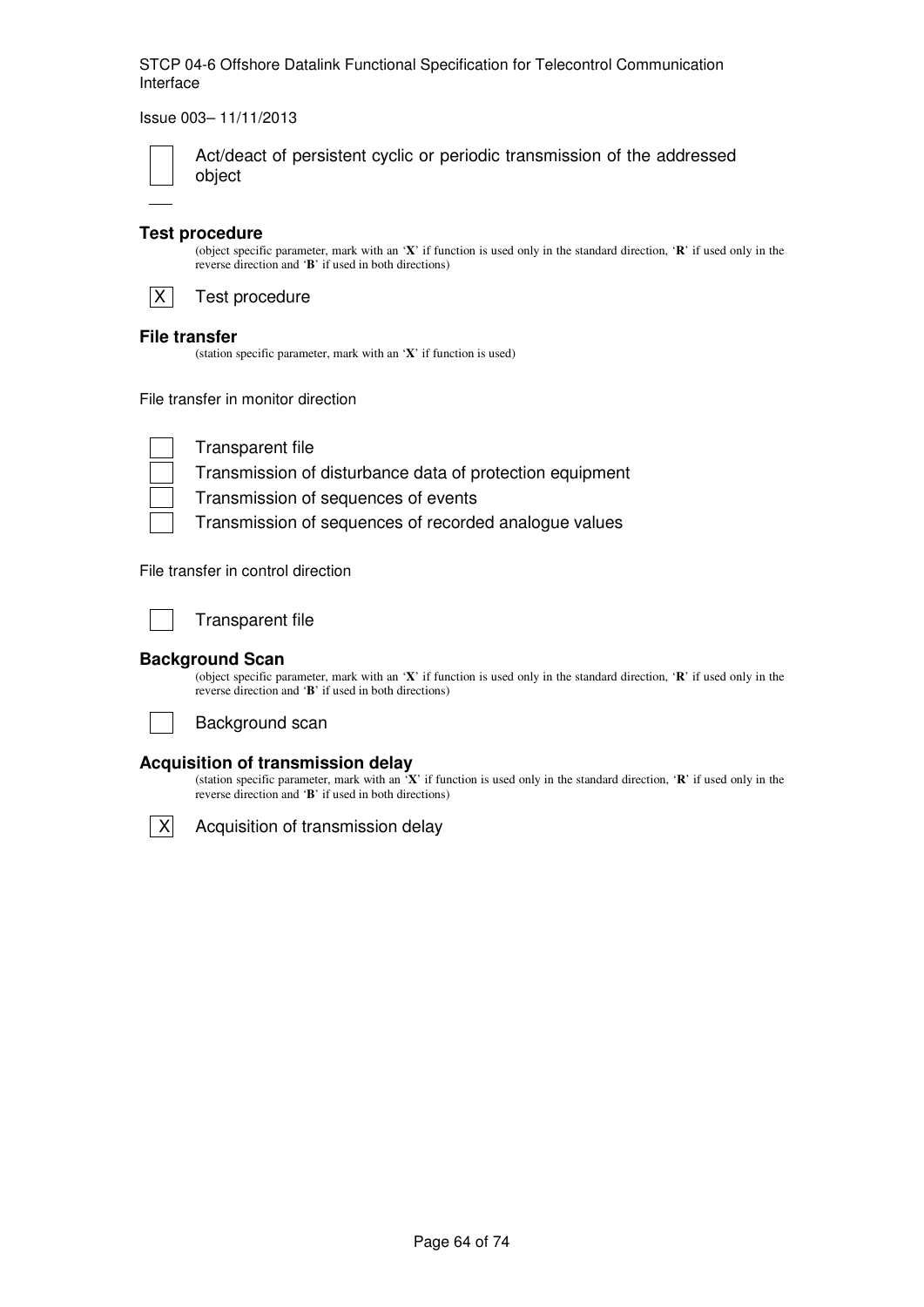Issue 003– 11/11/2013

# **APPENDIX C-2 - IEC 60870-5-101 PROTOCOL IMPLEMENTATION REQUIREMENTS**

#### **FOREWORD**

This Appendix forms part of the National Electricity Transmission System Operator (NETSO) Interface Requirements Specification for Offshore Transmission Owner (OFTO) Network Assets.

#### **PURPOSE AND SCOPE**

The protocol standard documents IEC 60870-5-1 to IEC 60870-5-6 and companion standard IEC 60870-5-101 define the requirements of the communications protocol.

This appendix describes the address and configuration requirements of the IEC 60870-5-101 protocol for a slave station application, such as an OFTO Substation Automation System (SAS). These address and configuration requirements are essential for the correct working of the SAS to the National Grid UK Transmission iEMS SCADA system, which are outside the scope of the above documents.

Whilst the IEC 60870 series of standards define the technical requirements of the communications protocol, they do not address how to use the protocol in a target SAS. This document describes the detailed addressing requirements for the National Grid specific application of the IEC 60870-5-101 protocol.

#### **4 GUIDANCE**

#### **4.1 Link Address**

For each individual SAS the preferred Link Addresses allocation is shown below:

| <b>IEMS Main DIRECT LINK</b><br>a) |  | LINK ADDRESS 1 |
|------------------------------------|--|----------------|
|------------------------------------|--|----------------|

- b)  $i$  EMS Main ALTERNATE LINK  $=$  LINK ADDRESS 2
- c)  $i$  EMS DBU DIRECT LINK  $=$  LINK ADDRESS 3
- d)  $IEMS DBU ALTERNATE LINK = LINK ADDRESS 4$

#### **4.2 Common Address of ASDU (Station Address)**

This shall be unique for each slave outstation and will be allocated by the NETSO.

For any slave station, the same Common Address shall be used on each Link.

The range of available addresses is 1 – 65534.

Address 65535 is reserved for use as a Global Address for all slave stations.

#### **4.3 Information Object Address (IOA)**

The Information Object Address is made up 3 data octets divided into 2 parts: -

- a) A Node Address.
- b) An Information Item Address (IIA).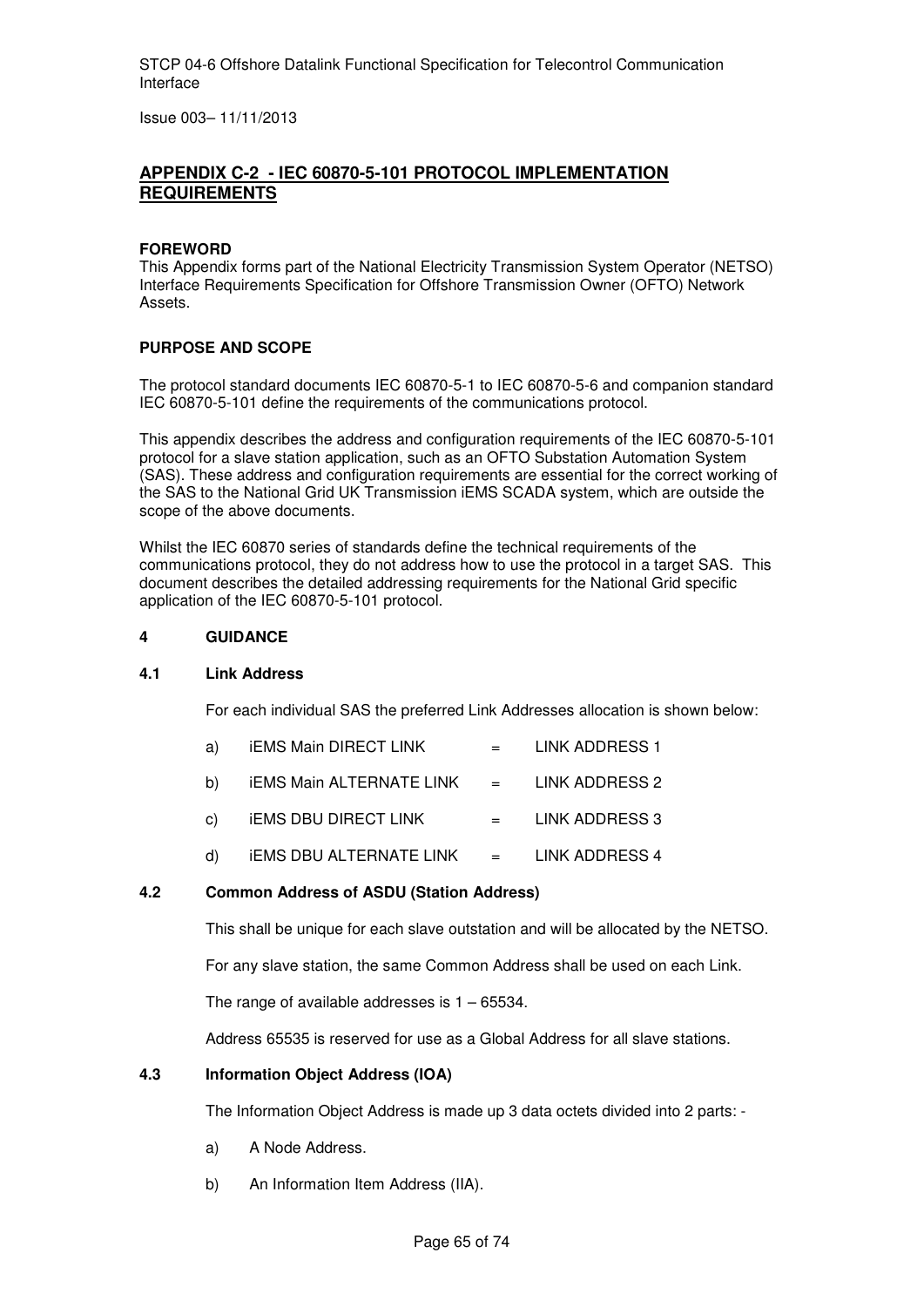Issue 003– 11/11/2013

The data octets are allocated as follows: -

| Octet 1 | Node Address             |
|---------|--------------------------|
| Octet 2 | Information Item Address |
| Octet 3 |                          |

#### **4.4 Node Address**

Substations will be subdivided into nodes.

- 4.4.1 Within the SAS configuration, a node will define:
	- a) The whole substation (e.g. KEAD).
	- b) Each substation voltage level (e.g. KEAD4).
	- c) Each circuit (KEAD 2).
	- d) Each leg of any 'teed' circuit (KEAD).
- 4.4.2 Within the SAS configuration:
	- a) Every node will be allocated a unique address, known as a Node Address.
	- b) The Node Address allocation will be sequential starting at 1, up to a maximum of 254.
	- c) Node Address 1 will be allocated to the whole substation node.

#### **4.5 Information Item Address**

- 4.5.1 Within the SAS configuration:
	- a) Each Plant Item (e.g. X120 cb; SUND1 feeder; compressor 1) will be associated with a node (e.g. a voltage level, a circuit, etc.).
	- b) Each Plant Item will comprise a number of Data Items (e.g. Alarms, Controls, Indications, Analogues).
	- c) Consequently each Data Item will be associated with a particular node.
- 4.5.2 Within a node:
	- a) Each Data Item will be allocated a unique address known as an Information Item Address (IIA).
	- b) There are prescribed address ranges for the allocation of Information Item Addresses. These ranges are dependant upon the Data Type; see Table in Section 1.6.
	- c) For each Data Type, it is preferred that the allocation of Information Item Addresses (to Data Items) is consecutive and commence from the lowest available address in the prescribed range.

#### **4.6 Information Item Address Ranges for Data Types**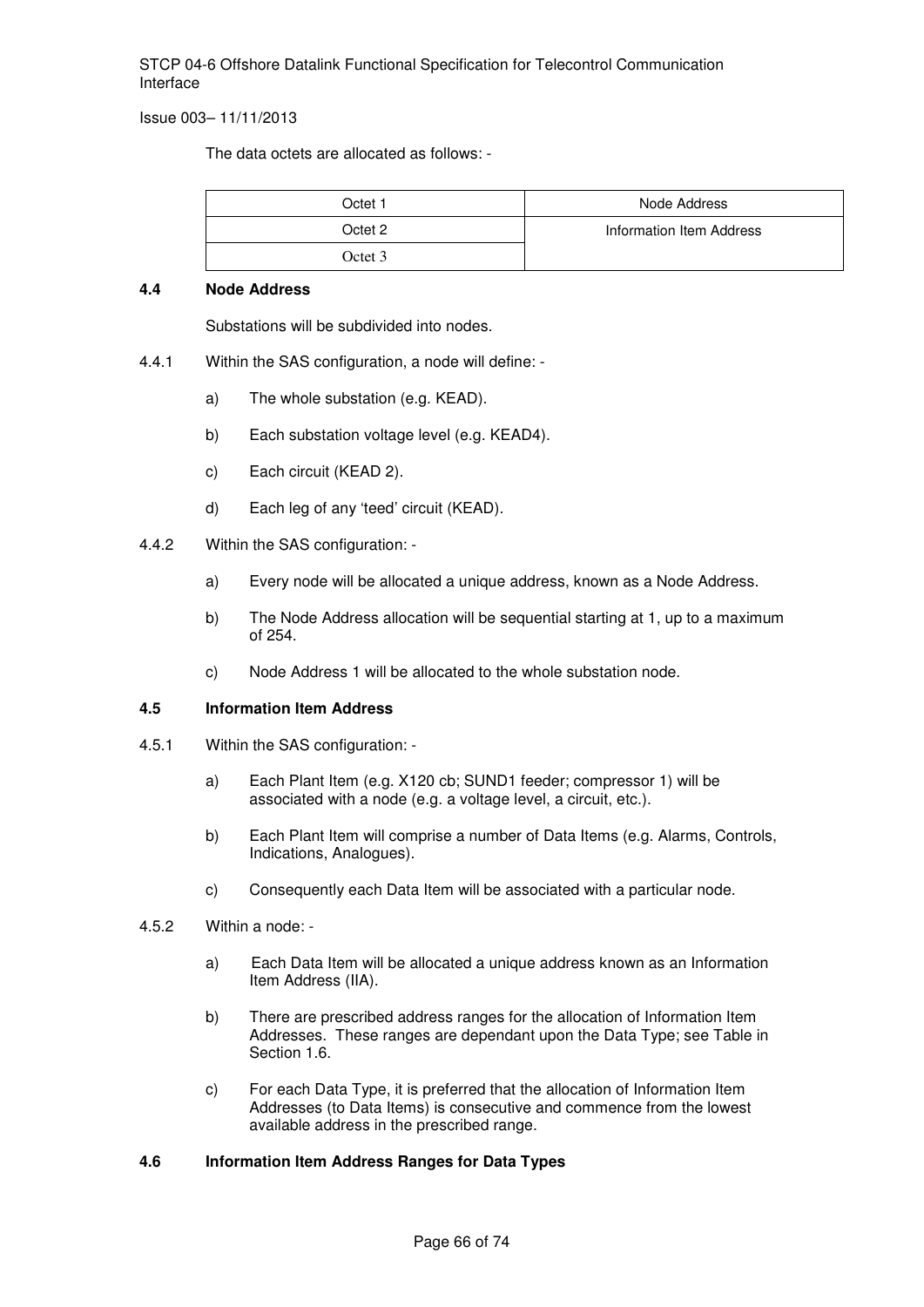Issue 003– 11/11/2013

For completeness the table below shows the Information Item Address ranges applicable to all Data Types; however the NETSO implementation does not use every type.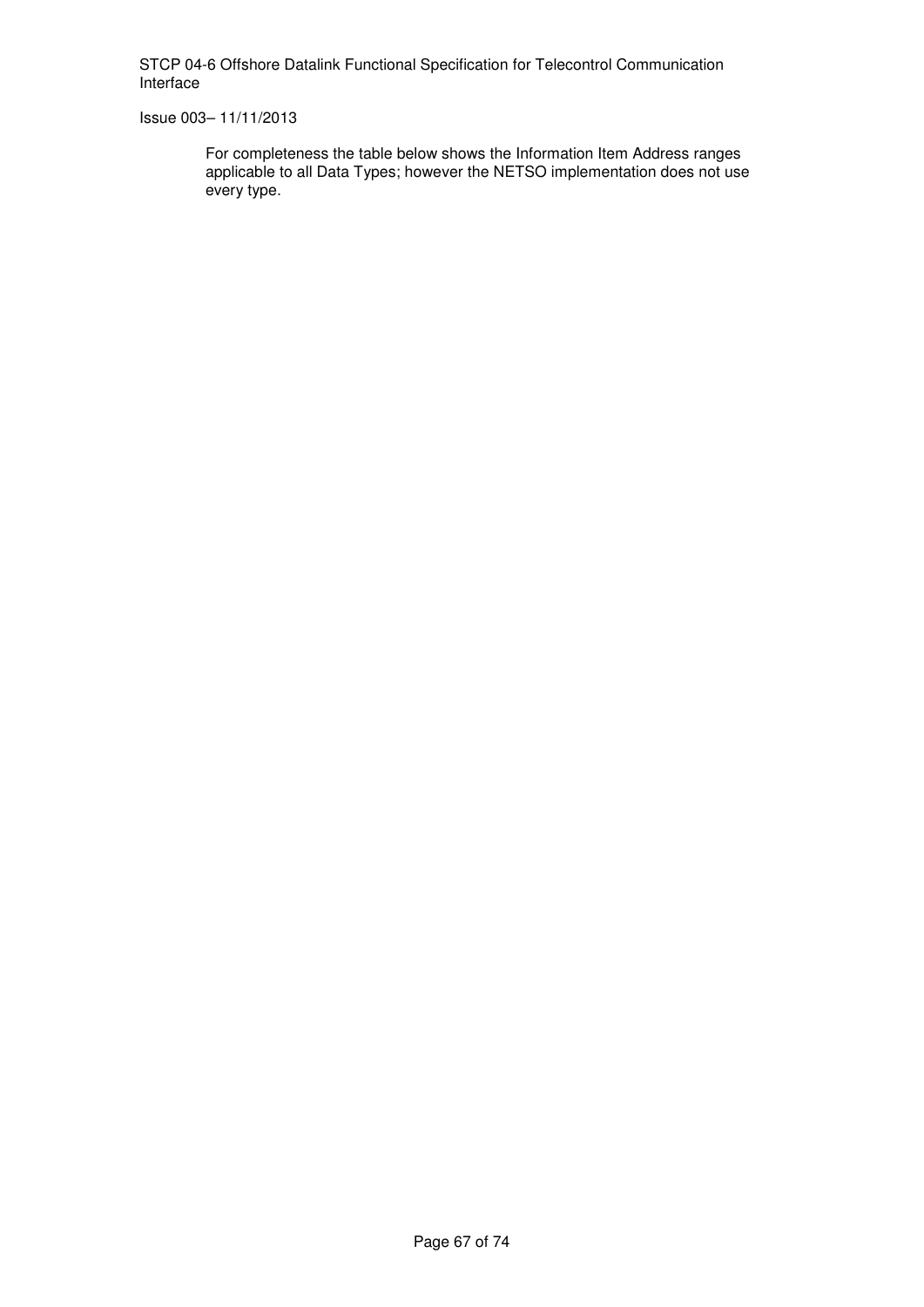Issue 003– 11/11/2013

|                                           | <b>Type ID</b>                         | <b>Information Item Address</b> |                      |
|-------------------------------------------|----------------------------------------|---------------------------------|----------------------|
| Data Type                                 | (ASN.1)                                | Minimum value                   | <b>Maximum value</b> |
| Single point information                  | M SP                                   | 1                               | 1,999                |
| Double point information                  | M DP                                   | 2,000                           | 2,999                |
| Step position information                 | M ST                                   | 3,000                           | 3,999                |
| <b>Bitstring</b>                          | M BO                                   | 4,000                           | 4,999                |
| Measured value, normalised                | M_ME_A                                 | 5,000                           | 5,999                |
| Measured value, scaled                    | $M$ <sub>_</sub> $ME$ <sub>_</sub> $B$ | 6,000                           | 6,999                |
| Measured value, short float               | M ME C                                 | 7,000                           | 7,999                |
| Integrated totals                         | $M$ <sup>IT</sup>                      | 8,000                           | 8,999                |
| Reserved for further data types           |                                        | 9,000                           | 9,999                |
| Single command                            | C SC                                   | 10,000                          | 10,999               |
| Double command                            | C DC                                   | 11,000                          | 11,999               |
| Regulating step command                   | C RC                                   | 12,000                          | 12,999               |
| Set point command, normalised             | $C$ <sub>_</sub> SE_A                  | 13,000                          | 13,999               |
| Set point command, scaled                 | $C$ <sub>_</sub> SE_B                  | 14,000                          | 14,999               |
| Set point command, short float            | C SE C                                 | 15,000                          | 15,999               |
| <b>Bitstring</b>                          | C BO                                   | 16,000                          | 16,999               |
| Reserved for further data types           |                                        | 17,000                          | 19,999               |
| Parameter of measured value, normalised   | P ME A                                 | 20,000                          | 20,999               |
| Parameter of measured value, scaled       | $P_ME_B$                               | 21,000                          | 21,999               |
| Parameter of measured value, short float  | P ME_C                                 | 22,000                          | 22,999               |
| Reserved for further data types           |                                        | 23,000                          | 29,999               |
| File (or directory)                       | F, D                                   | 30,000                          | 30,999               |
| Reserved for further data types           |                                        | 31,000                          | 32,767               |
| Single Point Information (overflow range) |                                        | 32,768                          | 65,535               |

#### **5 CLASSES OF DATA**

#### **5.1 Class 1 Data**

All Class 1 data responses from the slave station shall be configured as time-tagged messages.

At the slave station, the following data will be configured as Class 1 data: -

- a) All data messages where the Cause of Transmission is spontaneous (i.e. COT=3) except those ASDUs defined as class 2 which are 9, 11, 13, 15, 37, 34, 35, 36
- b) All command response messages.

#### **5.2 Class 2 Data**

Values returned as Class 2 data will not have a time tag

At the slave station, the following data will be configured as Class 2 data: -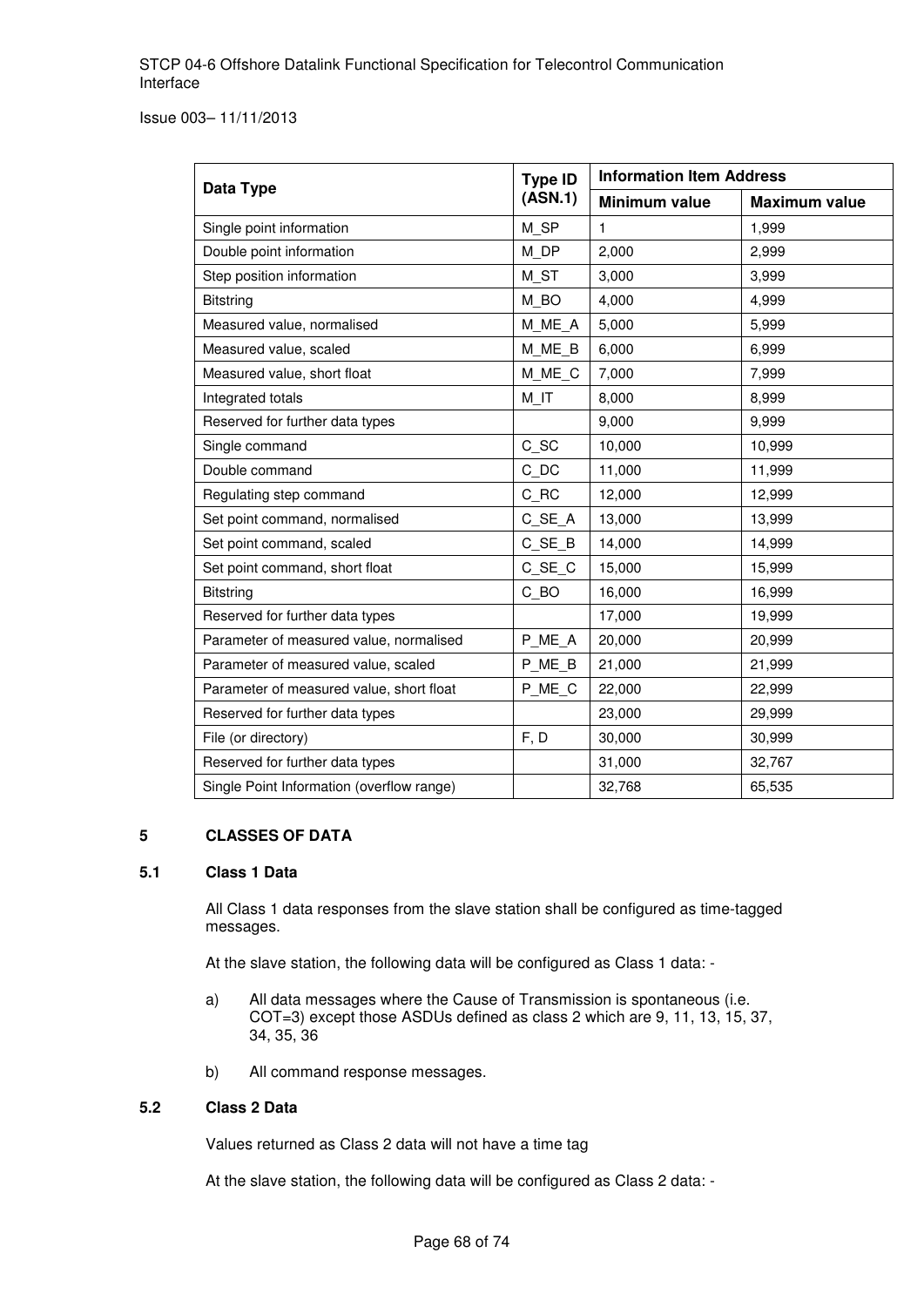Issue 003– 11/11/2013

- a) All data messages sent as a result of a General Interrogation (GI) request from the master station. (i.e. COT=20 to COT=41).
- b) Messages explicitly defined as class 2 data as defined in Appendix C-1 above, in particular analogue data.

#### **6 REQUIREMENTS FOR DATA TYPES**

#### **6.1 General**

'Seven octet' time tag messages (CP56Time2a) shall be sent by the slave station in response to all requests for Class 1 data.

#### **6.2 Analogues**

- 6.2.1 All Analogues messages shall be sent by the slave station as Scaled Value messages (ASDU type 11). Note that for:
	- a) Max positive value of engineering units Nominal Maximum Value (NMV), the 'information element' bit count shall be 20,000.
	- b) Zero (or offset) value of engineering units, the 'information element' bit count shall be 0.
	- c) Negative values of engineering units, the information element bit count shall be sent in the 2's complement format.
	- d) See Appendix C-3 for example analogue quantities.
- 6.2.2 The default configuration for analogue messages shall be as spontaneous onchange (i.e. COT=3).

#### **6.3 Commands and Information responses**

Informative: The criteria as to whether a command message is sent from the master station as a Single or Double Command is dictated by the type of response required from the plant item. Please request details whether double or single point information is required from any particular plant item type from the NETSO. These command responses shall be returned following the activation termination.

A 'Single-point Information' data message (ASDU type 30) shall be configured to be sent by the slave station in response to a 'Single Command' message (ASDU type 45) from the master station.

A 'Double-point Information' data message (ASDU type 31) shall be configured to be sent by the slave station in response to a 'Double Command' message (ASDU type 46) from the master station.

A "Step position information" data message (ASDU type 32) shall be configured to be sent by the slave station in response to a "Regulating Step Command" message (ASDU type 47) from the master station.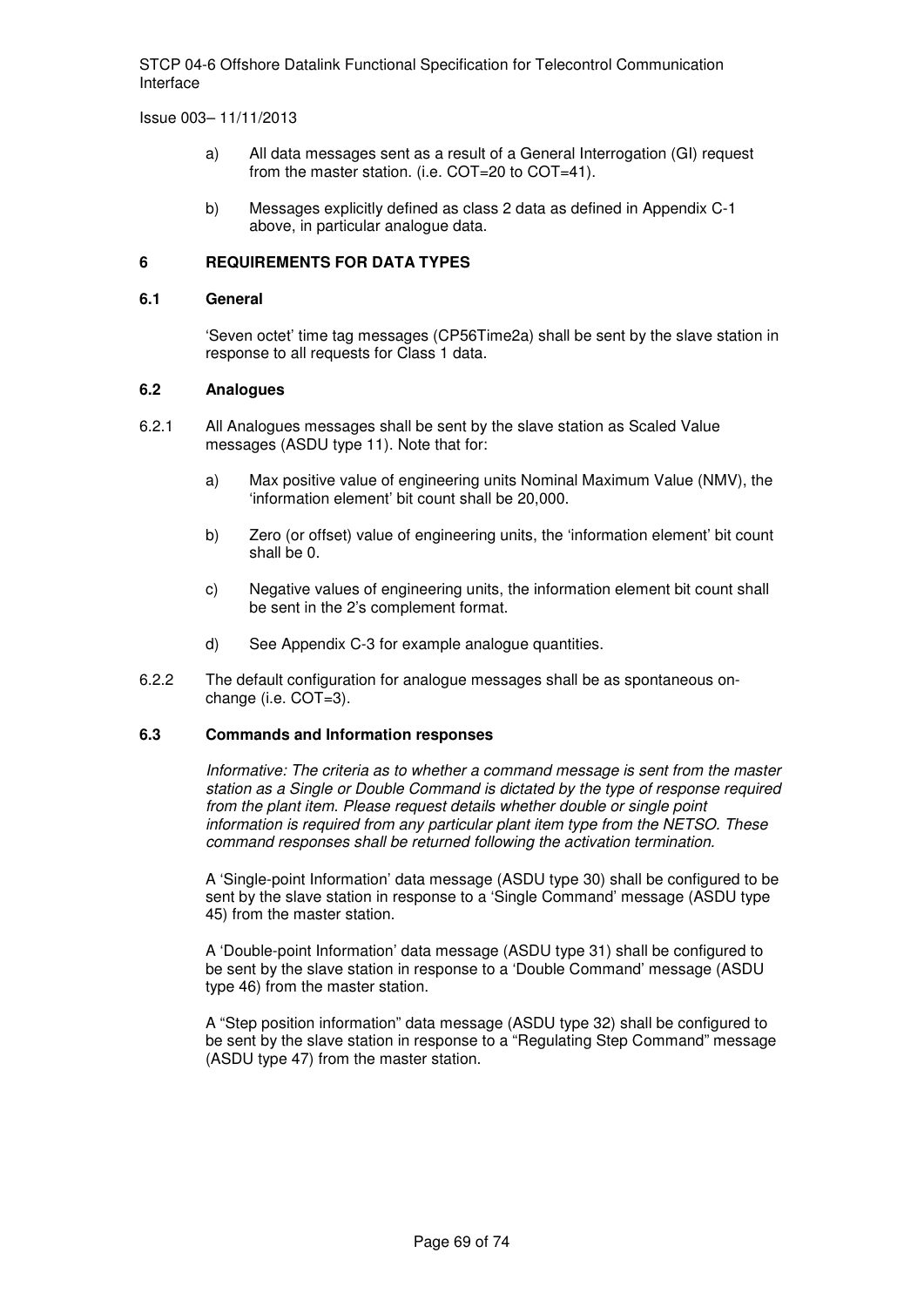Issue 003– 11/11/2013

#### **7 REFERENCES**

This Technical Guidance Note makes reference to, or should be read in conjunction with the following documents: -

# **7.1 International Standards**

| IEC 60870-5     | <b>Transmission protocols</b>                                                                                |
|-----------------|--------------------------------------------------------------------------------------------------------------|
| IEC 60870-5-1   | Transmission frame formats                                                                                   |
| IEC 60870-5-2   | Link transmission procedures                                                                                 |
| IEC 60870-5-3   | Specification for general structure of application data                                                      |
| IEC 60870-5-4   | Definition and coding of information elements                                                                |
| IEC 60870-5-5   | Basic application functions                                                                                  |
| IEC 60870-5-6   | Guidelines for conformance testing for the IEC 60870-5<br>companion standards                                |
| IEC 60870-5-101 | Companion standard for basic telecontrol tasks                                                               |
| IEC 61850-80-1  | Guideline to exchanging information from a CDC based data<br>model using IEC 60870-5-101 and IEC 60870-5-104 |

# **PART 2 - DEFINITIONS AND DOCUMENT HISTORY**

# **8 DEFINITIONS**

- ASDU Application Service Data Unit the part of a frame that contains the user data.
- CDC Common Data Class see IEC 61850-80-1
- COT Cause of Transmission a field indicating why the information is being transmitted.
- DBU Disaster Back-Up Master station used in case of iEMS failure.
- GI General Interrogation a database check.
- IEC International Electrotechnical Commission.
- iEMS Integrated Energy Management System the NETSO's master stations
- iEMS DBU iEMS Disaster Back-Up One of the NETSO's master stations
- iEMS Main iEMS Main One of the NETSO's master stations
- IIA Information item Address
- IOA Information Object Address
- NMV Nominal Maximum Value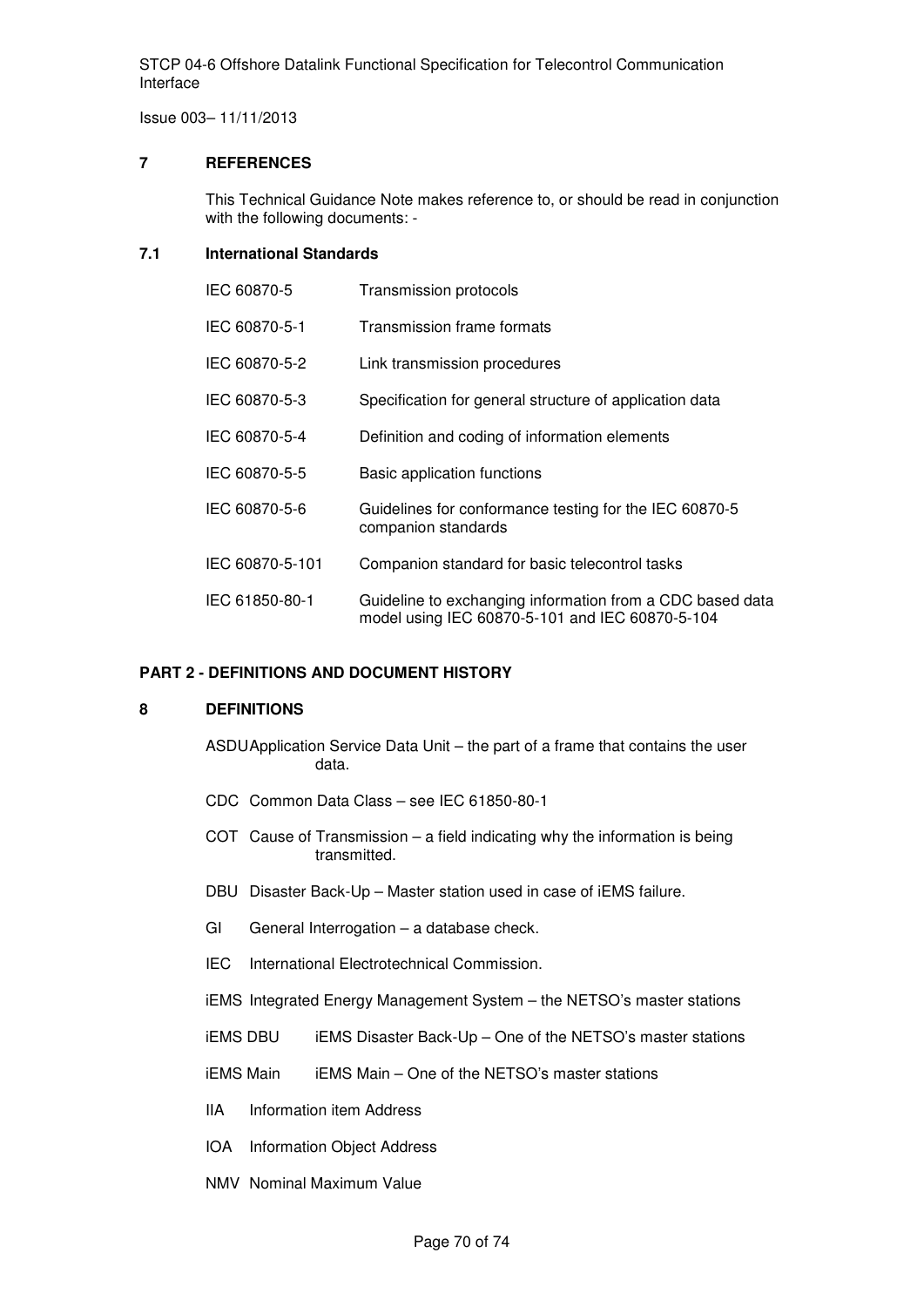Issue 003– 11/11/2013

| <b>SAS</b> Substation Automation System |  |
|-----------------------------------------|--|
|                                         |  |

SCADA Supervisory Control and Data Acquisition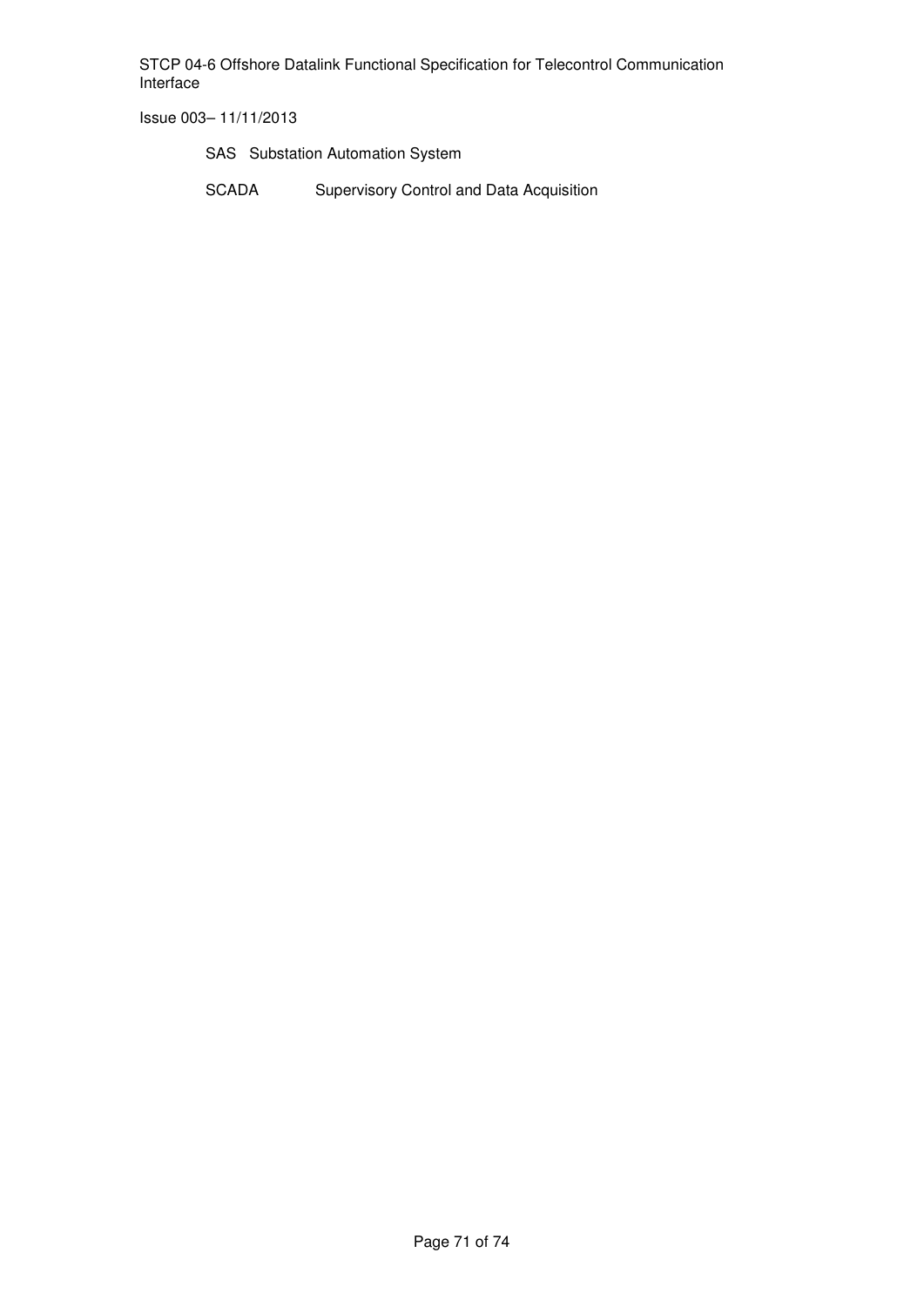Issue 003– 11/11/2013

# **PART 3 – GUIDANCE NOTES AND APPENDICES**

# **APPENDIX C-3 – EXAMPLES OF ANALOGUE SCALING**

| <b>MEASURED QUANTITY</b>                                                       | <b>Example</b><br>values | <b>IEC</b><br>information<br>item bit count<br>(Scaled value) | <b>Normalised</b> | <b>Binary</b>       |
|--------------------------------------------------------------------------------|--------------------------|---------------------------------------------------------------|-------------------|---------------------|
| Full range volts (unidirectional)<br>$Offset = 0kV$ NMV = 400kV                | 0kV                      | 0                                                             | 0                 | 0000 0000 0000 0000 |
|                                                                                | 200kV                    | 10,000                                                        | 0.30517578125     | 0010 0111 0001 0000 |
|                                                                                | 400kV                    | 20,000                                                        | 0.6103515625      | 0100 1110 0010 0000 |
| Suppressed zero volts<br>(unidirectional)<br>$NMV = 440kV$<br>Offset = $340kV$ | 340kV                    | 0                                                             | 0                 | 0000 0000 0000 0000 |
|                                                                                | 400kV                    | 12,000                                                        | 0.3662109375      | 0010 1110 1110 0000 |
|                                                                                | 440kV                    | 20,000                                                        | 0.6103515625      | 0100 1110 0010 0000 |
| MVars (bi-directional)<br>$Offset = OMV Ars$<br>$NMV =$<br>1000MVArs           | 0MVAr                    | 0                                                             | 0                 | 0000 0000 0000 0000 |
|                                                                                | 100MVAr                  | 2,000                                                         | 0.06103515625     | 0000 0111 1101 0000 |
|                                                                                | 1000MVAr                 | 20,000                                                        | 0.6103515625      | 0100 1110 0010 0000 |
|                                                                                | $-1000$ MVAr             | 45,536                                                        | $-0.6103515625$   | 1011 0001 1110 0000 |
|                                                                                | $-100$ MVAr              | 63,536                                                        | $-0.06103515625$  | 1111 1000 0011 0000 |
| Frequency (unidirectional)                                                     | 47Hz                     | 0                                                             | 0                 | 0000 0000 0000 0000 |
| Offset = $47Hz$<br>$NMV = 52Hz$                                                | 52Hz                     | 20,000                                                        | 0.6103515625      | 0100 1110 0010 0000 |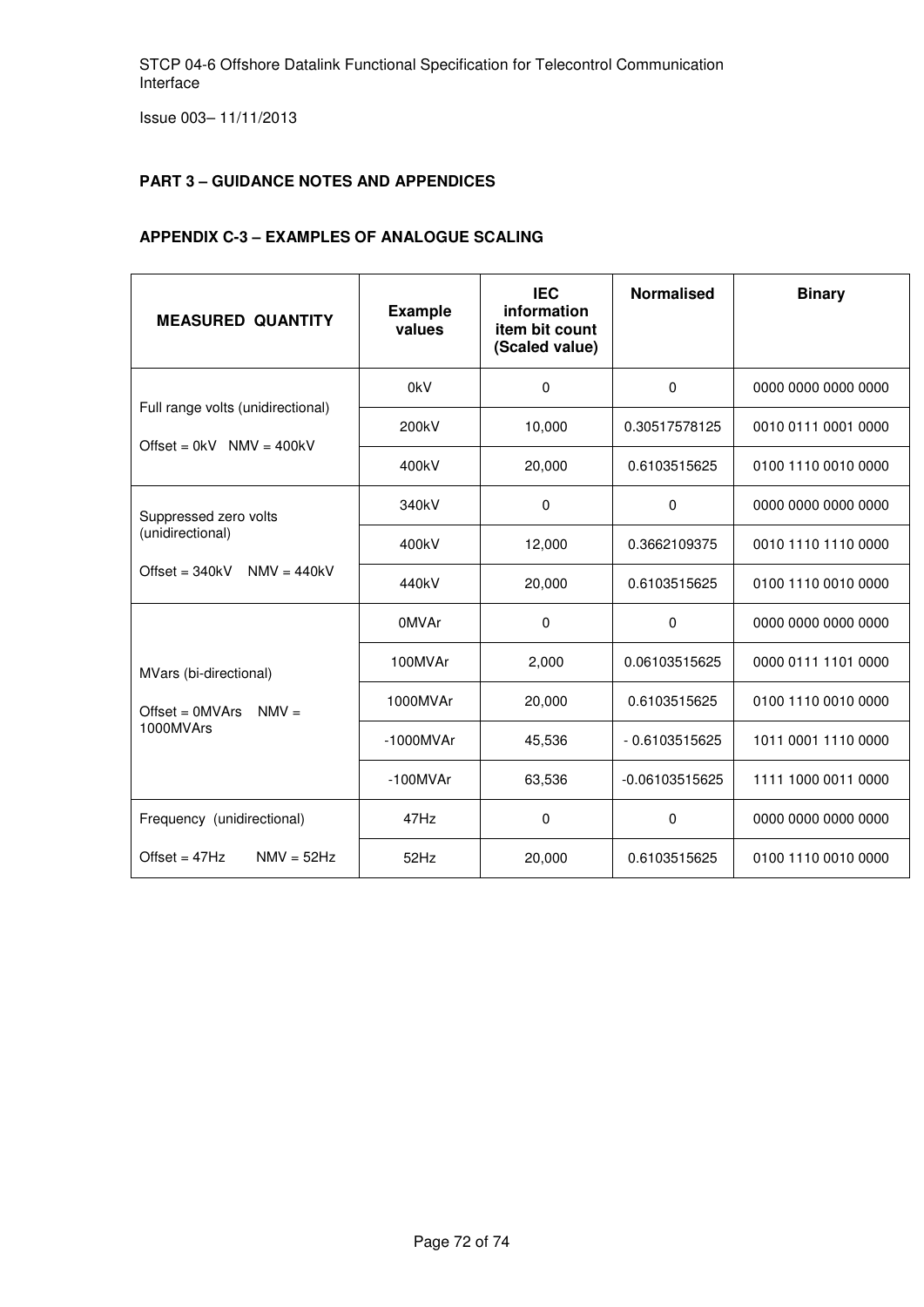STCP 04-6 Offshore Datalink Functional Specification for Telecontrol Communication Interface

Issue 003– 11/11/2013

# **APPENDIX D**

## **NETSO Additional Requirements for Offshore Transmission Owned Network and Assets**

### **FOREWORD**

This Appendix forms part of the National Electricity Transmission System Operator (NETSO) Interface Requirements Specification for Offshore Transmission Owner (OFTO) Networks Assets.

## **SCOPE**

This document describes additional functions and information that will be required to be provided by the OFTO.

### 1 **Data Archiving**

A Data Archiving facility shall be provided to record all events, plant changes of state and control actions. The events shall be time stamped with the time the event was first detected to change state. The time stamp shall be to a resolution of 10ms (or better) with time referenced to UTC. All events shall be archived in chronological order.

The system shall be capable of capturing simultaneous occurrence of events, without loss of information. Extracts of the archived data shall be made available on request.

## 2 **Fault Recording**

Fault Recorders shall be provided on all feeder circuits to capture fault records of all Protection Operations. The required digital signals and analogue measurements and their performance will be subject to agreement.

#### 3 **Interlocking**

OFTO Network Assets shall be mechanically and electrically interlocked in accordance with agreed rules.

 The function shall provide a means of interlocking the circuit-breakers, disconnectors and earth switches against erroneous operation. The interlock mechanism shall prevent the operation of the selected switch unless an agreed interlock chain, represented by associated circuit-breakers, disconnectors and earth switch positions is valid.

#### 4 **Configuration, Testing and Validation**

The TCI GI74 configuration data shall be prepared in accordance with agreed rules and to an agreed format. This format is described as "300 sheets". The IEC101 configuration data shall be prepared in a standardised spreadsheet format which the NETSO will issue on request.

The TCI GI74 configuration shall be validated using a Test Tool identified as the Portable Telecontrol Equipment (PTE) which shall use the 300 sheet configuration data to validate the TCI GI74 configuration off line, prior to a connection to the Remote Control Point communication services. The IEC101 configuration shall be validated using an automated test tool.